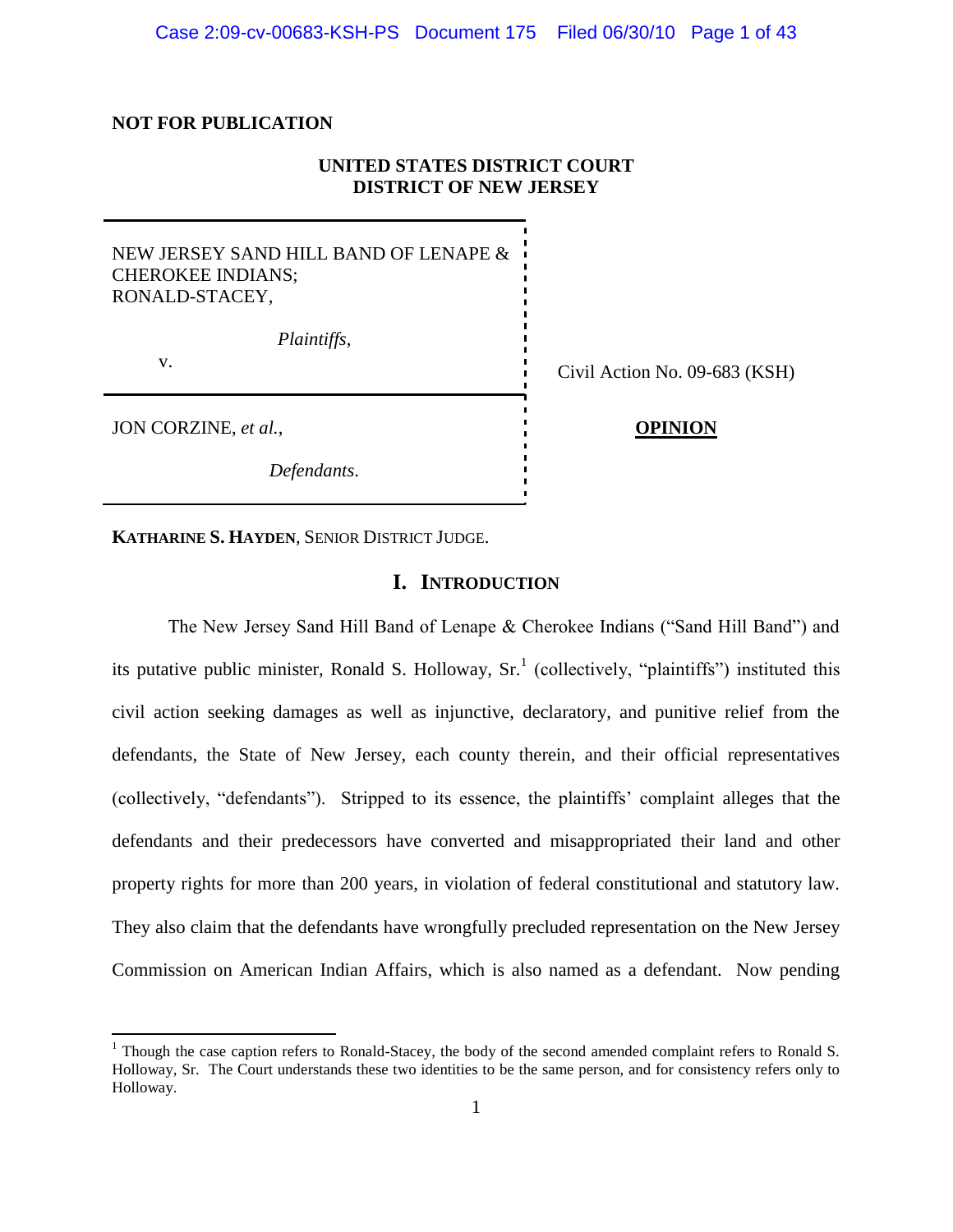before the Court are the defendants' collective motions to dismiss the Second Amended Complaint ("SAC") pursuant to Federal Rule of Civil Procedure  $12(b)(6)$ . The State Defendants<sup>2</sup> have filed a motion to dismiss [D.E. 97], in which the County Defendants<sup>3</sup> have joined. (Several of the County Defendants have also submitted letter-briefs asserting county-specific arguments.) Additionally, the County Defendants have filed their own joint motion to dismiss. [D.E. 123].

## **II. BACKGROUND**

## **A. Factual Background**<sup>4</sup>

 $\overline{a}$ 

The Sand Hill Band is a Native American tribal family descending from the Delaware, Raritan, and Unami Indians.  $SAC \parallel 1$ , 19. From time immemorial, it has owned and occupied approximately 2,000,000 acres of land constituting the present-day State of New Jersey, within

 $2^2$  As used herein, the "State Defendants" are the State of New Jersey; former New Jersey Governor Jon S. Corzine, in his individual and official capacities; former New Jersey Secretary of State Nina Wells, in her individual and official capacities; former Attorney General Anne Milgram, in her individual and official capacities; New Jersey Senate President, Richard Codey; and the New Jersey Commission on Indian Affairs. To the extent the individual State Defendants are sued in their official capacities, those defendants are now: Christopher J. Christie, Governor; Paula T. Dow, Attorney General; and Kim Guadagno, Secretary of State. *See* Fed. R. Civ. P. 25(d). The individual State Defendants sued in their personal capacities (Corzine, Wells, and Milgram, and Codey) remain subject to suit to that extent.

<sup>&</sup>lt;sup>3</sup> As used herein, the "County Defendants" include each of New Jersey's twenty-one counties: Atlantic: Bergen; Burlington; Camden; Cape May; Cumberland; Essex; Gloucester; Hudson; Hunterdon; Mercer; Middlesex; Monmouth; Morris; Ocean; Passaic; Salem; Somerset; Sussex; Union; and Warren.

<sup>&</sup>lt;sup>4</sup> The facts are taken from the allegations contained in the SAC and, for purposes of this motion only, are assumed as true. The Court emphasizes, however, that many of the factual allegations contained in the SAC are in tension with a recent lawsuit in which a different tribal group laid claim to the land at issue here, and another suit pressed by a group with the same name in New Jersey state court. *See generally Unalachtigo Band of the Nanticoke Lenni Lenape Nation v. Corzine*, \_\_ F.3d \_\_, \_\_, No. 08-2775, 2010 U.S. App. LEXIS 10570 (3d Cir. May 25, 2010); *Unalachtigo Band of the Nanticoke Lenni Lenape Nation v. New Jersey*, 867 A.2d 1222 (N.J. Super. Ct. App. Div. 2005). Moreover, the plaintiffs" legal claims here appear to be substantially similar, if not identical, to those asserted in these cases. Nonetheless, the Court recites the historical facts as asserted by the plaintiffs. The Court further notes that the authenticity of the plaintiffs" tribal membership is a factual issue subject to fierce debate. *See, e.g.*, Joe Ryan, *Indian feud, 21 counties, a big lawsuit*, NJ.com (March 22, 2009) (last visited June 24, 2010) (on file with the Court) (chronicling the filing of this lawsuit, the competing claims between two groups calling themselves Sand Hill Indians, and stating that competing group "accuse[s] [Holloway] of hijacking their heritage to try to extract money from the government"); D.E. 167 (May 6, 2010 letter to the Court alleging that "Holloway is not a Sand Hill Indian," and "is not known to anyone in our Sand Hill family").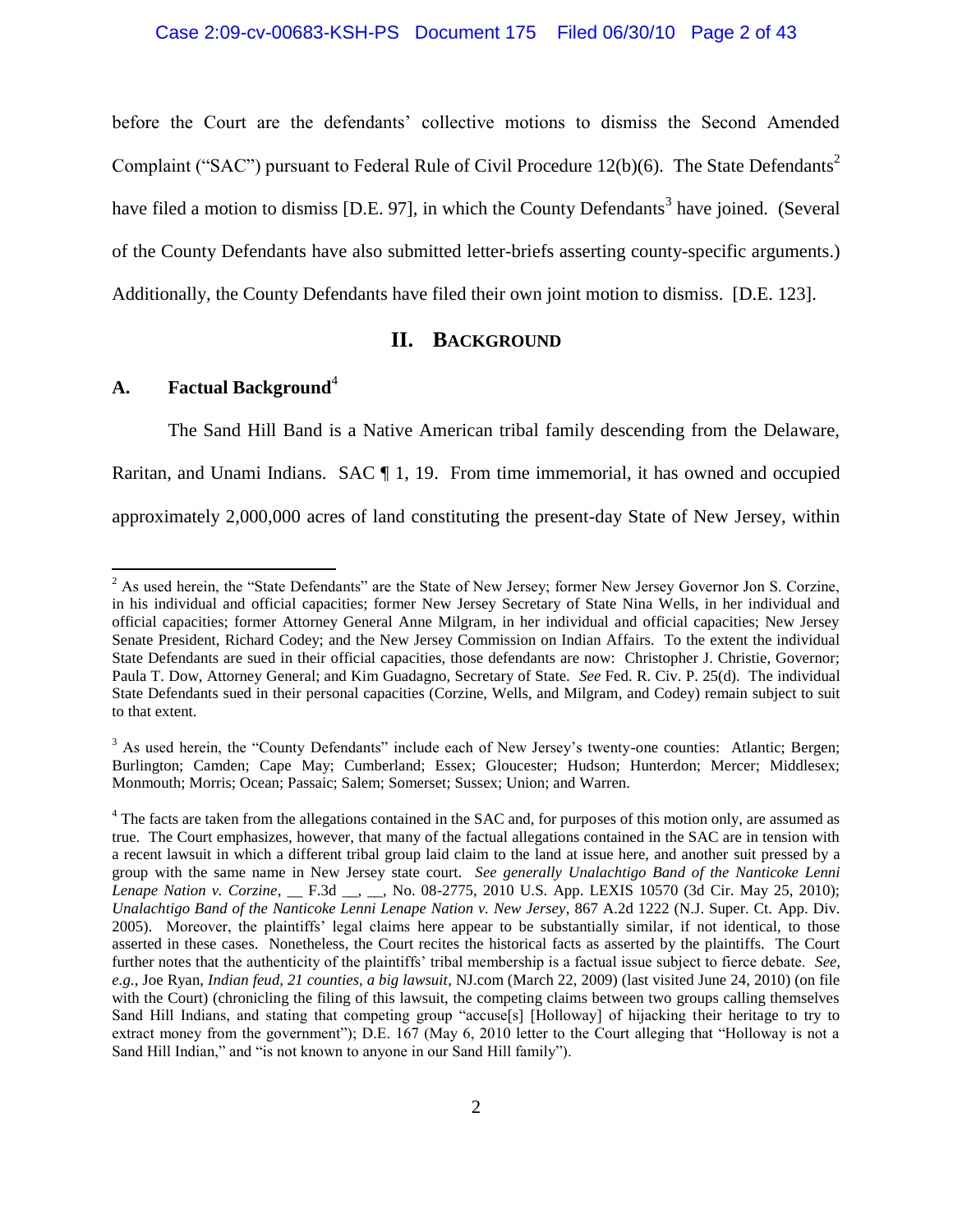#### Case 2:09-cv-00683-KSH-PS Document 175 Filed 06/30/10 Page 3 of 43

which formerly lay the Brotherton Indian Reservation, and which presently constitutes Shamong Township, Burlington County, New Jersey. *Id.* ¶¶ 1, 19, 62. Holloway is a member of the Sand Hill Band and a descendant from its original landowners. *Id.* ¶ 19. The Sand Hill Band is not an Indian tribe formally recognized by the federal government.

The plaintiffs allege that in the 1700s, the Sand Hill Band entered into a series of treaties with the British government that conferred upon the tribe the right to possess its land, unless purchased by the United States. SAC ¶¶ 1, 62. Related to these dealings, the plaintiffs allege that in 1758, they entered into a treaty (the Treaty of Easton) in which they ceded to the British government some one million acres of land (which passed to the United States at the conclusion of the American Revolution), but that they retained "all rights of hunting, fishing, and like uses of the land." *Id.* ¶ 64. In 1790, Congress passed the Trade and Intercourse Act ("Nonintercourse Act" or "NIA"), 1 CONG. CH. 33, 1 STAT. 137 (July 22, 1790), codified at 25 U.S.C. § 177. In short, the Nonintercourse Act "bars the sale of tribal land without federal government acquiescence." *Oneida Indian Nation of N.Y. v. Madison County*, \_\_ F.3d \_\_, \_\_, No. 05-6408, 2010 U.S. App. LEXIS 8643, at \*7 (2d Cir. Apr. 27, 2010).<sup>5</sup>

 $\overline{\phantom{a}}$ 

25 U.S.C. § 177.

<sup>&</sup>lt;sup>5</sup> The NIA states:

No purchase, grant, lease, or other conveyance of lands, or of any title or claim thereto, from any Indian nation or tribe of Indians, shall be of any validity in law or equity, unless the same be made by treaty or convention entered into pursuant to the Constitution. Every person who, not being employed under the authority of the United States, attempts to negotiate such treaty or convention, directly or indirectly, or to treat with any such nation or tribe of Indians for title or purchase of any lands by them held or claimed, is liable to a penalty of \$1,000. The agent of any State who may be present at any treaty held with Indians under the authority of the United States, in the presence and with the approbation of the commissioner of the United States appointed to hold the same, may, however, propose to, and adjust with, the Indians the compensation to be made for their claim to lands within such State, which shall be extinguished by treaty.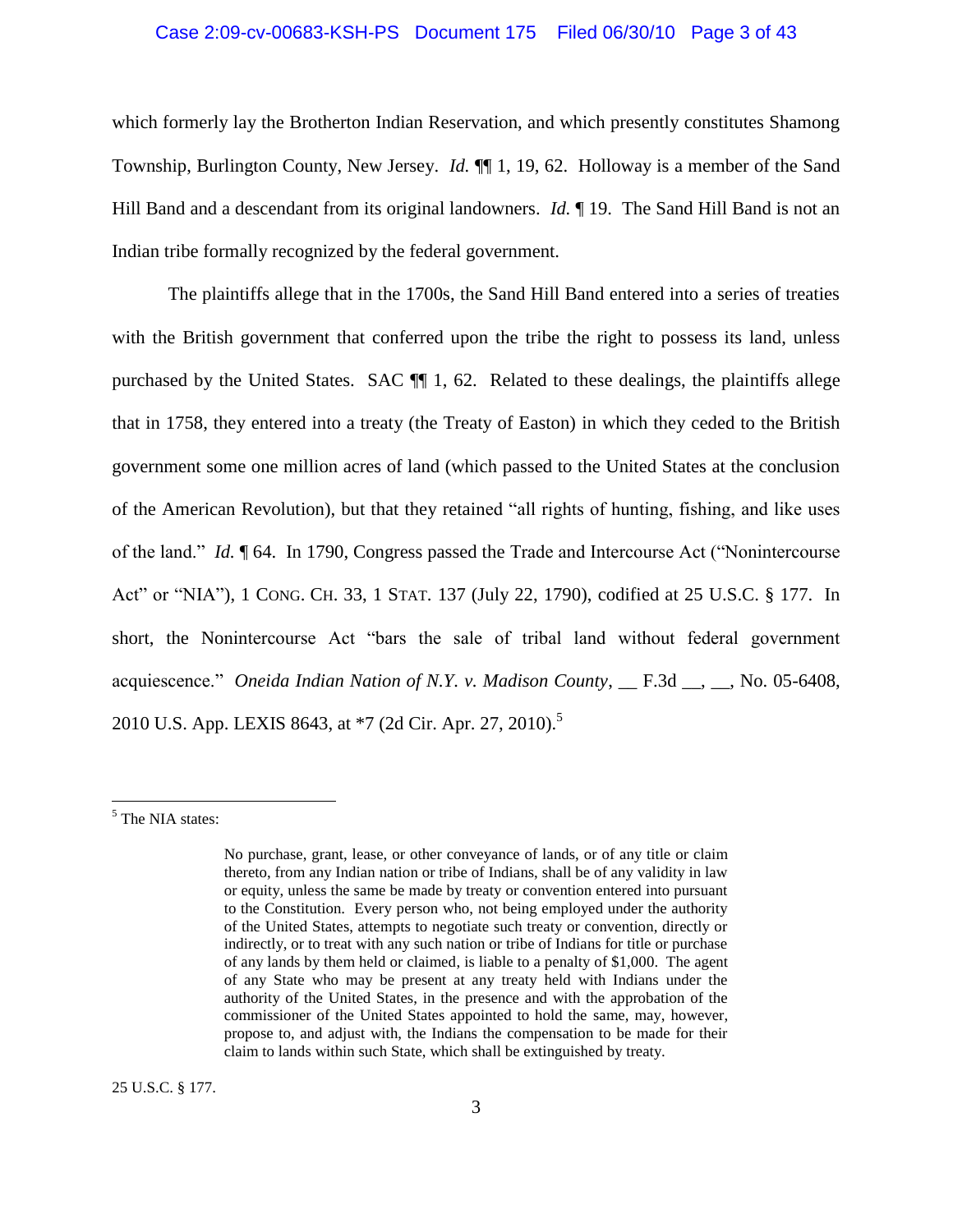#### Case 2:09-cv-00683-KSH-PS Document 175 Filed 06/30/10 Page 4 of 43

Despite the Sand Hill Band"s negotiated land rights and the protection of the Nonintercourse Act, the plaintiffs allege that in 1802, the defendants sold the acreage constituting the Brotherton Reservation without the federal government"s consent, thus violating the NIA. *See, e.g.*, SAC  $\P$  1-3, 65, 91, 100, 103, 105, 109.<sup>6</sup> According to the plaintiffs, the sale "illegally deprive[d the Sand Hill Band] of use of the acreage ceded to the British Crown (and thereby to the United States) over which [it] retained hunting, fishing and other use rights, and further ... deprived [it] of the ownership of its own land." SAC ¶ 65. The plaintiffs variously claim original title to the 3,044 acres of land that formerly made up the Brotherton Reservation and the 2,000,000 acres constituting the entire State of New Jersey. For purposes of this opinion, it is unnecessary to discern the metes and bounds of the lands over which the plaintiffs claim rightful ownership. For simplicity, however, the Court refers herein only to the Brotherton Reservation.

The plaintiffs also allege that the County Defendants have violated the Native American Graves Protection and Repatriation Act of 1990 ("NAGPRA"), PUB. L. 101-601, § 2, 104 STAT. 3048 (Nov. 16, 1990), codified at 25 U.S.C. §§ 3001-3013, because they "are in possession of burial land and artifacts belonging to [the plaintiffs]." SAC ¶¶ 158-63.

Finally, the plaintiffs aver that the State Defendants have acted in concert with the New Jersey Commission of American Indian Affairs to deny the Sand Hill Band representation on the Commission, thereby ensuring that the group does not achieve recognition by the federal Bureau of Indian Affairs ("BIA") as a Native American tribe. SAC ¶¶ 10-11, 111-14. The plaintiffs claim, moreover, that the State Defendants have appointed to the Commission representatives

<sup>6</sup> There is some question whether the sale occurred in 1801 or 1802. *Compare* SAC ¶ 1-3 (alleging 1802) *with Unalachtigo Band*, 867 A.2d at 1225 (stating that sale occurred in1801). The Court refers to 1802, as it appears in the SAC.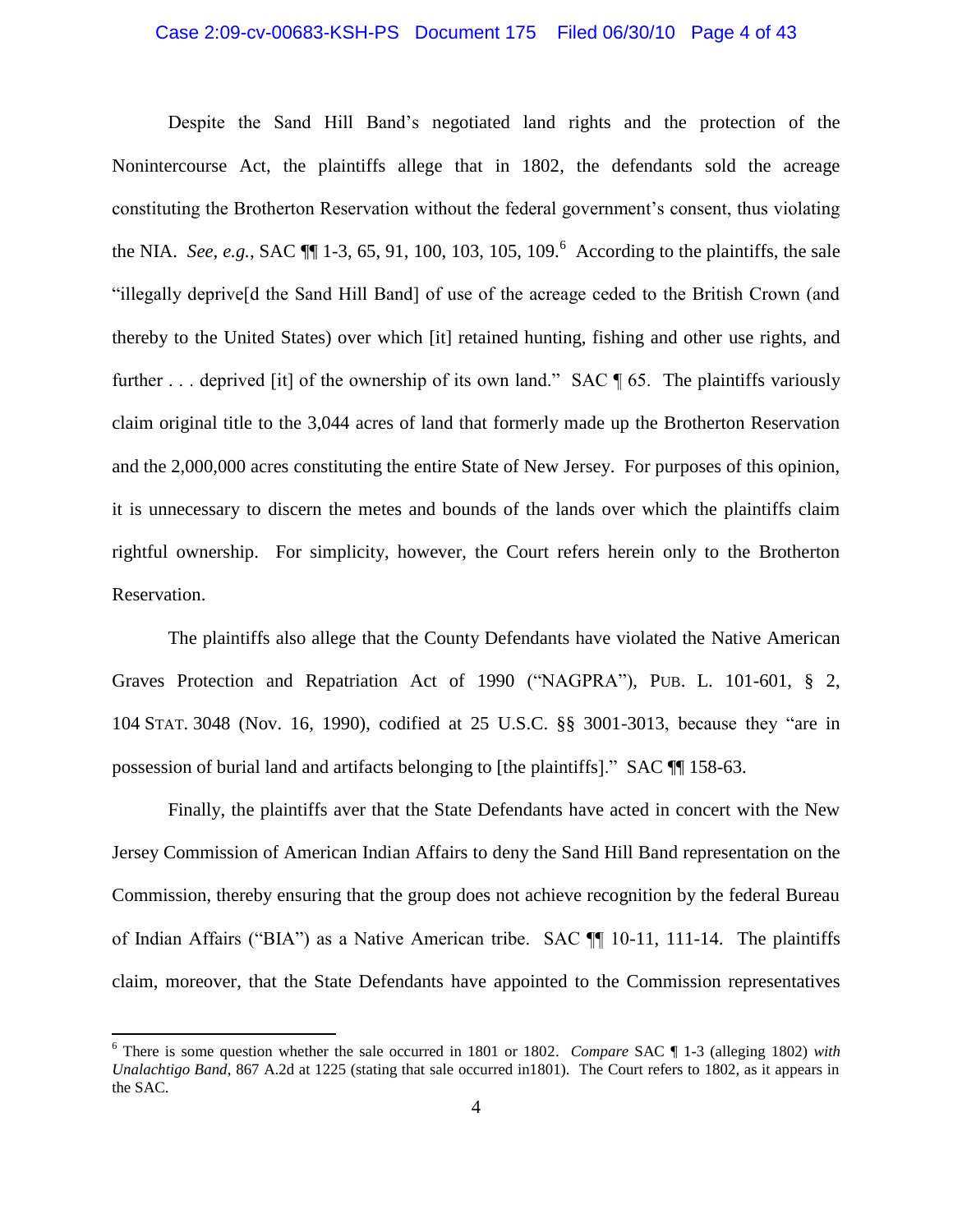#### Case 2:09-cv-00683-KSH-PS Document 175 Filed 06/30/10 Page 5 of 43

from various Indian entities that are not indigenous to the State of New Jersey and have less historical documentation than the Sand Hill Band, which to date has garnered no representation on the Commission. *Id.* ¶¶ 11, 112-14.

#### **B. Procedural Background**

On February 17, 2009, the plaintiffs filed an initial complaint (styled a "petition") seeking damages and emergent injunctive relief. [D.E. 1.] On February 23, 2009, they filed an amended petition/complaint [D.E. 2], and thereafter filed an application for a temporary restraining order seeking an order enjoining enforcement of certain New Jersey laws and regulations related to their claims. [D.E. 5.] The Court denied the application in an opinion and order issued on March 24, 2009. [D.E. 14.] The plaintiffs filed a partial amendment to the amended complaint on April 20, 2009 [D.E. 66], and filed a complete SAC on May 22, 2009 [D.E. 88], which is the subject of the pending motions to dismiss. The State Defendants moved to dismiss on June 18, 2009 [D.E. 97], a motion which each County Defendant joined. On July 6, 2009, Magistrate Judge Patty Shwartz ordered that each County Defendant may, in addition to joining the State Defendants" arguments, file its own dispositive motion. [D.E. 117.] On July 23, 2009, defendant Salem County filed a motion to dismiss [D.E. 123] on behalf of all County Defendants. *See* D.E. 123-1 at 2.

#### **C. Causes of Action**

The SAC asserts fifteen causes of action against the defendants. Before explaining the factual and legal bases for them, the Court notes that the plaintiffs have withdrawn the following causes of action: Count 2 (to the extent the SAC asserts claims under 18 U.S.C. § 241), Count 6 (to the extent it asserts claims under 18 U.S.C. § 1170), and Counts 10 and 12 (in their entirety). *See* Pl. Opp. to State Br. at 15, 16, 27. Accordingly, those counts are dismissed without further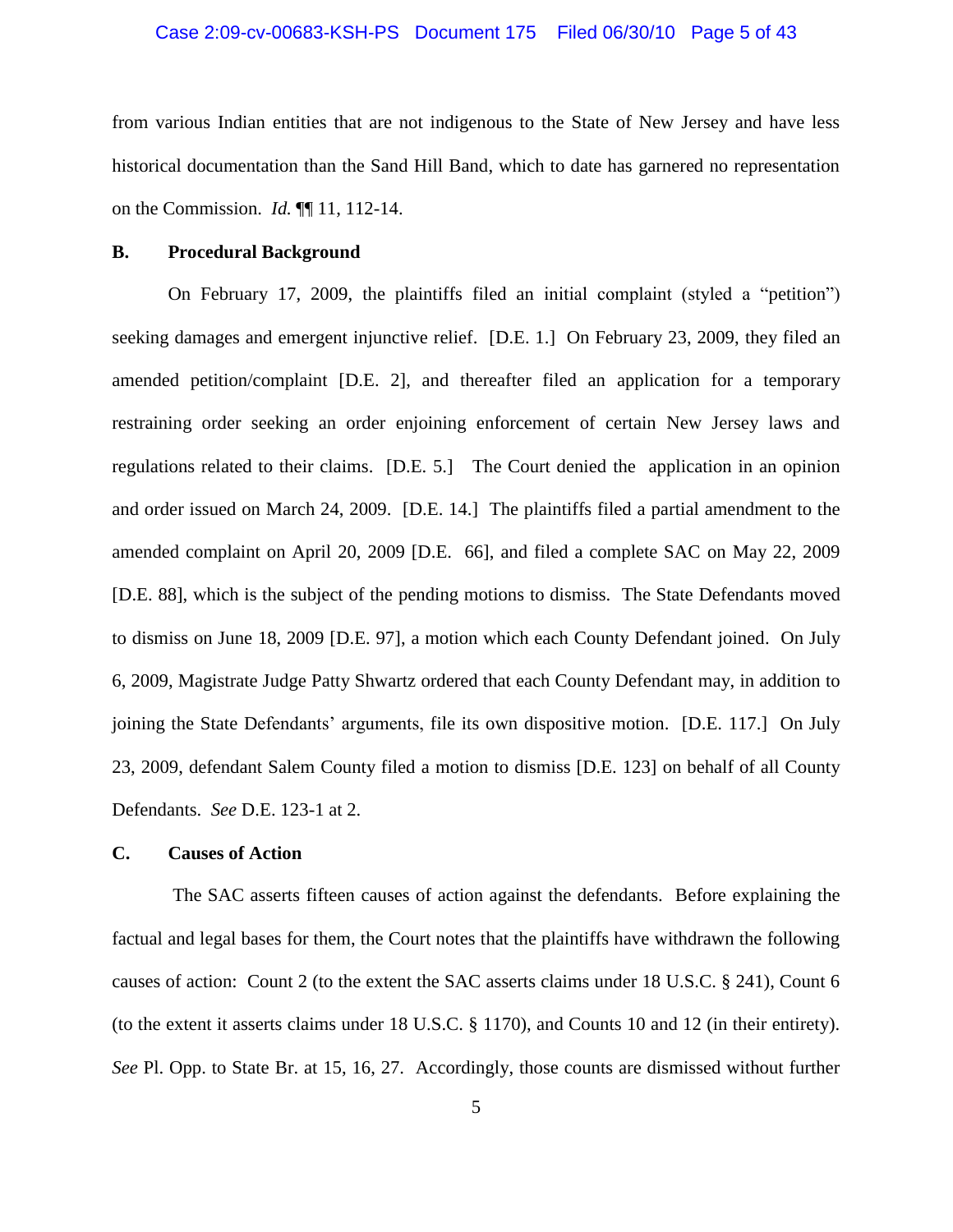## Case 2:09-cv-00683-KSH-PS Document 175 Filed 06/30/10 Page 6 of 43

discussion. Furthermore, the plaintiffs have taken the explicit position in their brief that the only claim against the County Defendants relates to Count 6, asserted pursuant to the NAGPRA. *See*  Pl. Opp. to County Br. at 2,  $12<sup>7</sup>$ 

In Count 1 of the SAC, the plaintiffs assert that the State Defendants, in their official capacity, conspired to commit, and in fact did commit, acts of fraud, genocide and crimes against humanity by conveying the Brotherton Reservation without authority and without due process of law, in violation of the Fourteenth Amendment to the United States Constitution. SAC  $\P$  118-129.

In Count 2, the plaintiffs allege that the State Defendants, in their official and individual capacities, violated 42 U.S.C. §§ 1983, 1985(3), and 1988. Specifically, they assert that because the New Jersey Constitution was not ratified until August 13, 1844, all sales or relinquishment of their land, rights, privileges and immunities before that date are now moot, null, and void. SAC ¶ 131. Accordingly, the plaintiffs claim that the State Defendants violated their Fourteenth Amendment rights and their rights under the New Jersey Constitution by "colluding to circumvent the due process clause by passing an illegal state law that allowed the state counties to sell off land belonging to the [plaintiffs] without the review of, and approval of the United States Government." *Id.* ¶ 137.

In Count 3, the plaintiffs allege that the State Defendants" actions with regard to the New

 $<sup>7</sup>$  After submitting his counseled brief, Holloway personally requested the Court to set aside his statement that he</sup> only asserts claims against the County Defendants under the NAGPRA, twice suggesting his brief was "in error." [D.E. 137, 143]. Magistrate Judge Patty Shwartz has already addressed and rejected these requests in an order granting the plaintiffs permission to substitute attorneys. Specifically, Judge Shwartz concluded that the "the plaintiffs are bound by the positions taken in the briefs submitted in opposition to the motion to dismiss despite [the] change in counsel," and that "the change in counsel is not a basis to change legal positions taken in the this case and the positions are binding on the client." [D.E. 152.] The Court agrees. Accordingly, it addresses the motions to dismiss mindful that the plaintiffs have expressly limited their claims against the County Defendants to those under the NAGPRA.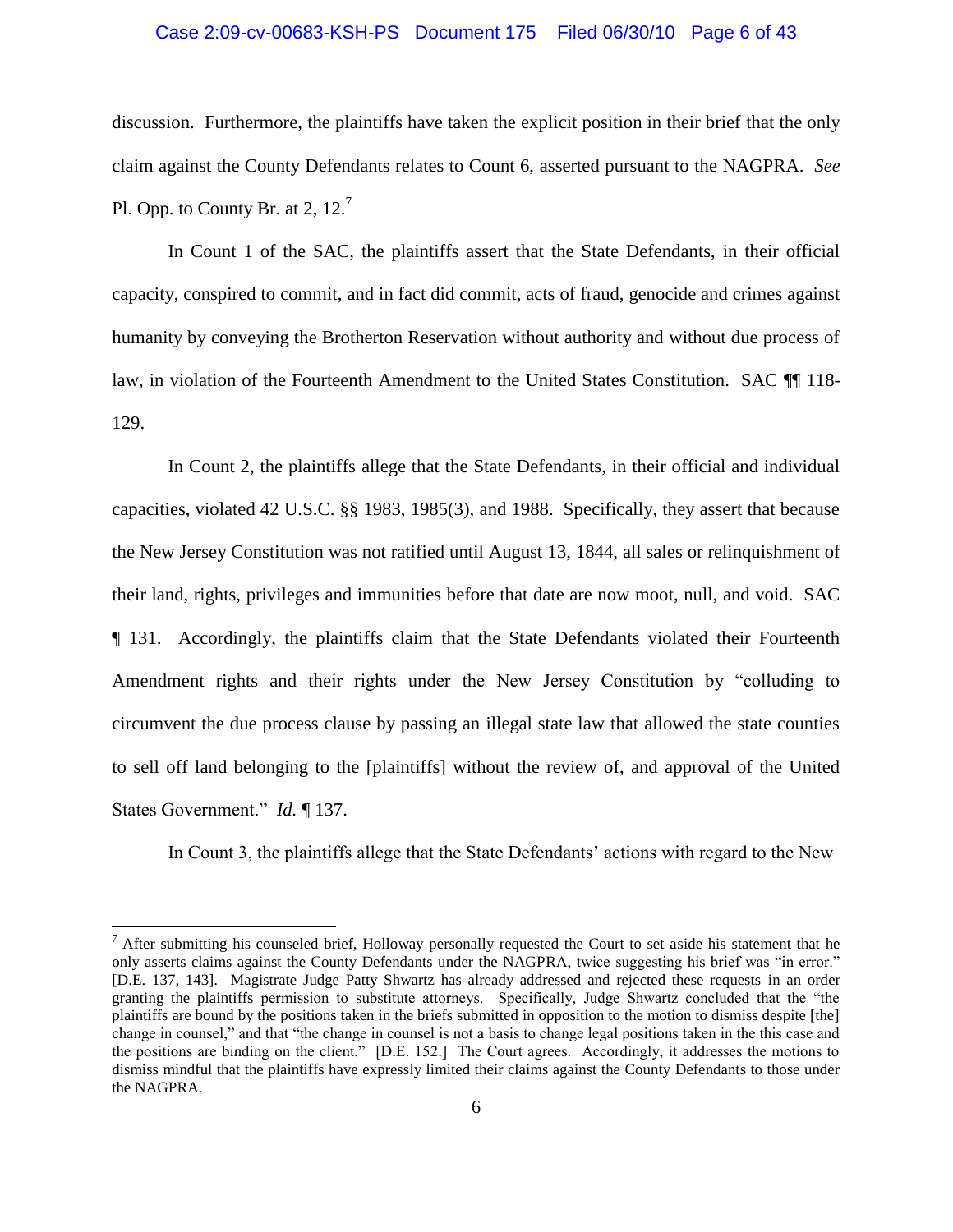## Case 2:09-cv-00683-KSH-PS Document 175 Filed 06/30/10 Page 7 of 43

Jersey Commission on Native American Affairs<sup>8</sup> have violated Title VI of the Civil Rights Act of 1964 ("Title VI"), PUB. L. 88-352, § 601, 78 STAT. 252 (July 2, 1964), codified at 42 U.S.C. § 2000d, *et seq*. Specifically, the plaintiffs assert that the State Defendants have unlawfully reserved appointment powers to the Commission for themselves, thereby "creating an arbitrary and capricious selection procedure that is selectively discriminatory." SAC ¶ 144. The plaintiffs allege that the State Defendants use federal funds "for minority programs[,] but have failed to ensure a non-discriminatory process by which all Indian Nations can be given an opportunity to compete equally for a position on said commission, and be represented by that body directly." *Id.* ¶ 143.

In Count 4, the plaintiffs allege that the State Defendants violated their rights under the Due Process Clause of the Fourteenth Amendment. SAC  $\P$  147-51. Specifically, they assert that the defendants violated these provisions by "facilitating the sale of Indian lands to private interests without affording [them] the opportunity of Presidential or Congressional review." *Id.* ¶ 150

Counts 5, 7, and 8 each assert claims under the Nonintercourse Act based on the State Defendants' allegedly unauthorized 1802 land sale. **[1]** 152-57, 164-84. The counts are separated to account for the loss of land (Count 5), the loss of water rights and revenues (Count 7) and the loss of their ostensibly unqualified hunting and fishing rights (Count 8). Counts 7 and 8 also assert violations of the 1758 Treaty of Easton.

<sup>&</sup>lt;sup>8</sup> The SAC names the New Jersey Commission on Indian Affairs as a defendant. The Commission's official title, however, is the New Jersey Commission on American Indian Affairs. N.J. Stat. Ann. § 52:16A-53. The New Jersey State Department"s website variously refers to the Commission as the New Jersey Commission on Native American Affairs, as well as by its correct title. *See http://www.state.nj.us/state/divisions/community/indian/mission/* (last visited June 29, 2010). There is no dispute, however, over the entity on which the plaintiffs seek representation. The Court refers herein to the "Commission" or by referencing its full official name.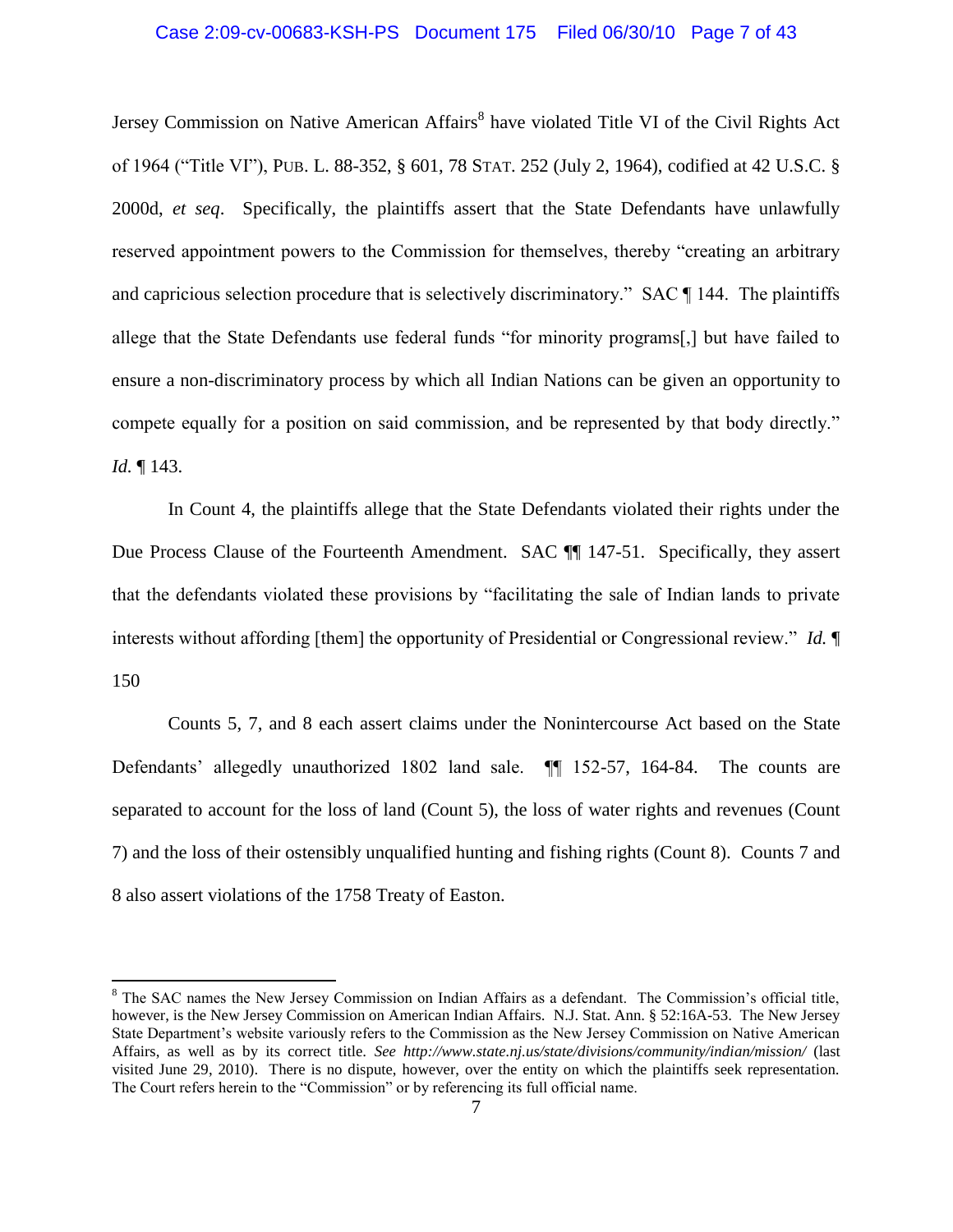#### Case 2:09-cv-00683-KSH-PS Document 175 Filed 06/30/10 Page 8 of 43

In Count 6, the plaintiffs allege that the defendants, State and County, have violated the NAGPRA by "retaining, disturbing, possessing, and refusing to return valuable ancestral remains and cultural artifacts." SAC ¶¶ 159-160.

In Count 9, the plaintiffs allege that the individual State Defendants violated Title VI by "selectively discriminate[ing]" against them in an "arbitrary and capricious selection process, their failure to adhere to their oath of office, and breach of their fiduciary responsibilities to the public at large." SAC ¶ 187. They seek an injunction ordering the removal of each representative of the New Jersey Commission of Indian Affairs, and establishing a "codified system that is level for all minorities and applied without discriminatory practices." *Id.* ¶ 190.

In Count 11, the plaintiffs assert a direct constitutional claim arising from Article I, § 8, cl. 2 and Article II, § 2, cl. 2 of the federal Constitution. They assert that as a result of the defendants" actions vis-à-vis the illegal 1802 land transaction, they have been "denied their constitutionally guaranteed right to deal with Congress in relationship to commerce." SAC ¶ 198.

In Count 13, the plaintiffs allege that the State Defendants have violated the 1758 Treaty of Easton, which "guarantees [to them] hunting and fishing rights." SAC ¶ 209. The plaintiffs seek injunctive relief from the requirement that they purchase permits for their hunting and fishing activities. *Id.* ¶ 210. In Count 14, the plaintiffs seek a declaratory judgment pronouncing that the 1802 land transaction is in violation of the Nonintercourse Act, and that all resulting "land seizures . . . not sanctioned by the United States government are invalid and unenforceable." SAC ¶ 219. Finally, in Count 15, the plaintiffs seek restitution for all profits gained by defendants as a result of the wrongful seizure and use of their property. SAC ¶¶ 224- 25.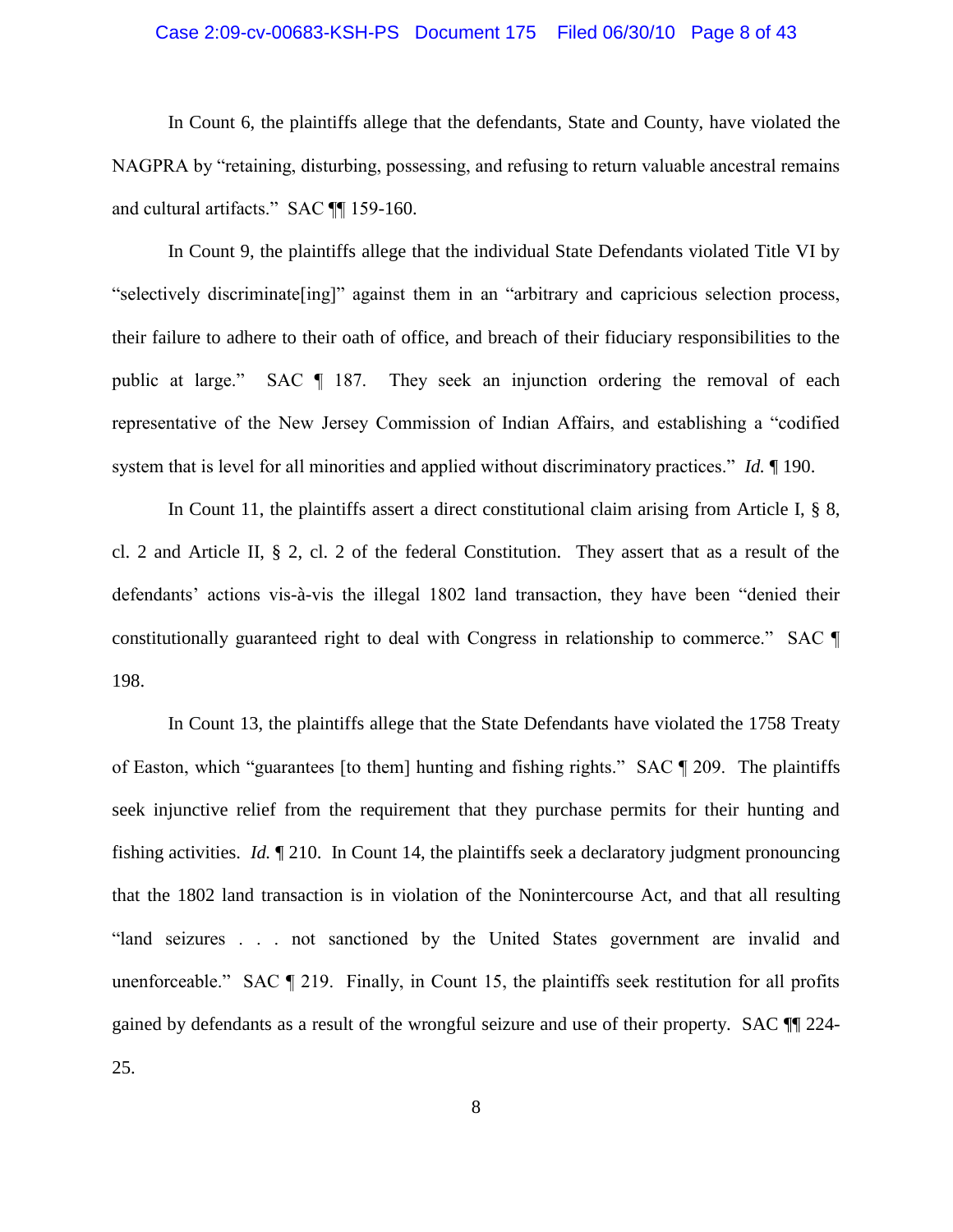#### Case 2:09-cv-00683-KSH-PS Document 175 Filed 06/30/10 Page 9 of 43

Aside from the declaratory and injunctive relief that the Court has already specified, the plaintiffs seek compensatory damages "in the amount of 999,999,999 1 oz. American Eagle Gold Coins, exclusive of punitive damages." They further seek, *inter alia*, "the return of all reservation, tribal, and private lands in whatever counties they may be found"; "[t]he return of all water rights[,] above and below ground"; "[a]ll hunting, fishing, and travel rights as previously enjoyed"; "[a]ll proceeds from the sale of tribal lands, waters, timber, mineral . . . from 1802 through [the] present"; "[a]ll burial, tribal, cultural[,] and other artifacts that are in existence" in the defendants" possession; "[o]fficial recognition as a Native American Indian tribe from both the State of New Jersey and the Federal Government"; and "[r]e-establishment of a New Jersey Indian Commission with representation by the plaintiffs." SAC Prayer for Relief  $\P$  (f)-(l), (p).

## **III. JURISDICTION & STANDARD OF REVIEW**

The Court exercises subject-matter jurisdiction under 28 U.S.C. § 1331, as the plaintiffs' claims arise under the Constitution and laws of the United States. It also exercises jurisdiction over Count 6 pursuant to 25 U.S.C. § 3013. Given the uncertainty of the plaintiffs" tribal status, *see infra*, the Court does not exercise jurisdiction under 28 U.S.C. § 1362 (granting district courts "original jurisdiction of all civil actions, brought by any Indian tribe or band with a governing body *duly recognized by the Secretary of the Interior*, wherein the matter in controversy arises under the Constitution, laws, or treaties of the United States.") (emphasis added). *See Price v. Hawaii*, 764 F.2d 623, 626 (9th Cir. 1985) ("Because neither the [tribal plaintiffs] nor their governing body have been "duly recognized" by the Secretary, they do not qualify for  $\S$  1362 jurisdiction  $\dots$  .").

Rule 12(b)(6) provides a defense to pleaded causes of action where a complaint "fail[s] to state a claim upon which relief can be granted[.]" Fed. R. Civ. P. 12(b)(6). "To survive a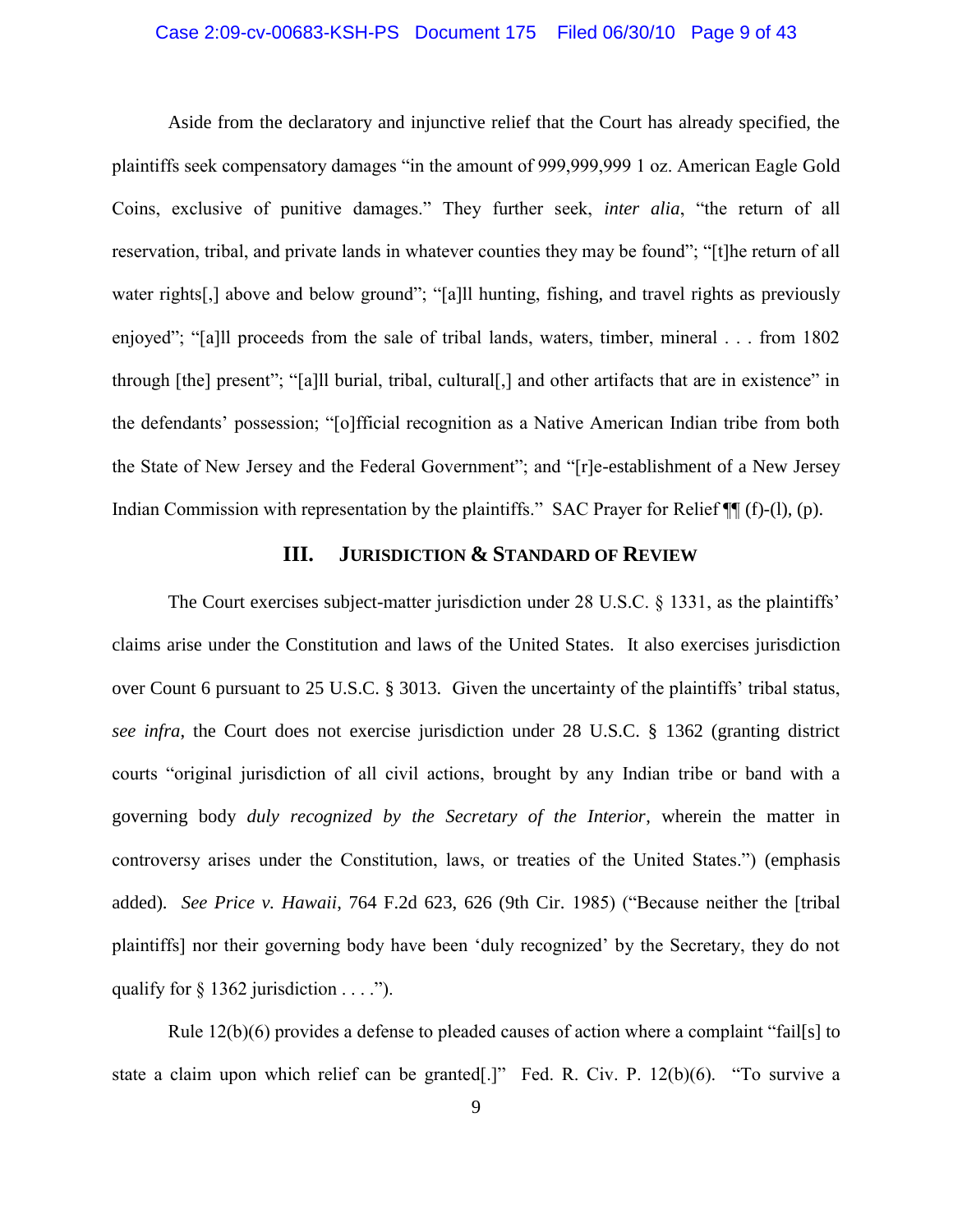#### Case 2:09-cv-00683-KSH-PS Document 175 Filed 06/30/10 Page 10 of 43

motion to dismiss [under Rule 12(b)(6)], a complaint must contain sufficient factual matter, accepted as true, to "state a claim to relief that is plausible on its face."" *Ashcroft v. Iqbal*, 129 S. Ct. 1937, 1949 (2009) (quoting *Bell Atlantic Corp.* v. *Twombly*, 550 U.S. 544, 570 (2007)); *accord Fowler v. UPMC Shadyside*, 578 F.3d 203, 210 (3d Cir. 2009). "A claim has facial plausibility when the plaintiff pleads factual content that allows the court to draw the reasonable inference that the defendant is liable for the misconduct alleged." *Iqbal*, 129 S. Ct. at 1949 (quoting *Twombly*, 550 U.S. at 556); *see also Mayer v. Belichick*, \_\_ F.3d \_\_, \_\_, No. 09-2237, 2010 U.S. App. LEXIS 10212, at \*16 (3d Cir. May 19, 2010) ("In order to withstand a motion to dismiss, a complaint"s factual allegations must be enough to raise a right to relief above the speculative level.") (citations and internal quotation marks omitted). The Court must "accept all factual allegations as true, construe the complaint in the light most favorable to the plaintiff[s], and determine whether, under any reasonable reading of the complaint, [they] may be entitled to relief," *Phillips v. County of Allegheny*, 515 F.3d 224, 223 (3d Cir. 2008), but it is free to "disregard any legal conclusions." *Fowler*, 578 F.3d at 210-11. A complaint will not withstand a Rule 12(b)(6) challenge if it contains nothing more than "unadorned, the-defendant-unlawfullyharmed-me accusation[s]." *Iqbal*, 129 S. Ct. at 1949; *see also Twombly*, 550 U.S. at 555 ("[A] plaintiff"s obligation to provide the grounds of his entitlement to relief requires more than labels and conclusions, and a formulaic recitation of the elements of a cause of action will not do.") (citations and alterations omitted).

### **IV. DISCUSSION**

Given the overlapping claims (some of which are conceptually redundant), the defendants have asserted several independent and alternative arguments in support of their respective motions. The Court addresses them in turn.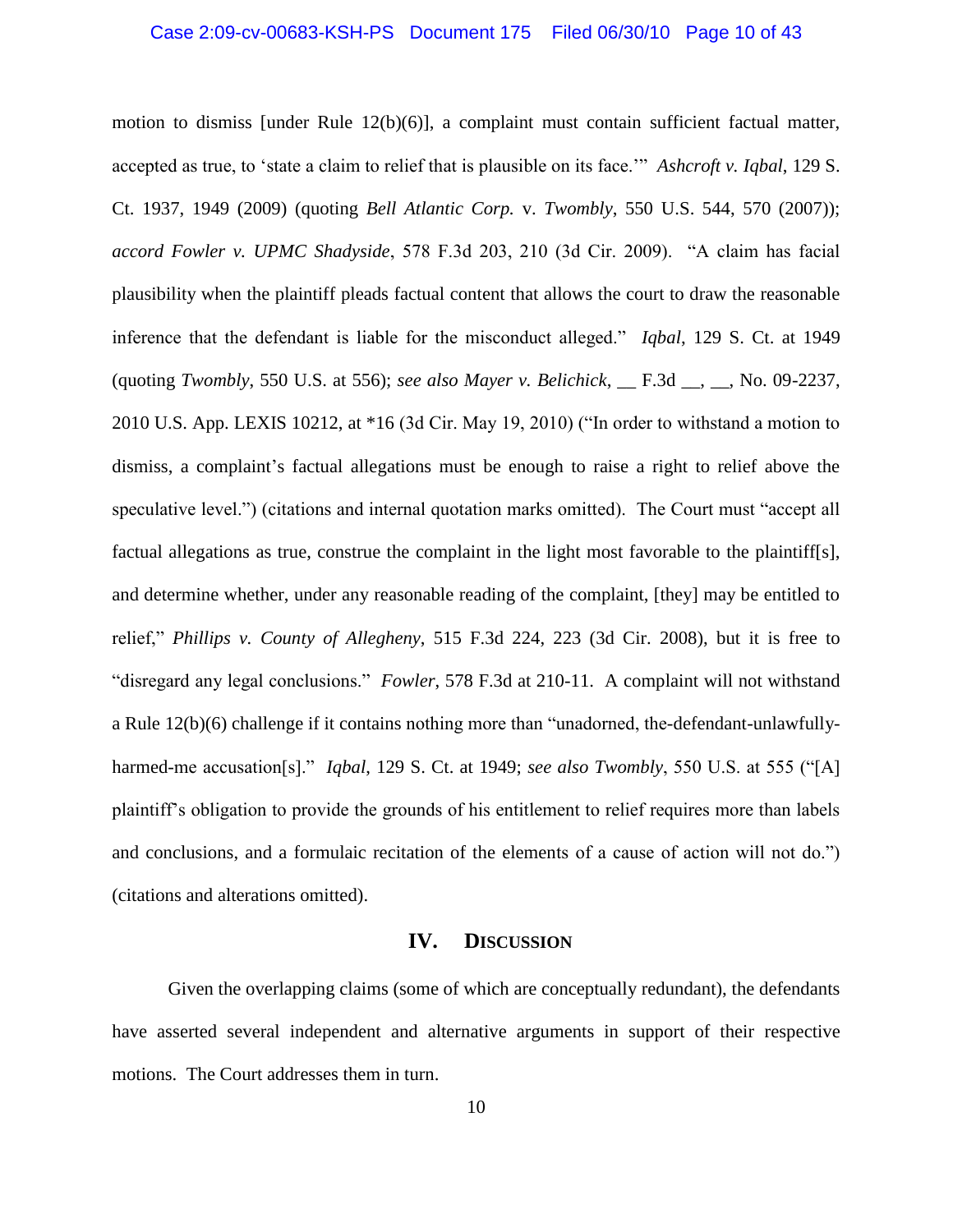#### **A. Preliminary Considerations**

#### 1. Direct Constitutional Claims

In Counts 1 and 4, the plaintiffs assert direct constitutional claims for violations of, and they seek redress under, the Fourteenth Amendment. But "a plaintiff may not sue a state defendant directly under the Constitution where [42 U.S.C. §] 1983 provides a remedy." *Martinez v. City of Los Angeles*, 141 F.3d 1373, 1382-83 (9th Cir. 1998). *See also Azul-Pacifico, Inc. v. Los Angeles*, 973 F.2d 704, 705 (9th Cir. 1992) ("Plaintiff has no cause of action directly under the United States Constitution. We have previously held that a litigant complaining of a violation of a constitutional right must utilize 42 U.S.C. § 1983."); *Thomas v. Shipka*, 818 F.2d 496, 499 (6th Cir. 1987) ("[I]n cases where a plaintiff states a constitutional claim under 42 U.S.C. § 1983, that statute is the exclusive remedy for the alleged constitutional violation[]."), *vacated on other grounds*, 488 U.S. 1036 (1989); *Hunt v. Robeson County Dep't of Social Servs.*, 816 F.2d 150, 152 n.2 (4th Cir. 1987) ("Because defendants here are all local officials, any cause of action against them for unconstitutional conduct under color of state law could only proceed under § 1983."); *Morris v. Metropolitan Area Transit Auth.,* 702 F.2d 1037, 1042 (D.C. Cir. 1983).

Instead, where "Congress has provided what it considers adequate remedial mechanisms for constitutional violations," *Schweiker v. Chilicky*, 487 U.S. 412, 423 (1988), direct constitutional claims against officials acting under color of state law are not cognizable. And the plaintiffs here have an adequate statutory remedy for their claims against the State Defendants for their alleged due process violations, namely, 42 U.S.C. § 1983. Indeed, the plaintiffs have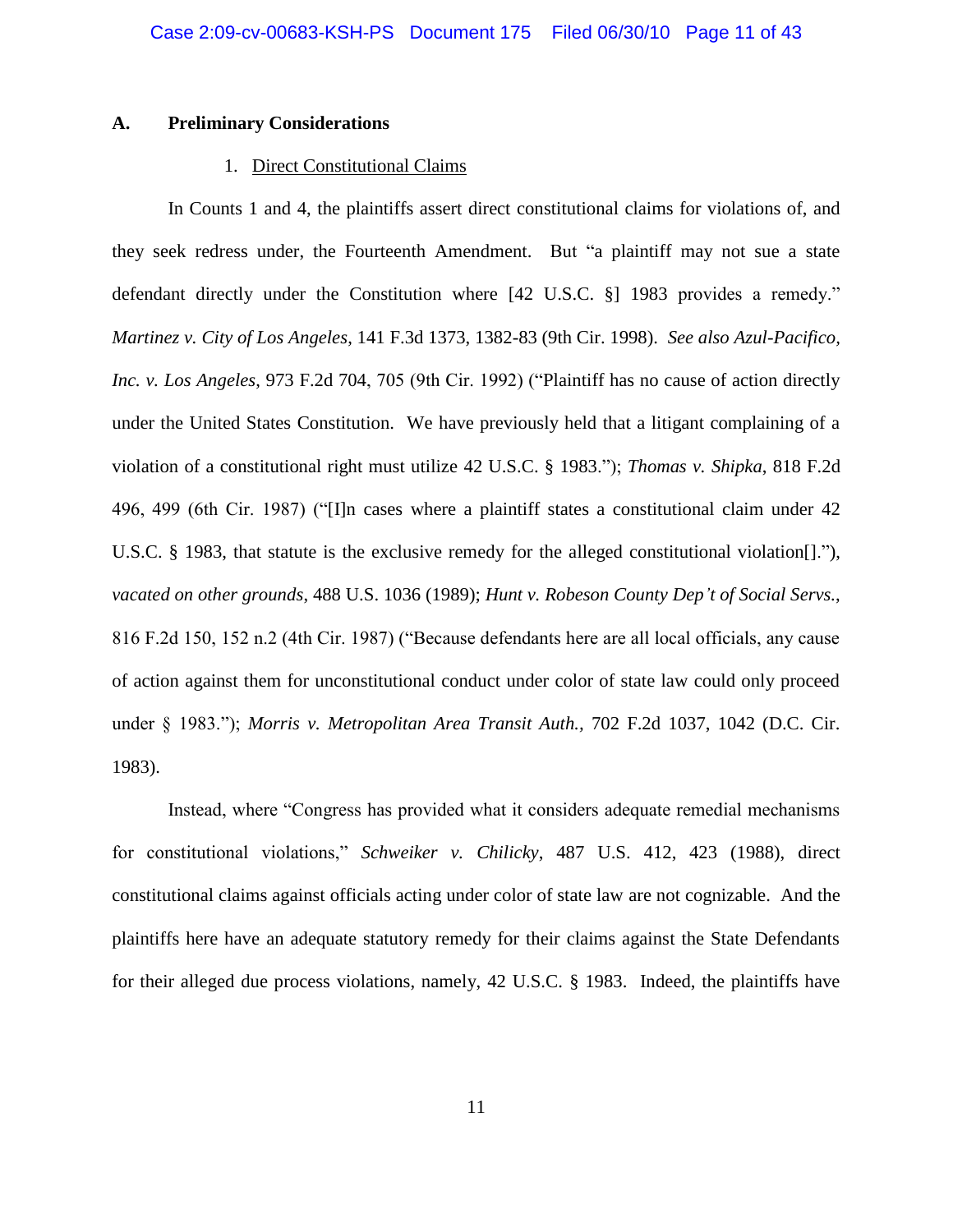brought such claims against the State Defendants. Counts 1 and 4 will therefore be dismissed.<sup>9</sup>

#### 2. Claims Asserted Under §§ 1983, 1985 and 1988

To the extent that the plaintiffs assert claims in Count 2 under 42 U.S.C. §§ 1983, 1985, and 1988 against the State itself, the New Jersey Commission on American Indian Affairs, and the individual defendants sued in their official capacities, those claims fail. The State Defendants are correct that these defendants are not "persons" as § 1983 uses that term.<sup>10</sup> *See Will v. Mich. Dep't of State Police*, 491 U.S. 58 (1989) (holding that states and state officials acting in their official capacity are not "persons" under § 1983); *United States ex rel. Foreman v. State of N.J.*, 449 F.2d 1298 (3d Cir. 1971).

As is relevant here, § 1985(3) prohibits conspiracies between two or more persons to deprive a person or class of persons of equal protection of the laws.<sup>11</sup> See Estate of Oliva v. N.J., *Dep't of Law & Pub. Safety, Div. of State Police*, 604 F.3d 788, \_\_, No. 09-2082, 2010 U.S. App.

<sup>&</sup>lt;sup>9</sup> The Court recognizes that the Third Circuit has not yet opined on this issue. At the very least, however, since "§ 1983 affords a remedy for infringement of one"s constitutional rights, identical claims raised under the Fourteenth Amendment are redundant, rendering the outcome of the § 1983 claims dispositive of the independent constitutional claims." *Capogrosso v. Supreme Court of N.J.,* 588 F.3d 180, 185 (3d Cir. 2009). As the Court holds below that the plaintiffs" § 1983 claims bottomed on the Fourteenth Amendment fail in any event, so too do the direct constitutional claims. In either case, these counts will not be discussed further.

 $10$  Section 1983 states in relevant part:

Every person who, under color of any statute, ordinance, regulation, custom, or usage, of any State or Territory or the District of Columbia, subjects, or causes to be subjected, any citizen of the United States or other person within the jurisdiction thereof to the deprivation of any rights, privileges, or immunities secured by the Constitution and laws, shall be liable to the party injured in an action at law, suit in equity, or other proper proceeding for redress . . . .

 $11$  Section 1985(3) states in relevant part:

In any case of conspiracy set forth in this section, if one or more persons engaged therein do . . . any act in furtherance of the object of such conspiracy, whereby another is injured in his person or property,  $\dots$  the party so injured  $\dots$ may have an action for the recovery of damages occasioned by such injury or deprivation against any one or more of the conspirators.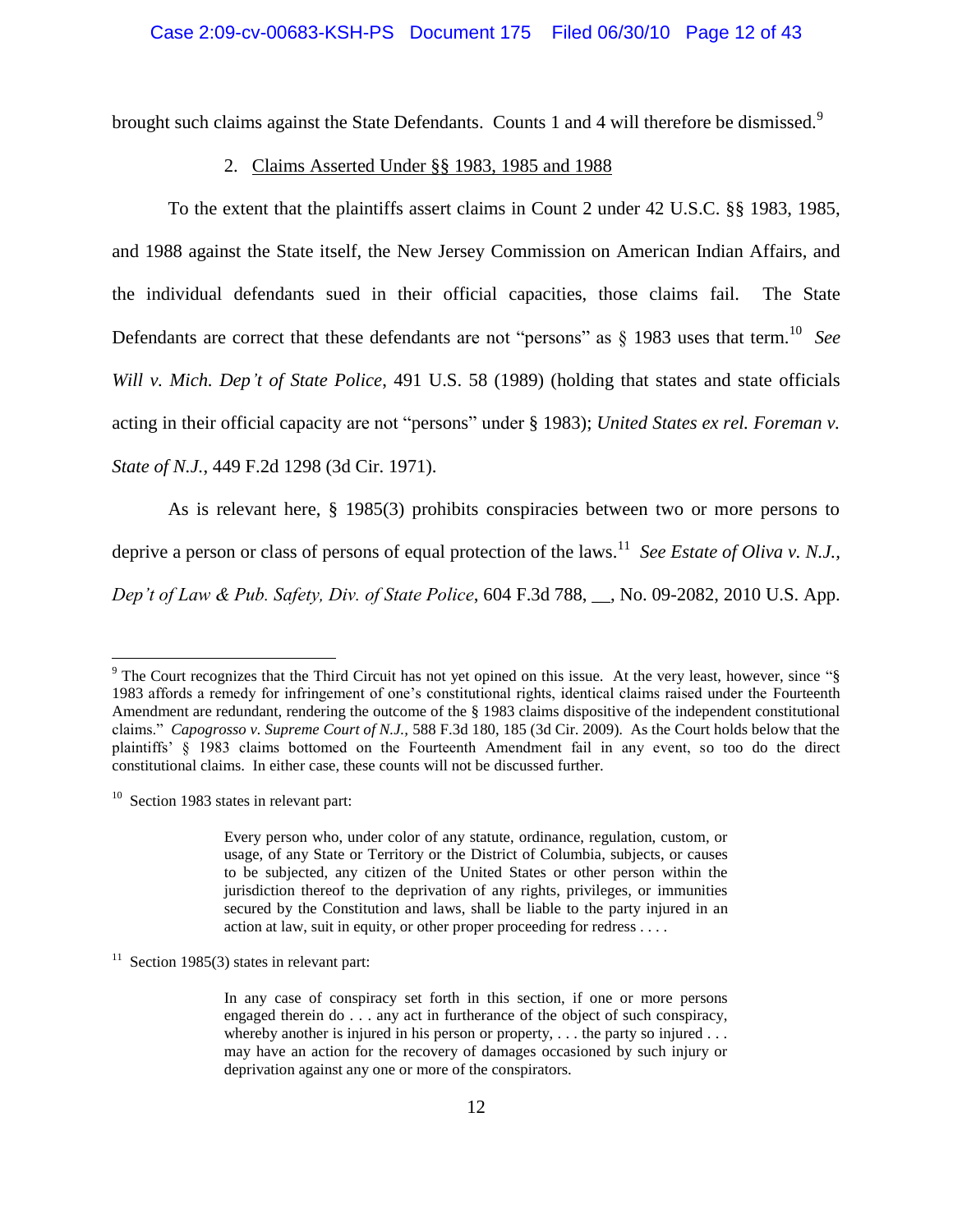## Case 2:09-cv-00683-KSH-PS Document 175 Filed 06/30/10 Page 13 of 43

LEXIS 9142, at \*34-35 (3d Cir. May 4, 2010). The Court agrees with the State Defendants that "persons" in § 1983 and "persons" in §1985 have the same meaning. *See Rode v. Dellarciprete*, 617 F. Supp. 721, 723 n.2 (M.D. Pa. 1985), *vacated in part on other grounds*, 845 F.2d 1195 (3d Cir. 1988). Thus, because "two or more *persons*" must conspire to be liable under § 1985, and because states and state officials sued in their official capacities are not "persons" and cannot be liable under § 1983, they cannot be liable under § 1985 either. *See Santiago v. N.Y. State Dep't of Corr. Servs.*, 725 F. Supp. 780, 783 (S.D.N.Y. 1983).

Finally, § 1988 authorizes in civil rights cases resort to the remedies and procedures of the common law, where federal law is inadequate, and also permits a court to award attorney"s fees to a prevailing party in certain cases. 12 *See Post v. Payton*, 323 F. Supp. 799, 803 (E.D.N.Y. 1971). It "does not create an independent cause of action." *Id.* Because "[§] 1988 is inapplicable where substantive law denies a plaintiff any right to relief," *Baker v. F & F* 

<sup>&</sup>lt;sup>12</sup> Section 1988 reads in relevant part:

<sup>(</sup>a) Applicability of statutory and common law. The jurisdiction in civil and criminal matters conferred on the district and circuit courts . . . for the protection of all persons in the United States in their civil rights, and for their vindication, shall be exercised and enforced in conformity with the laws of the United States, so far as such laws are suitable to carry the same into effect; but in all cases where they are not adapted to the object, or are deficient in the provisions necessary to furnish suitable remedies and punish offenses against law, the common law, as modified and changed by the constitution and statutes of the State wherein the court having jurisdiction of such civil or criminal cause is held, so far as the same is not inconsistent with the Constitution and laws of the United States, shall be extended to and govern the said courts in the trial and disposition of the cause, and, if it is of a criminal nature, in the infliction of punishment on the party found guilty.

<sup>(</sup>b) Attorney"s fees. In any action or proceeding to enforce a provision of [42 USCS §§ 1981-1983, 1985, or 1986], [title 20 USCS §§ 1681 *et seq*.], the Religious Freedom Restoration Act of 1993, the Religious Land Use and Institutionalized Persons Act of 2000, title VI of the Civil Rights Act of 1964, or section 40302 of the Violence Against Women Act of 1994, the court, in its discretion, may allow the prevailing party, other than the United States, a reasonable attorney's fee as part of the costs . . . .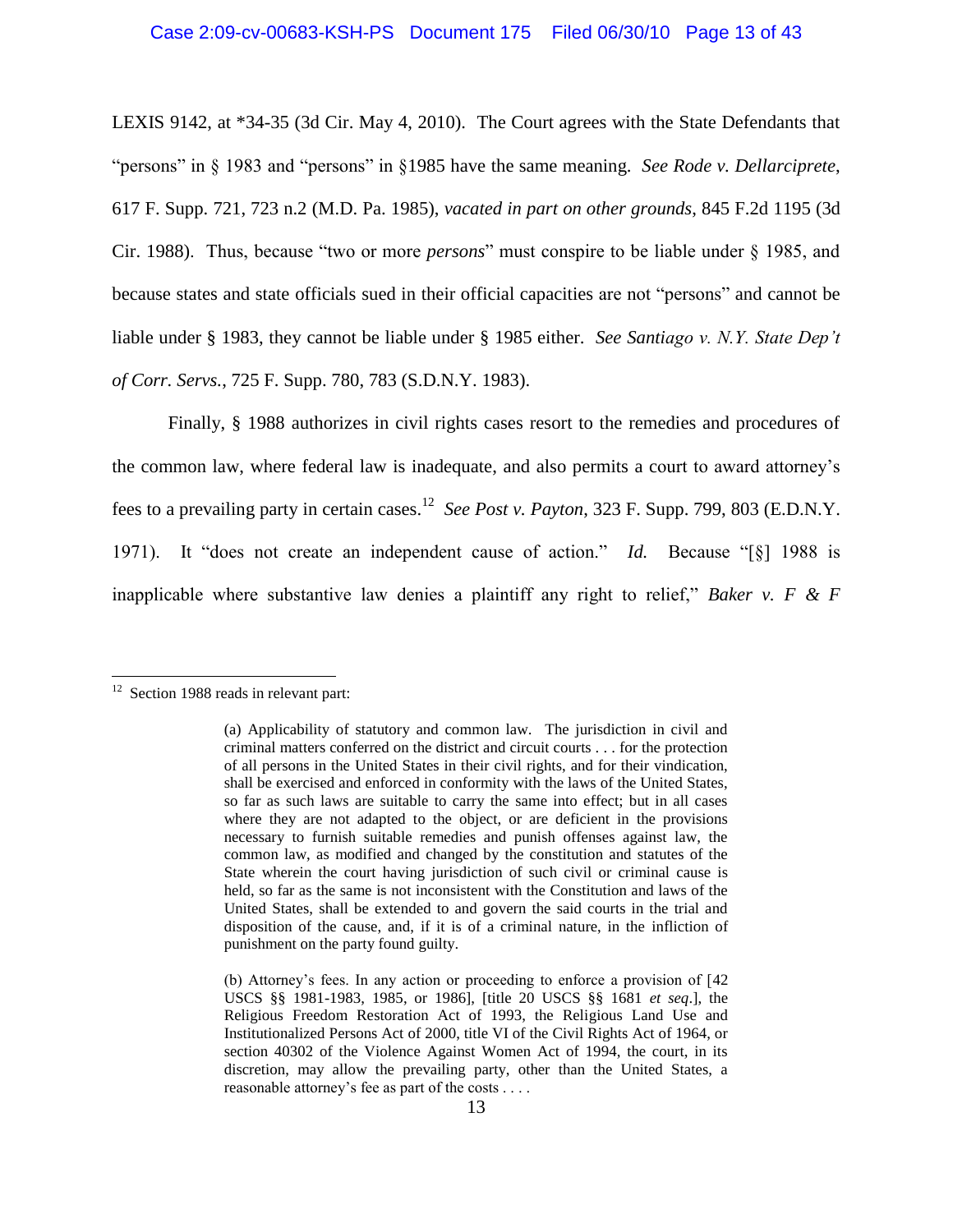*Investment*, 420 F.2d 1191, 1196 (7th Cir. 1970) – as it does here, *see infra* – the plaintiffs" invocation of it provides them no assistance.

The Court will therefore dismiss Count 2 insofar as it is asserted against the State Defendants – the entities and the individuals sued in their official capacities. To the extent that Count 2 remains viable, the Court addresses it below.

#### **B. Nonintercourse Act Claims**

 $\overline{a}$ 

## 1. Eleventh Amendment Immunity

The plaintiffs base Counts 5, 7, 8, 11, 14, and 15 of the SAC on the 1802 land transaction that the plaintiffs claim violated the Nonintercourse Act.<sup>13</sup> (Count 2 is also based to some extent on the challenged sale of the Brotherton Reservation. The Court's discussion in this section applies equally to that count as well.) The State Defendants argue that these claims are barred by the Eleventh Amendment to the United States Constitution.

The Eleventh Amendment provides that "[t]he Judicial power of the United States shall not be construed to extend to any suit in law or equity, commenced or prosecuted against one of the United States by Citizens of another State, or by Citizens or Subjects of any Foreign State." U.S. Const., Amend. XI. The Eleventh Amendment renders unconsenting States, state agencies, and state officers sued in their official capacities immune from suits brought in federal courts by private parties, including Indian tribes and their members. *See Idaho v. Coeur d' Alene Tribe*, 521 U.S. 261, 268-269 (1997) ("Under well established principles, the Coeur d"Alene Tribe, and, *a fortiori*, its members, are subject to the Eleventh Amendment."); *Blatchford v. Native Village of Noatak and Circle Village*, 501 U.S. 775 (1991); *Edelman v. Jordan*, 415 U.S. 651, 662-63

<sup>&</sup>lt;sup>13</sup> Counts 7 and 8 also assert violations of the 1758 Treaty of Easton. That portion of Counts 7 and 8 will be addressed below.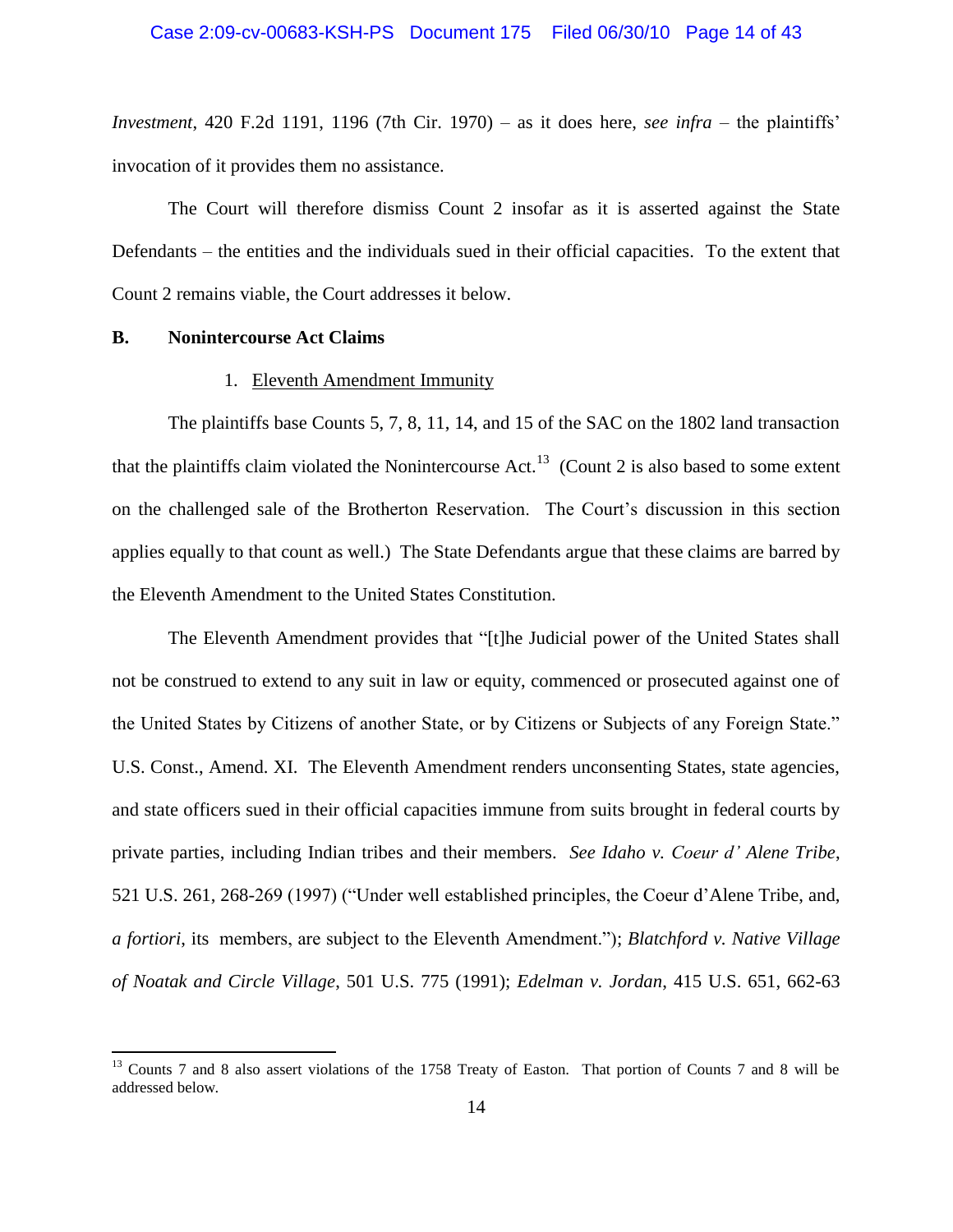#### Case 2:09-cv-00683-KSH-PS Document 175 Filed 06/30/10 Page 15 of 43

(1974); *Haybarger v. Lawrence County Adult Prob. & Parole*, 551 F.3d 193, 197 (3d Cir. 2008); *Lombardo v. Pa. Dep't of Pub. Welfare*, 540 F.3d 190, 194-95 (3d Cir. 2008).

The shield of the Eleventh Amendment extends to "subunits of the State." *Haybarger*, 551 F.3d at 198 (citing *Pennhurst State Sch. & Hosp. v. Halderman*, 465 U.S. 89, 100 (1984)); *accord Benn v. First Judicial District of Pennsylvania*, 426 F.3d 233 (3d Cir. 2005). Thus, the New Jersey Commission on American Indian Affairs is clearly protected by sovereign immunity as well. *See Capogrosso v. Supreme Court of N.J.*, 588 F.3d 180, 185 (3d Cir. 2009) ("The Eleventh Amendment to the United States Constitution protects an unconsenting state or *state agency* from a suit brought in federal court, regardless of the relief sought.") (emphasis added); *C.H. ex rel. Z.H. v. Oliva*, 226 F.3d 198, 201 (3d Cir. 2000) (en banc); *cf. Fitchik v. N.J. Transit Rail Operations*, 873 F.2d 655, 658 (3d Cir. 1989) (en banc). But the state sovereign-immunity shield "does not extend to counties and similar municipal corporations." *Mt. Healthy City Sch. Dist. Bd. of Educ. v. Doyle*, 429 U.S. 274, 280 (1977) (citing *Moor v. County of Alameda*, 411 U.S. 693, 717-721 (1973); *Lincoln County v. Luning*, 133 U.S. 529, 530 (1890)).<sup>14</sup> Accordingly, the discussion below does not apply to the County Defendants. (In any event, however, the plaintiffs have expressly stated that they do not assert these claims against the County Defendants. *See supra* note 7.) Nor does the Eleventh Amendment immunize state officers sued in their individual capacities. *See Hafer v. Melo*, 502 U.S. 21, 30-31 (1991). However, the Counts listed above, save Count 2, are asserted against the individual defendants in their official

<sup>&</sup>lt;sup>14</sup> See also Lake Country Estates, Inc. v. Tahoe Regional Planning Agency, 440 U.S. 391, 401 (1979) (stating that the Court "has consistently refused to construe the [Eleventh] Amendment to afford protection to political subdivisions such as counties and municipalities, even though such entities exercise a 'slice of state power""); *Chisolm v. McManimon*, 275 F.3d 315, 322 (3d Cir. 2001) ("While Eleventh Amendment immunity may be available for states, its protections do not extend to counties."); *Tuveson v. Florida Governor's Council on Indian Affairs, Inc.*, 734 F.2d 730, 732 (11th Cir. 1984) ("Eleventh Amendment immunity does not extend to independent political entities, such as counties."); *Hall v. Medical College of Ohio*, 742 F.2d 299, 301 (6th Cir. 1984) ("Municipalities, counties and other political subdivisions (e.g., public school districts) do not partake of the state"s Eleventh Amendment immunity.").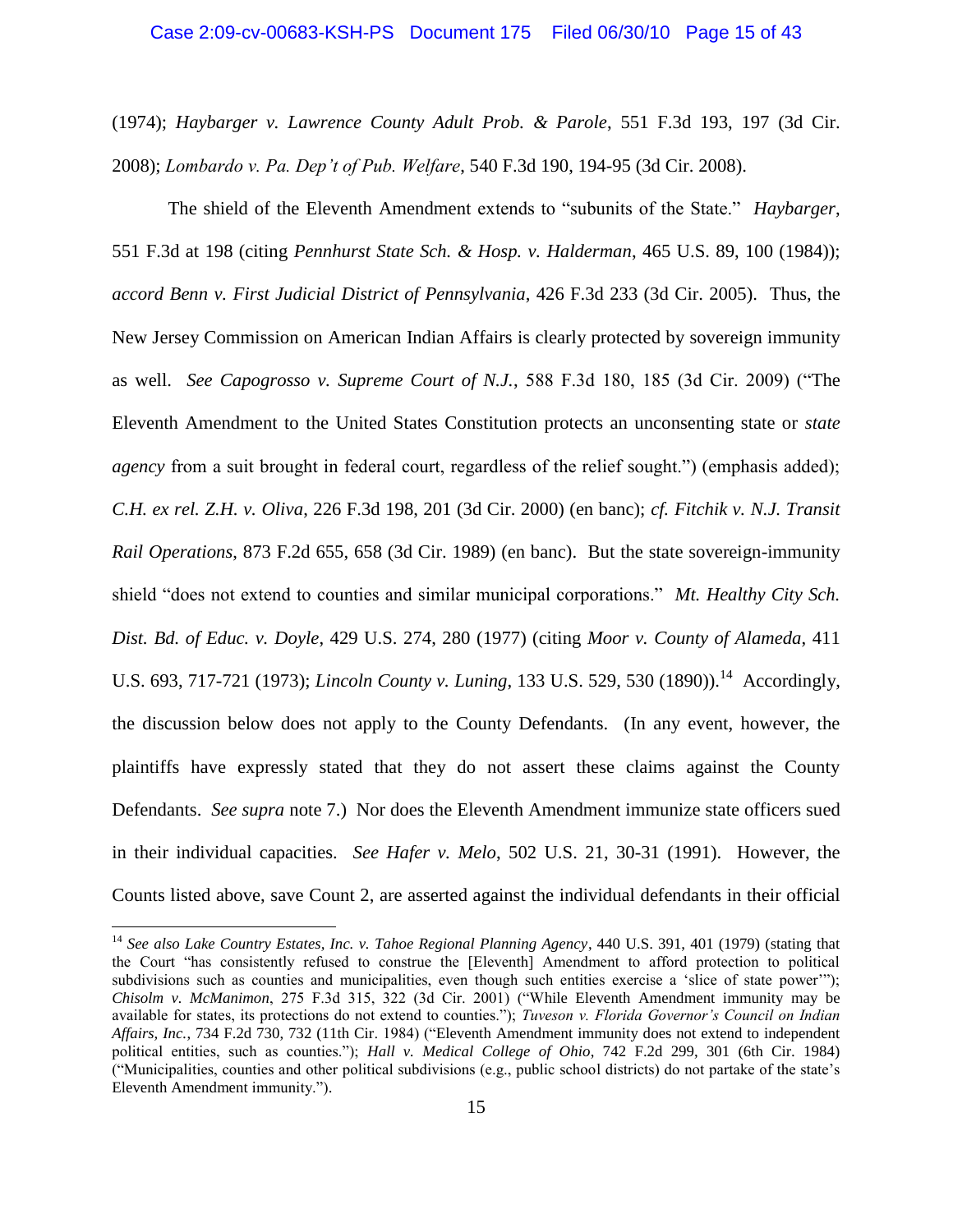#### Case 2:09-cv-00683-KSH-PS Document 175 Filed 06/30/10 Page 16 of 43

capacities only. (Again, the Court addresses below Count 2 to the extent asserted against individual officers in their personal capacities.)

 Because Counts 5, 7, 8, 11, 14, and 15 are asserted against the State of New Jersey, the Commission, and the individual defendants in their official capacities, they are barred by the Eleventh Amendment if one of three exceptions does not apply: (1) congressional abrogation; (2) state waiver; or (3) suits against individual state officers for prospective injunctive relief to end an ongoing violation of federal law. *MCI Telecommunication Corp. v. Bell Atlantic-Pennsylvania*, 271 F.3d 491, 503 (3d Cir. 2001) (hereinafter "*MCI*").

#### **a. Congressional Abrogation**

"Congress may, in some limited circumstances, abrogate sovereign immunity and authorize suits against states. If a statute has been passed pursuant to congressional power under § 5 of the Fourteenth Amendment to enforce the provisions of that amendment, Congress can abrogate a state's sovereign immunity." *MCI*, 271 F.3d at 503 (citations omitted). But Congress may not "abrogate state sovereign immunity when a statute is passed pursuant to its Article I powers, such as the Commerce Clause[.]" *Id.*; *see also Board of Tr. of Univ. of Alabama v. Garrett*, 531 U.S. 356, 121 S. Ct. 955, 962, 148 L. Ed. 2d 866 (2001) ("Congress may not, of course, base its abrogation of the States" Eleventh Amendment immunity upon the powers enumerated in Article I."); *Seminole Tribe v. Florida*, 517 U.S. 44 (1996). Congress passed the Nonintercourse Act using its Article I powers, i.e., the Indian Commerce Clause. It therefore "did not, and could not, abrogate Eleventh Amendment immunity . . . ." *MCI*, 271 F.3d at 503. Accordingly, "[a]brogation is not implicated here." *Id.*; *see also Ysleta Del Sur Pueblo v. Laney*, 199 F.3d 281, 288 (5th Cir. 2000) (finding it "nonsensical" to believe that Congress abrogated Eleventh Amendment immunity under the Fourteenth Amendment, as the NIA was passed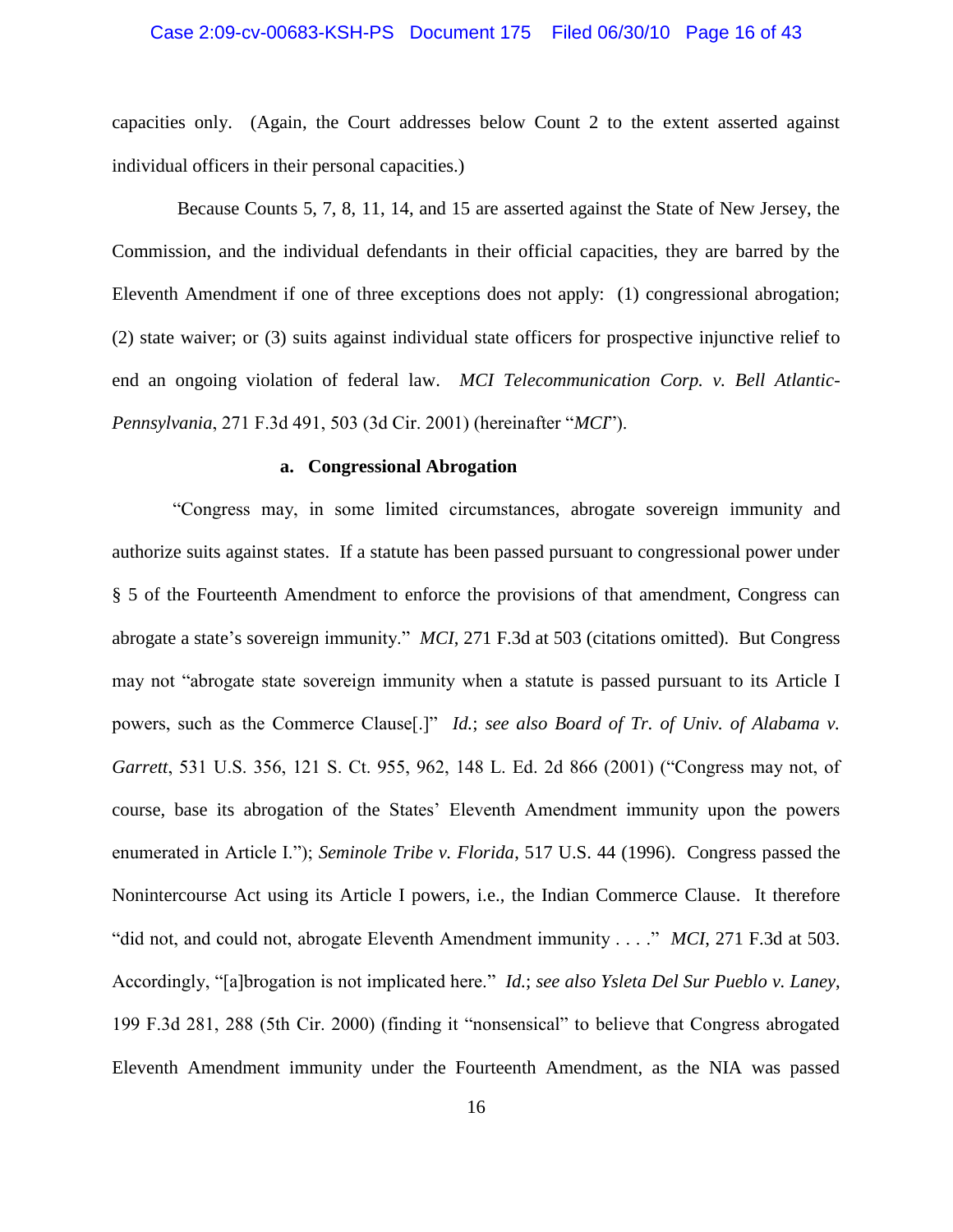#### Case 2:09-cv-00683-KSH-PS Document 175 Filed 06/30/10 Page 17 of 43

*before* the Fourteenth Amendment); *cf. Schlossberg v. Maryland*, 119 F.3d 1140, 1145-47 (4th Cir. 1997) ("We will not presume that Congress intended to enact a law under a general Fourteenth Amendment power to remedy an unspecified violation of rights when a specific, substantive Article I power clearly enabled the law." $b$ .<sup>15</sup>

## **b. Waiver**

"[A] state may waive sovereign immunity by consenting to suit." *MCI*, 271 F.3d 503 (citations omitted). "The waiver by the state must be voluntary and our test for determining voluntariness is a stringent one." *Id.* Specifically, "[t]he state either must voluntarily invoke our jurisdiction by bringing suit (not the case here) or must make a clear declaration that it intends to submit itself to our jurisdiction." *Id.* at 504 (citations and internal quotation marks omitted).

The plaintiffs argue that the illegality of the State Defendants' actions constitutes a voluntary waiver of their Eleventh Amendment immunity. That would put the cart before the horse. The entire point of sovereign *immunity* is to *immunize* states from suit and liability, even if the challenged actions are unlawful. "The Eleventh Amendment bar does not vary with the merits of the claims pressed against the State." *County of Oneida v. Oneida Indian Nation*, 470 U.S. 226, 252 (1985). The State Defendants have not waived their Eleventh Amendment immunity.

#### **c.** *Ex Parte Young*

 $\overline{\phantom{a}}$ 

"The third exception to the Eleventh Amendment is the doctrine of *Ex Parte Young*, 209 U.S. 123 (1908), under which individual state officers can be sued in their individual capacities

<sup>&</sup>lt;sup>15</sup> Even assuming, *arguendo*, that Congress could validly abrogate sovereign immunity using the powers granted to it at the time it passed the Nonintercourse Act, the Court agrees with the Court of Appeals for the Fifth Circuit that "the statute, on its face, does not provide an unmistakably clear intent to abrogate state sovereign immunity." *Ysleta*, 199 F.3d at 288. Because "[a] valid abrogation of Eleventh Amendment immunity requires Congress to 'unequivocally express[] its intent to abrogate the immunity,"" Wheeling & Lake Erie Ry. v. Pub. Util. Comm'n of *Pa.*, 141 F.3d 88, 92 (3d Cir. 1998) (quoting *Seminole Tribe*, 517 U.S. at 55), and because such a statement is absent from the Nonintercourse Act, the State Defendants' sovereign immunity remains intact for this additional reason.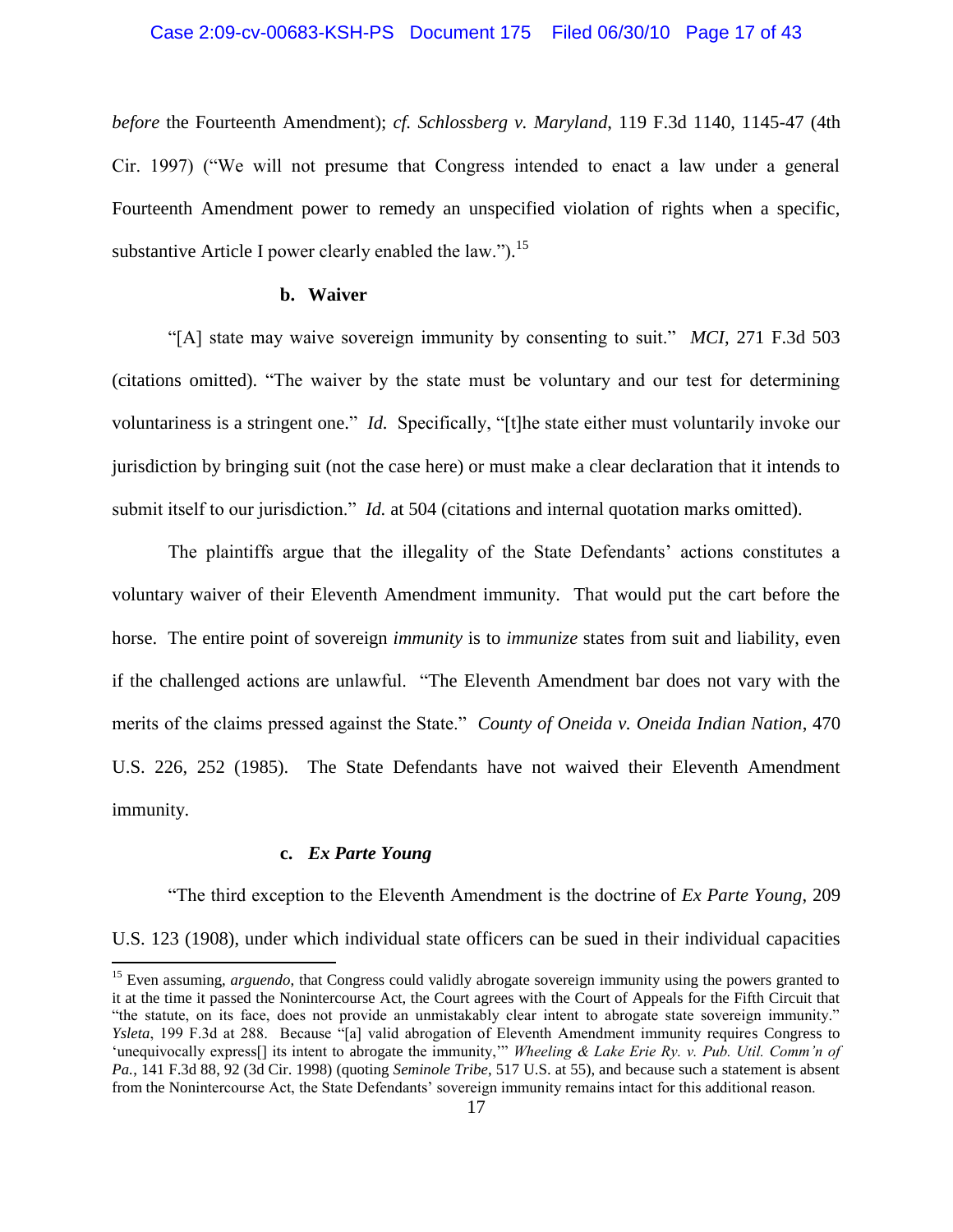#### Case 2:09-cv-00683-KSH-PS Document 175 Filed 06/30/10 Page 18 of 43

for prospective injunctive and declaratory relief to end continuing or ongoing violations of federal law." *MCI*, 271 F.3d at 506. "However, *Young* does not apply if, although the action is nominally against individual officers, the state is the real, substantial party in interest and the suit in fact is against the state." *Id.* (citing *Pennhurst State Sch. and Hosp. v. Halderman*, 465 U.S. 89, 103 (1984)). Moreover, the Supreme Court in *Coeur d' Alene*, *supra*, extended this realparty-in-interest doctrine in unique situations that would inflict significant harm on the fundamental sovereignty of the state itself. As the Third Circuit has explained it:

> *Coeur d'Alene* did carve out one narrow exception to *Young*: An action cannot be maintained under *Young* in those unique and special circumstances in which the suit against the state officer affects a unique or essential attribute of state sovereignty, such that the action must be understood as one against the state. One example of such special, essential, or fundamental sovereignty is a *state's title, control, possession, and ownership of water and land, which is equivalent to its control over funds of the state treasury*. *See Coeur d' Alene*, 521 U.S. at 287; *id.* at 296-97 (O"Connor, J., concurring in part and concurring in the judgment). This exception is best understood as an application of the general rule that *Young* does not permit actions that, although nominally against state officials, in reality are against the state itself. *See Pennhurst*, 465 U.S. at 102.

*MCI*, 271 F.3d at 508 (emphasis added).

The Court agrees with the State Defendants that the relief the plaintiffs seek requires application of the *Coeur d' Alene* "exception to the exception." Entering an injunction requiring the State Defendants to return their sovereign land would implicate precisely the type of "core or fundamental matter of state sovereignty comparable to the ability of a state to maintain ownership of and title to its . . . lands." *MCI*, 271 F.3d at 515. The injunctive relief the plaintiffs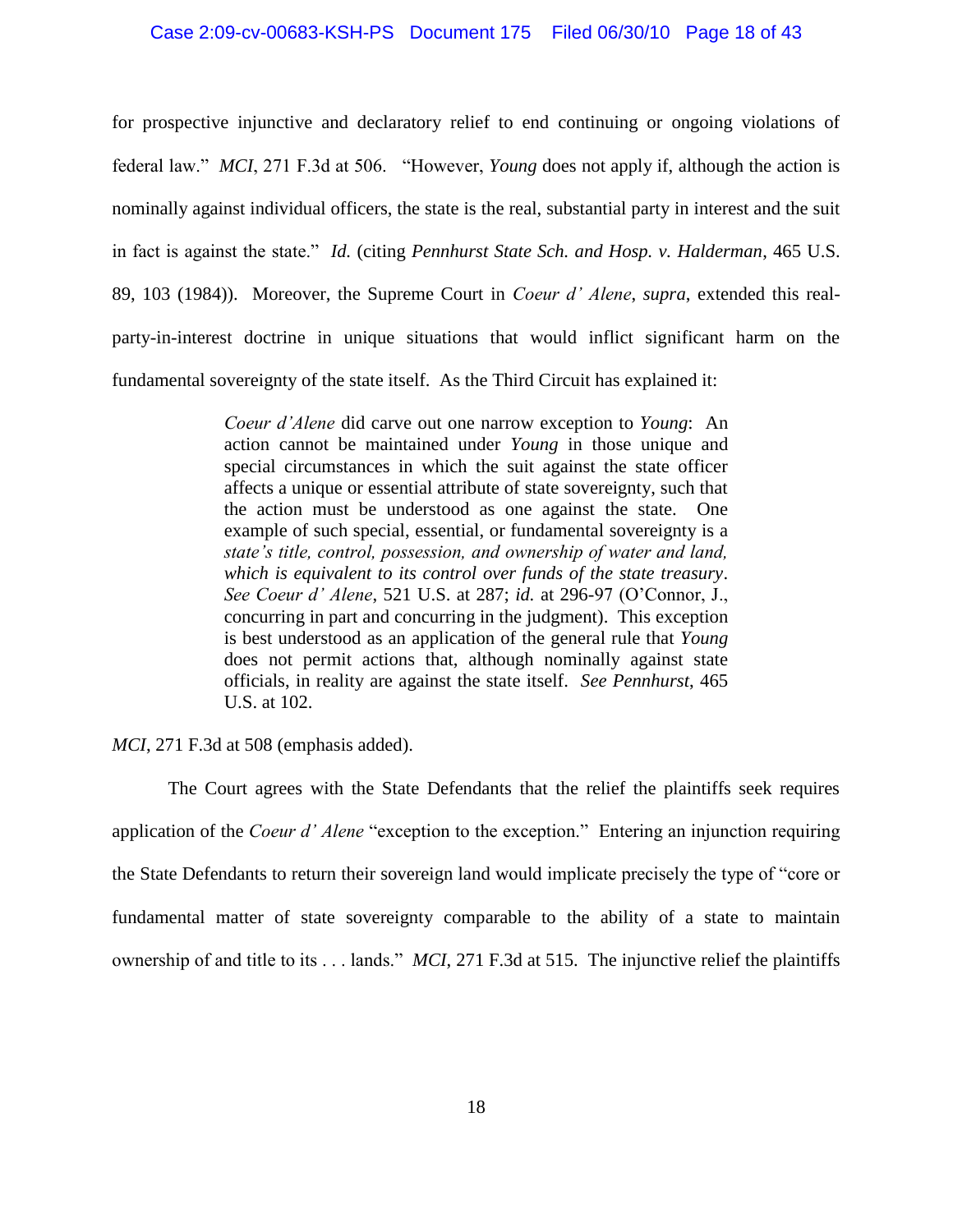## Case 2:09-cv-00683-KSH-PS Document 175 Filed 06/30/10 Page 19 of 43

seek squarely triggers "the state interest . . . derive[d] from its general sovereign powers." *Id.* With respect to the counts now under discussion, therefore, *Ex Parte Young* does not apply.<sup>16</sup>

\* \* \*

None of the exceptions to the State Defendants" Eleventh Amendment immunity applies. The claims against the State Defendants asserted in Counts 5, 7, 8, 11, 14, and 15 (except to the extent asserted against individual defendants in their individual capacities) are accordingly barred by the Eleventh Amendment and will be dismissed.

#### 2. Deference to the Primary Jurisdiction of the Bureau of Indian Affairs

The State Defendants alternatively argue that the Nonintercourse Act claims should be dismissed because existing factual issues require extensive involvement of an administrative agency better equipped to answer such questions. Specifically, a plaintiff asserting an NIA claim must prove, among other things, that it is a *bona fide* Indian tribe. Accordingly, because the Sand Hill Band in this action is not a federally recognized Indian tribe, and because such recognition would require complex determinations by the federal Bureau of Indian Affairs ("BIA"), the State Defendants argue that this Court should defer to the primary jurisdiction of the BIA before adjudicating the Nonintercourse Act claims. The Court agrees. Though it has accepted the State Defendants" Eleventh Amendment arguments above, weighty considerations of institutional competence counsel this Court to defer to the BIA"s historical, genealogical, and anthropological expertise before any adjudication on the merits would otherwise be appropriate. *See United Tribe of Shawnee Indians v. United States*, 253 F.3d 543, 551 (10th Cir. 2001)

 $<sup>16</sup>$  In their opposition brief, the plaintiffs challenge the defendants' actions vis-à-vis representation on the New Jersey</sup> Commission on American Indian Affairs. Pl. Opp. to State Br. at 9-12. Moreover, they inject additional factual allegations that do not appear in the SAC, and the Court has not considered them. In any event, these allegations do not concern the 1802 land transaction that underpins the claims now under consideration. The Court here considers the application for prospective injunctive relief only as it relates to the challenged land transaction. To the extent the plaintiffs ask the Court to enjoin the State Defendants from unlawfully depriving them of representation on the Commission, the Court addresses that point below.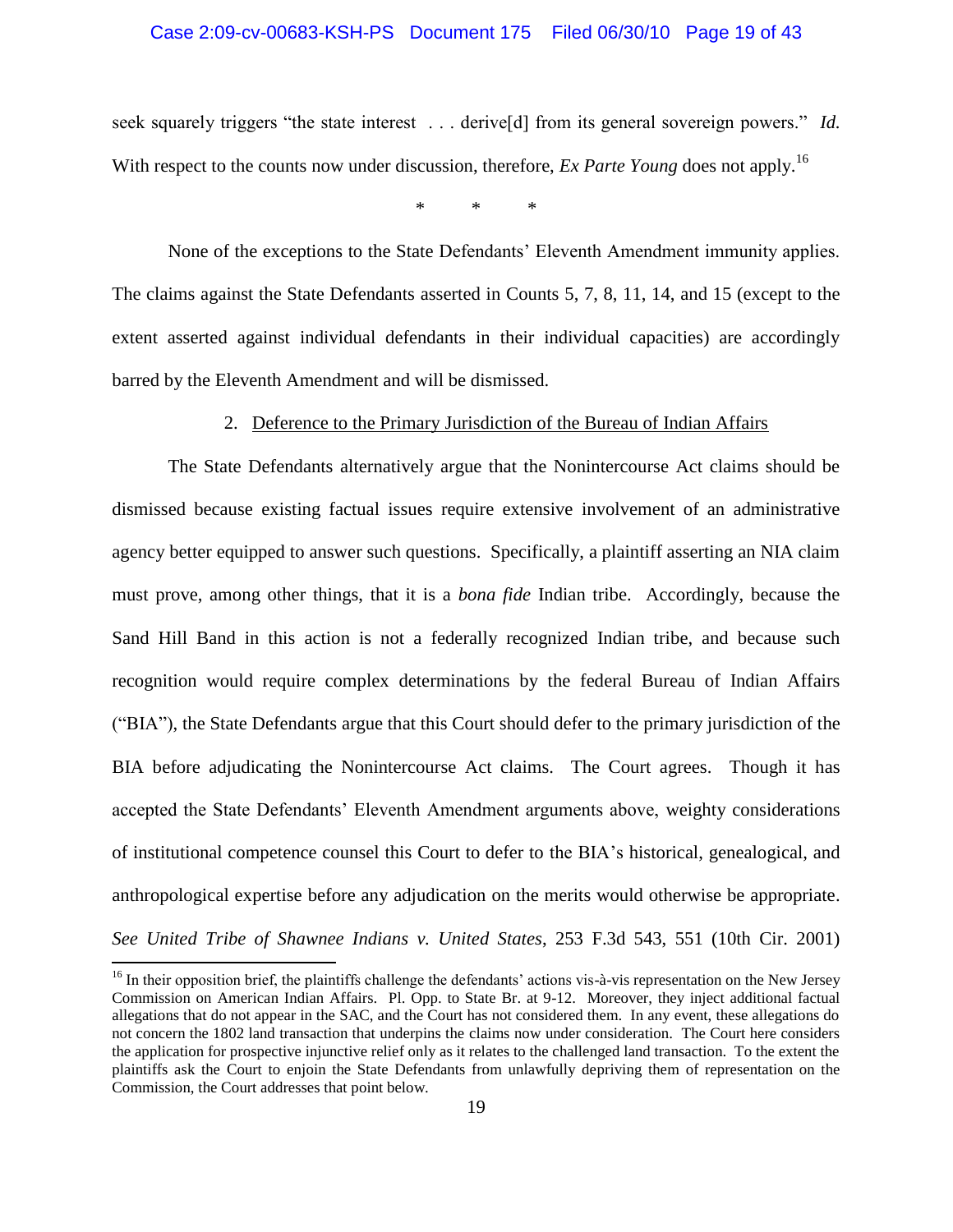#### Case 2:09-cv-00683-KSH-PS Document 175 Filed 06/30/10 Page 20 of 43

("Determining whether a group of Indians exists as a tribe is a matter requiring . . . specialized agency expertise . . . ."); *W. Shoshone Bus. Council v. Babbitt*, 1 F.3d 1052, 1057 (10th Cir. 1993) ("The judiciary has historically deferred to executive and legislative determinations of tribal recognition." (citing *United States v. Rickert*, 188 U.S. 432, 445 (1903); *United States v. Holliday*, 70 U.S. 407, 419 (1865))). The NIA claims will be dismissed for this independent reason.

Again, the plaintiffs allege that their property rights were protected by  $-$  and later violated under – the Nonintercourse Act, 25 U.S.C. § 177, which provides that no person or entity may purchase or sell Indian lands without the federal government"s approval. *See supra*  note 5. To establish a *prima facie* NIA violation, a plaintiff must establish four elements: (1) that it is an Indian tribe; (2) that the land in question is tribal land; (3) that the United States has never consented to or approved the alienation of this tribal land; and (4) that the trust relationship between the United States and the tribe has not been terminated or abandoned.<sup>17</sup> *Delaware Nation v. Pennsylvania*, 446 F.3d 410, 418 (3d Cir. 2006).<sup>18</sup>

Focus on the first. "To prove tribal status under the Nonintercourse Act, an Indian group must show that it is a body of Indians of the same or a similar race, united in a community under one leadership or government, and inhabiting a particular though sometimes ill-defined territory." *Golden Hill Paugussett Tribe of Indians v. Weicker*, 39 F.3d 51, 59 (2d Cir. 1994) (citations omitted).Recall, however, that in this case the plaintiffs" tribal authenticity is hotly

<sup>&</sup>lt;sup>17</sup> It bears noting that Holloway cannot recover personally for any alleged NIA violation. "The Nonintercourse Act protects only Indian tribes or nations, and not individual Indians." *Unalachtigo Band*, 867 A.2d at 1226 (citing *James v. Watt*, 716 F.2d 71, 72 (1st Cir. 1983)). The NIA claims are therefore dismissed to that extent.

<sup>18</sup> *See also Seneca Nation of Indians v. New York*, 382 F.3d 245, 258 (2d Cir. 2004); *Golden Hill Paugussett Tribe of Indians v. Weicker*, 39 F.3d 51, 56 (2d Cir. 1994); *Catawba Indian Tribe v. South Carolina*, 718 F.2d 1291, 1295 (4th Cir. 1983), *aff'd*, 740 F.2d 305 (4th Cir. 1984) (en banc), *rev'd on other grounds*, 476 U.S. 498 (1986); *Epps v. Andrus*, 611 F.2d 915, 917 (1st Cir. 1979) (per curiam); *cf. Montoya v. United States*, 180 U.S. 261, 266 (1901).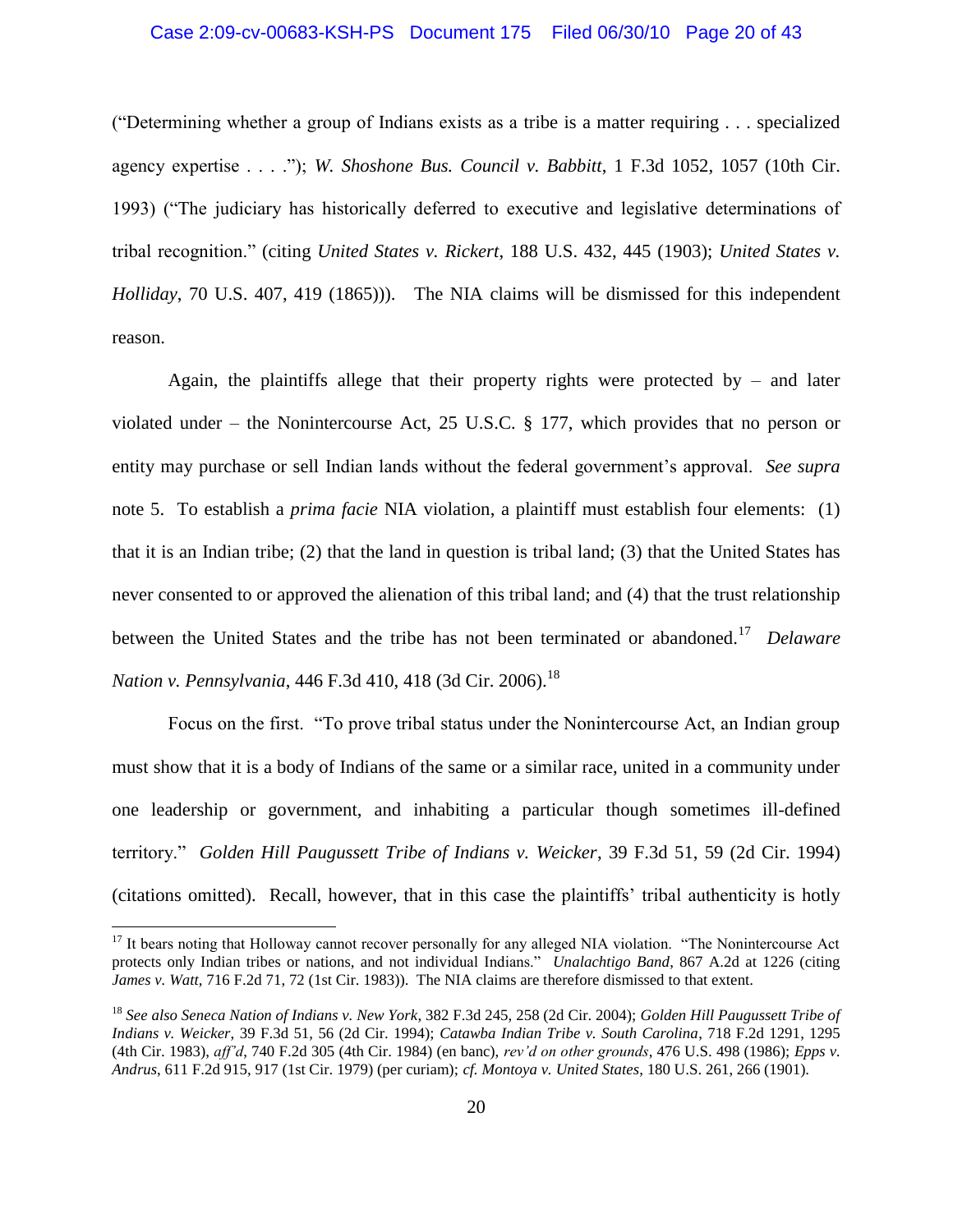#### Case 2:09-cv-00683-KSH-PS Document 175 Filed 06/30/10 Page 21 of 43

disputed, as another tribal group claims that its members (and not the plaintiffs) comprise the real Sand Hill Band. *See supra* note 4. Given this factual dispute and the fact that the plaintiffs have either (1) not yet begun the federal recognition process (which would involve proving their tribal authenticity); or (2) have only recently begun taking those steps, the BIA is the proper forum to resolve these issues before any legitimate analysis in this Court could be undertaken.

In 1832, Congress established within the Executive Branch the office of Commissioner of Indian Affairs, and delegated authority to that officer to oversee "all matters arising out of Indian relations." 4 STAT. 564, § 1 (July 9, 1832), codified at 25 U.S.C. §§ 1, 2. Two years later, Congress granted the President authority to "prescribe such rules and regulations as he may think fit, for carrying into effect the various provisions of [any act] relating to Indian affairs[.]" 4 STAT. 738, § 17 (June 30, 1834), codified as amended at 25 U.S.C. § 9. In the same act, Congress also established the Department of Indian Affairs, predecessor to the BIA. *See Golden Hill Paugussett Tribe*, 39 F.3d at 57; 4 STAT. 735-38 (June 30, 1984).

Almost 150 years later, the Department of the Interior exercised its regulatory authority by promulgating a detailed administrative program known as the "federal acknowledgement process," under which the BIA "recognize[s] American Indian tribes on a case-by-case basis." *Golden Hill Paugussett Tribe*, 39 F.3d at 57; *see also Miami Nation of Indians v. U.S. Dep't of the Interior*, 255 F.3d 342, 345 (7th Cir. 2001). Federal recognition bestows upon Indian tribes certain rights and privileges. Chief among them are quasi-sovereignty and the ability to acquire land (to be held in trust by the federal government). *See* 25 C.F.R. § 151.3-4. When a tribal group seeks formal recognition (by filing a letter of intent with the BIA, and then later a fullfledged petition for recognition), the BIA conducts a complex historical, anthropological, and genealogical study to determine whether the group is in fact a *bona fide* "Indian tribe"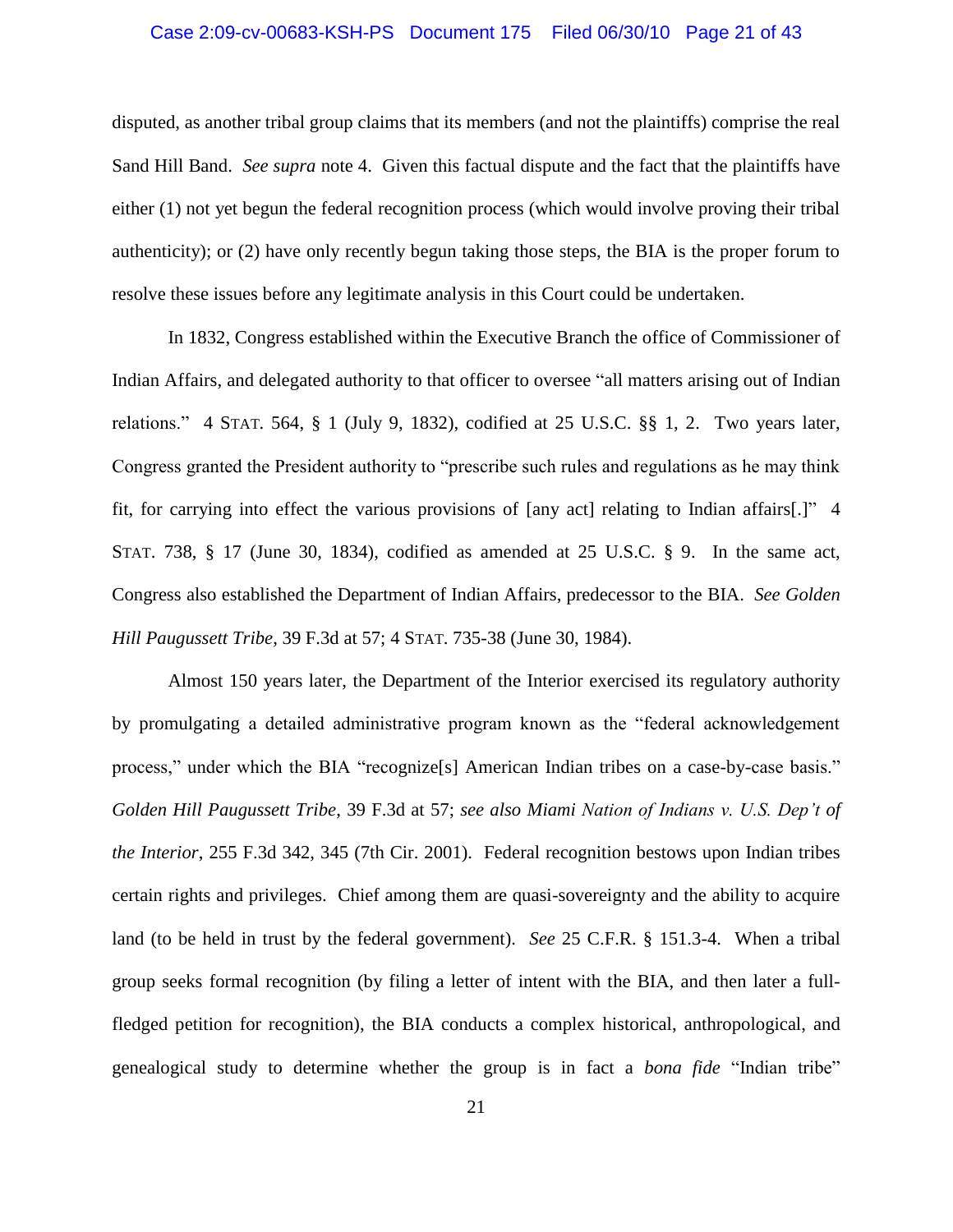#### Case 2:09-cv-00683-KSH-PS Document 175 Filed 06/30/10 Page 22 of 43

warranting governmental recognition. *See Golden Hill Paugussett Tribe*, 39 F.3d at 57; 25 C.F.R. § 83.1, *et seq.*

A tribal group seeking federal recognition must satisfy seven mandatory criteria: (a) the group has been identified as an American Indian entity on a substantially continuous basis since 1900; (b) a "predominant portion of the petitioning group comprises a distinct community and has existed as a community from historical times until the present"; (c) the petitioning group "has maintained political influence or authority over its members as an autonomous entity from historical times until the present"; (d) a copy of the group's present governing document must be submitted, including its membership criteria; (e) the petitioning group's "membership consists of individuals who descend from a historical Indian tribe or from historical Indian tribes which combined and functioned as a single autonomous political entity"; (f) the group"s membership is composed principally of persons who are not members of any already-acknowledged North American Indian tribe; and (g) neither the petitioning group nor its members are the subject of congressional legislation that has expressly precluded their relationship with the federal government. 25 C.F.R. § 83.7; *see also Miami Nation of Indians*, 255 F.3d at 345-46. By its nature, this multifaceted inquiry is fact-intensive and complex.

The plaintiffs fail to proffer in the SAC non-conclusory facts explaining how they themselves are the authentic lineal descendants entitled to assert NIA claims pertaining to the sale of the Brotherton Reservation. Bald assertions that an entity is a "tribe" – especially where, as here, competing groups assert mutually exclusive claims of tribal membership – are not sufficient. *See Shawnee Indians*, 253 F.3d at 548 (rejecting plaintiff"s claim on motion to dismiss that BIA acted outside its authority when it denied tribal recognition; stating that the plaintiff"s "argument assumes the very factual issue at the heart of this litigation," and that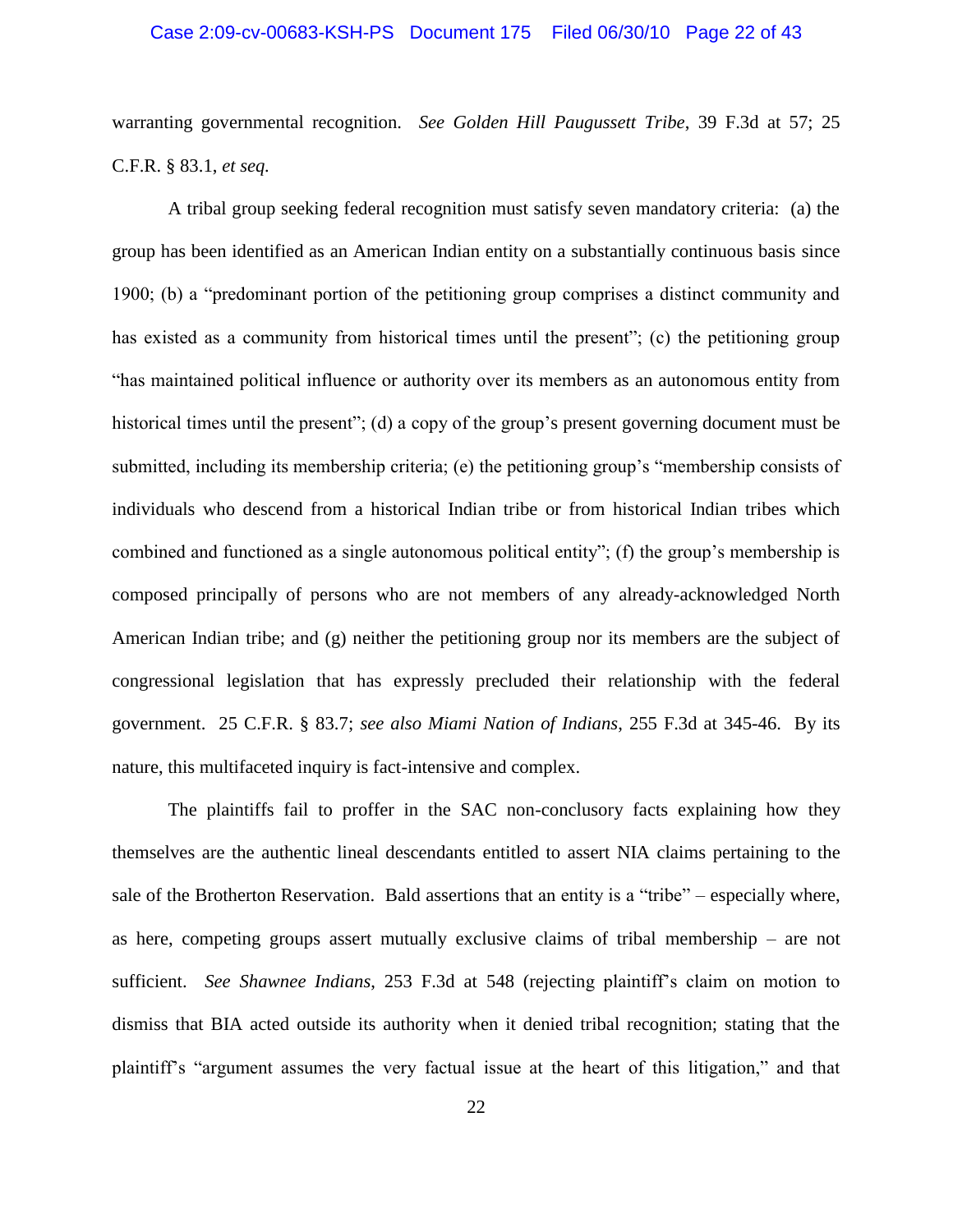#### Case 2:09-cv-00683-KSH-PS Document 175 Filed 06/30/10 Page 23 of 43

plaintiff "can only prevail on its contention if we accept its bare assertion that it is the presentday embodiment of the Shawnee Tribe"); *cf. Twombly*, 550 U.S. at 555. In short, the SAC is devoid of any specific allegations that would permit the Court to draw a plausible inference that the plaintiffs are who they say they are. Nor does the complaint allege that the plaintiffs have ever petitioned the BIA for federal acknowledgement. (The plaintiffs do claim in their brief – but without providing any factual or contextual support – that they initiated the BIA process at some point in 2007. Pl. Opp. to State Br. at 26.) Given the factual dispute over the plaintiffs' ancestral lineage, the BIA is better equipped than is this Court to adjudicate these intricate matters. For the reasons that follow, dismissal of the NIA claims is appropriate under the doctrine of primary jurisdiction.

The doctrine of primary jurisdiction ""applies where a claim is originally cognizable in the courts, and comes into play whenever enforcement of the claim requires resolution of issues which, under a regulatory scheme, have been placed within the special competence of an administrative body."" *MCI*, 71 F.3d at 1103 (quoting *Greate Bay Hotel & Casino v. Tose*, 34 F.3d 1227, 1230 n.5 (3d Cir. 1994)). In other words, the doctrine "applies where the administrative agency cannot provide a means of complete redress to the complaining party and yet the dispute involves issues that are clearly better resolved in the first instance by the administrative agency charged with regulating the subject matter of the dispute." *Id.* at 1105 (citation omitted).<sup>19</sup> "There is no fixed formula for determining whether the doctrine of primary

 $\overline{a}$ 

<sup>19</sup> *See also CSX Transp. Co. v. Novolog Bucks County*, 502 F.3d 247, 253 (3d Cir. 2007) ("Primary jurisdiction is concerned with promoting proper relationships between the courts and administrative agencies charged with particular regulatory duties.") (citations and internal quotation marks omitted), *cert. denied*, 128 S. Ct. 1240 (2008); *Cheyney State College Faculty v. Hufstedler*, 703 F.2d 732, 736 (3d Cir. 1983) (stating that the doctrine applies when decisionmaking "is divided between courts and administrative agencies [and] calls for judicial abstention in cases where protection of the integrity of a regulatory scheme dictates primary resort to the agency which administers the scheme"); *Golden Hill Paugussett Tribe*, 39 F.3d at 58-59 ("Primary jurisdiction applies where a claim is originally cognizable in the courts, but enforcement of the claim requires, or is materially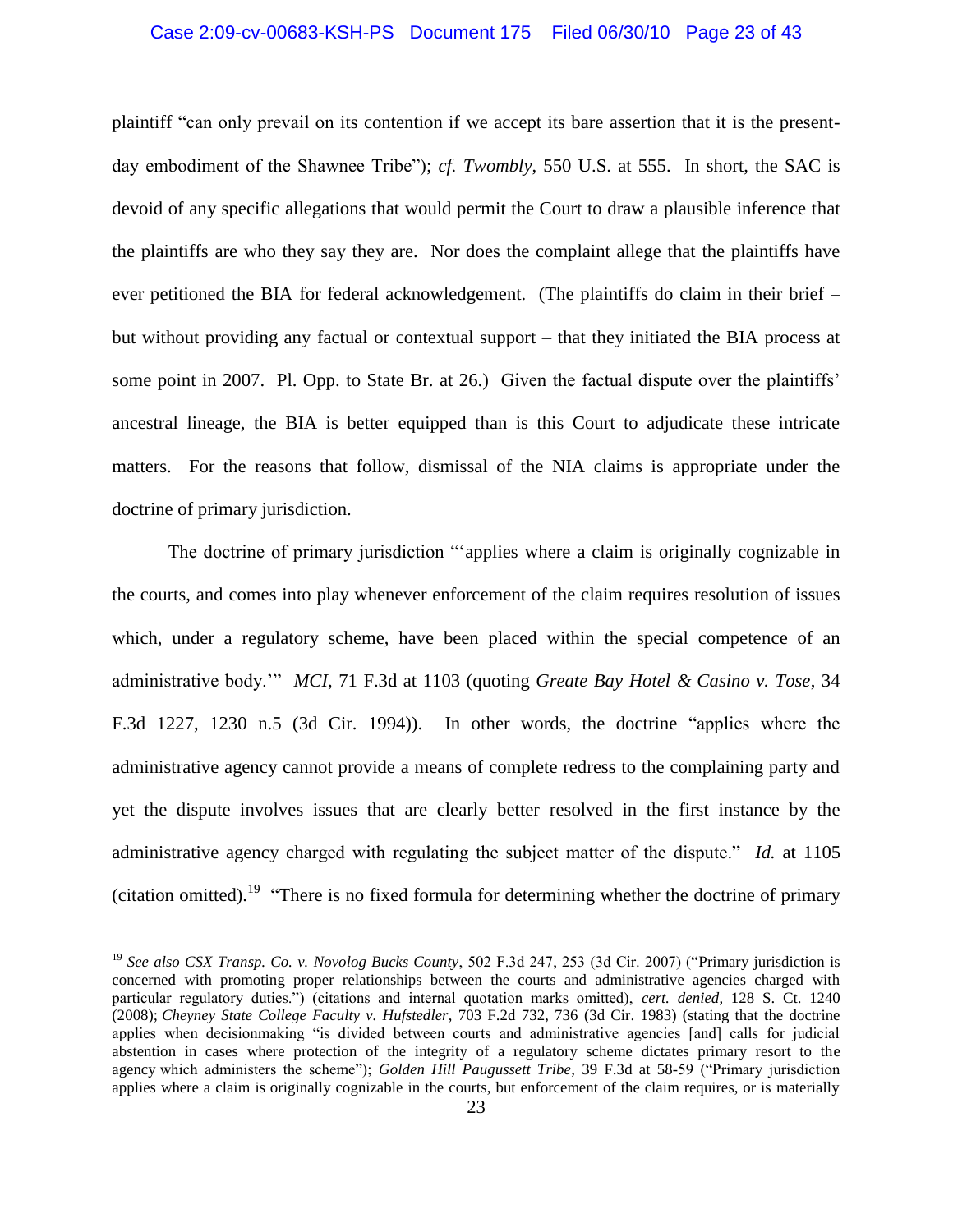#### Case 2:09-cv-00683-KSH-PS Document 175 Filed 06/30/10 Page 24 of 43

jurisdiction applies and matters should be evaluated on a case-by-case basis." *Global Naps, Inc. v. Bell Atlantic-New Jersey, Inc., 287 F. Supp. 2d 532, 549 (D.N.J. 2003) (Greenaway, J.).*<sup>20</sup>

The Court recognizes "that tribal status for purposes of obtaining federal benefits is not necessarily the same as tribal status under the Nonintercourse Act." *Golden Hill Paugussett Tribe*, 39 F.3d at 57; *see also Joint Tribal Council of Passamaquody Tribe v. Morton*, 528 F.2d 370, 377 (1st Cir. 1975) ("There is nothing in the [NIA] to suggest that "tribe" is to be read to exclude a *bona fide* tribe not otherwise federally recognized."). And it is true, as the plaintiffs advise, that the BIA lacks the ultimate jurisdiction to resolve NIA claims. *See Golden Hill Paugussett Tribe*, 39 F.3d at 57*.* Yet the issues of Indian status for NIA purposes and Indian status under the federal recognition program "overlap to a considerable extent." *Id.* Especially so in this case. The antecedent issue of the plaintiffs' tribal status is tightly intertwined with their claim that the defendants have deprived *them* (and not other alleged Sand Hill Indians) of personal property rights. In other words, while a federal court must adjudicate the NIA claim, here this Court cannot do so due to the live dispute over the legitimacy of the plaintiffs" ancestry. *See Passamaquody Tribe*, 528 F.2d at 377 ("This is not to say that *if there were doubt about the tribal status of the Tribe*, the judgments of officials in the federal executive branch might not be of great significance.") (emphasis added). Because an altogether different group claims that it is the rightful Sand Hill Band, whether the plaintiffs are an "Indian tribe" for NIA purposes is an issue parallel with, if not identical to, the federal government's failure (thus far) to recognize the plaintiffs as an "Indian tribe" under the administrative scheme.

aided by, the resolution of threshold issues, usually of a factual nature, which are placed within the special competence of the administrative body.").

<sup>20</sup> The Court has taken into account the four factors listed by the Court in *Global Naps*, *see* 287 F. Supp. 2d at 549, and its analysis reflects those queries. To the extent that the plaintiffs believe these factors comprise a four-element "test," *see* Pl. Opp. to State Br. at 26, they are not correct, as the court in *Global Naps* explicitly emphasized the flexible nature of the inquiry.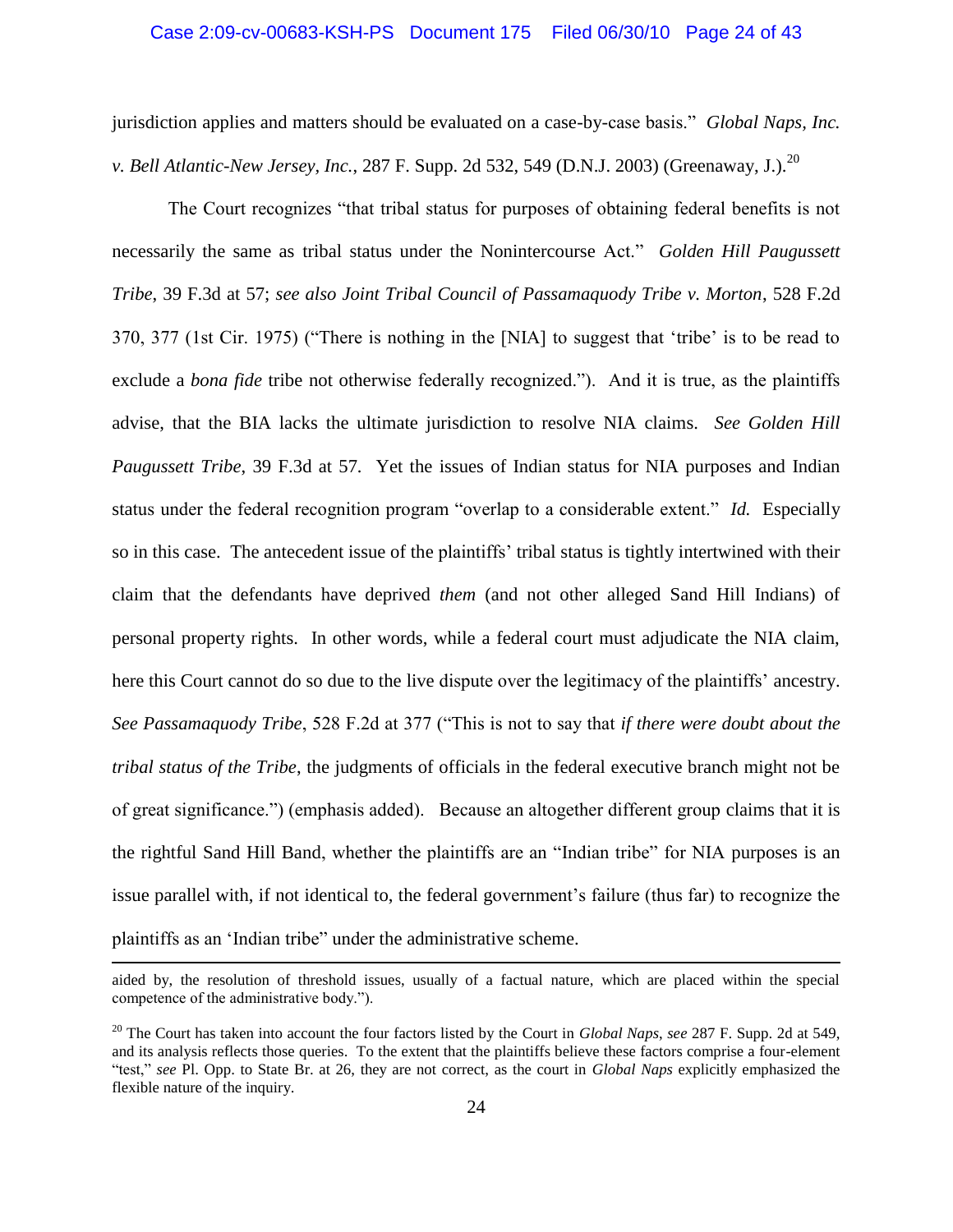#### Case 2:09-cv-00683-KSH-PS Document 175 Filed 06/30/10 Page 25 of 43

The Second Circuit's invocation of the primary jurisdiction doctrine in *Golden Hill Paugussett Tribe* is on point and instructive. In that case, a tribal group asserted a land claim pursuant to the Nonintercourse Act, claiming that an 1802 Connecticut land sale violated the NIA. 39 F.3d at 54. The defendants argued that the tribe could not assert NIA claims because it had not been recognized by the Department of the Interior (although a petition with the BIA had been filed), and the district court agreed, dismissing the complaint for lack of subject-matter jurisdiction. *Id.* at 55-56. Though the Second Circuit rejected the district court's dismissal on standing and subject-matter jurisdiction grounds, it found the doctrine of primary jurisdiction on stronger footing. The court recognized the discrete difference between the tribal status necessary to press a claim under the Nonintercourse Act and the tribal status necessary for BIA recognition. Nonetheless, the Second Circuit held that the issues were close enough to warrant judicial deference to the primary expertise of the BIA. This Court quotes at length Judge Cardamone"s incisive analysis:

> The primary jurisdiction doctrine serves two interests: consistency and uniformity in the regulation of an area which Congress has entrusted to a federal agency; and the resolution of technical questions of facts through the agency"s specialized expertise, prior to judicial consideration of the legal claims.

> Federal courts have held that to prove tribal status under the Nonintercourse Act, an Indian group must show that it is "a body of Indians of the same or a similar race, united in a community under one leadership or government, and inhabiting a particular though sometimes ill-defined territory." *See*, *e.g.*, *United States v. Candelaria*, 271 U.S. 432, 442 (1926) (quoting *Montoya v. United States*, 180 U.S. 261, 266 (1901))[.] The formulation of this standard and its use by the federal courts occurred after Congress delegated to the executive branch the power to prescribe regulations for carrying into effect statutes relating to Indian affairs *. . .* and without regard to whether or not the particular group of Indians at issue had been recognized by the Department of the Interior. . . .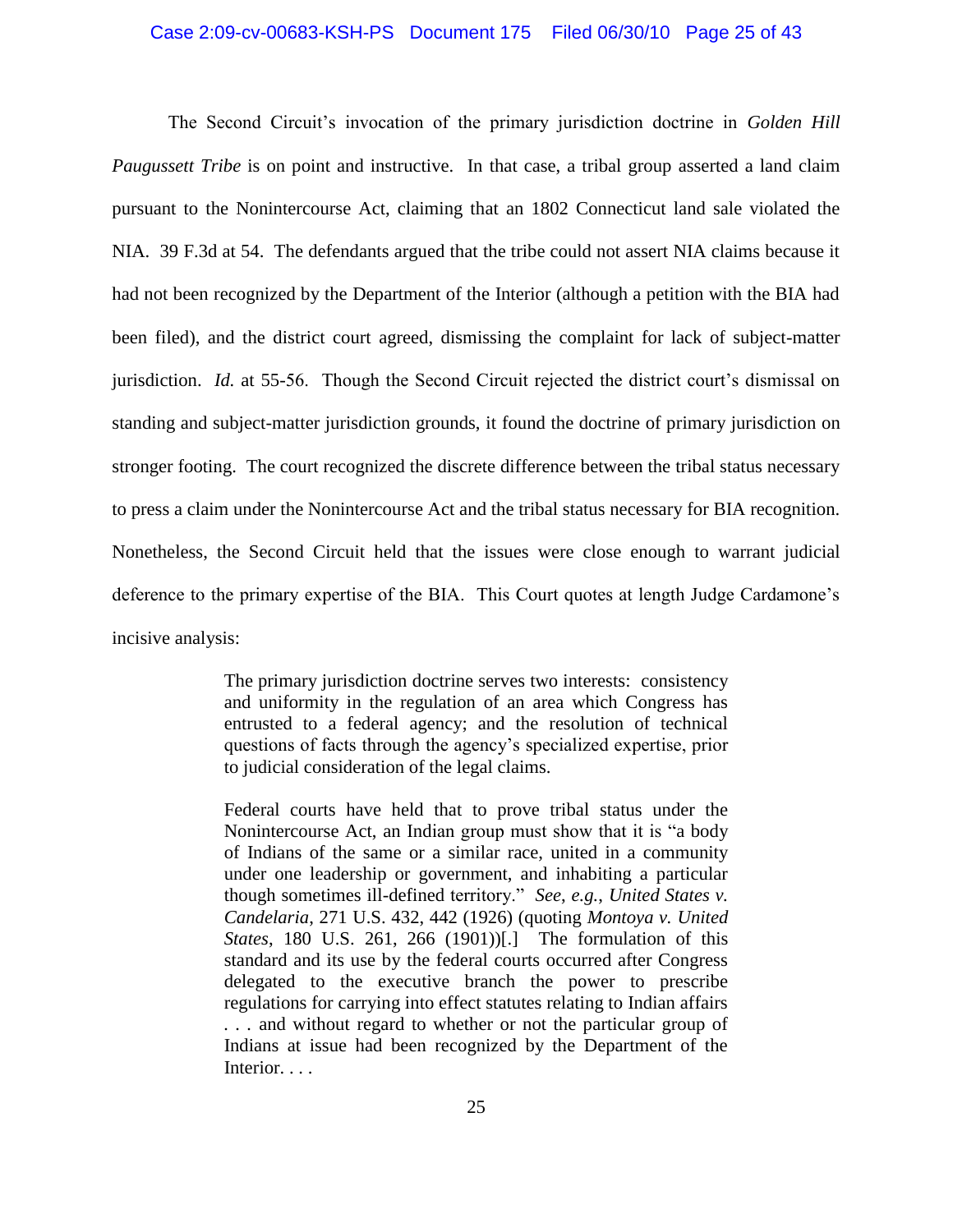The *Montoya/Candelaria* definition [for NIA purposes] and the BIA criteria *both have anthropological, political, geographical and cultural bases and require, at a minimum, a community with a political structure*. *The two standards overlap, though their application might not always yield identical results.* A federal agency and a district court are not like two trains, wholly unrelated to one another, racing down parallel tracks towards the same end. *Where a statute confers jurisdiction over a general subject matter to an agency and that matter is a significant component of a dispute properly before the court, it is desirable that the agency and the court go down the same track – although at different times – to attain the statute's ends by their coordinated action.*

Whether there should be judicial forbearance hinges therefore on the authority Congress delegated to the agency in the legislative scheme. The BIA has the authority to prescribe regulations for carrying into effect any act relating to Indian affairs. Before the promulgation of the acknowledgment regulations there did not exist a uniform, systematic procedure to determine tribal status within the Department of the Interior. Therefore, deferral of the issue of tribal status was not required nor would it aid a court in its determination. The Department of the Interior's creation of a structured administrative process to acknowledge "nonrecognized" Indian tribes using uniform criteria, and its experience and expertise in applying these standards, has now made deference to the primary jurisdiction of the agency appropriate. In fact, the creation in 1978 of the acknowledgment process currently set forth in 25 C.F.R. Part 83 – a comprehensive set of regulations, the BIA's experience and expertise in implementing these regulations, and the flexibility of the procedures weigh heavily in favor of a court's giving deference to the BIA. ...

The general notion of deference was the philosophical basis for Justice Frankfurter"s opinion in *Far East Conference v. United States*, 342 U.S. 570 (1952). There, in writing for the Court, he explained that *issues of fact not within the ordinary ken of judges and which required administrative expertise should be resolved preliminarily by the agency, which Congress has vested with authority over the subject matter, even though the ascertained facts later serve "as a premise for legal consequences to be judicially defined*." *Id*. at 574. *A court should delay forging ahead when there is a likelihood that agency action may render a complex fact pattern simple or a lengthy judicial proceeding short*.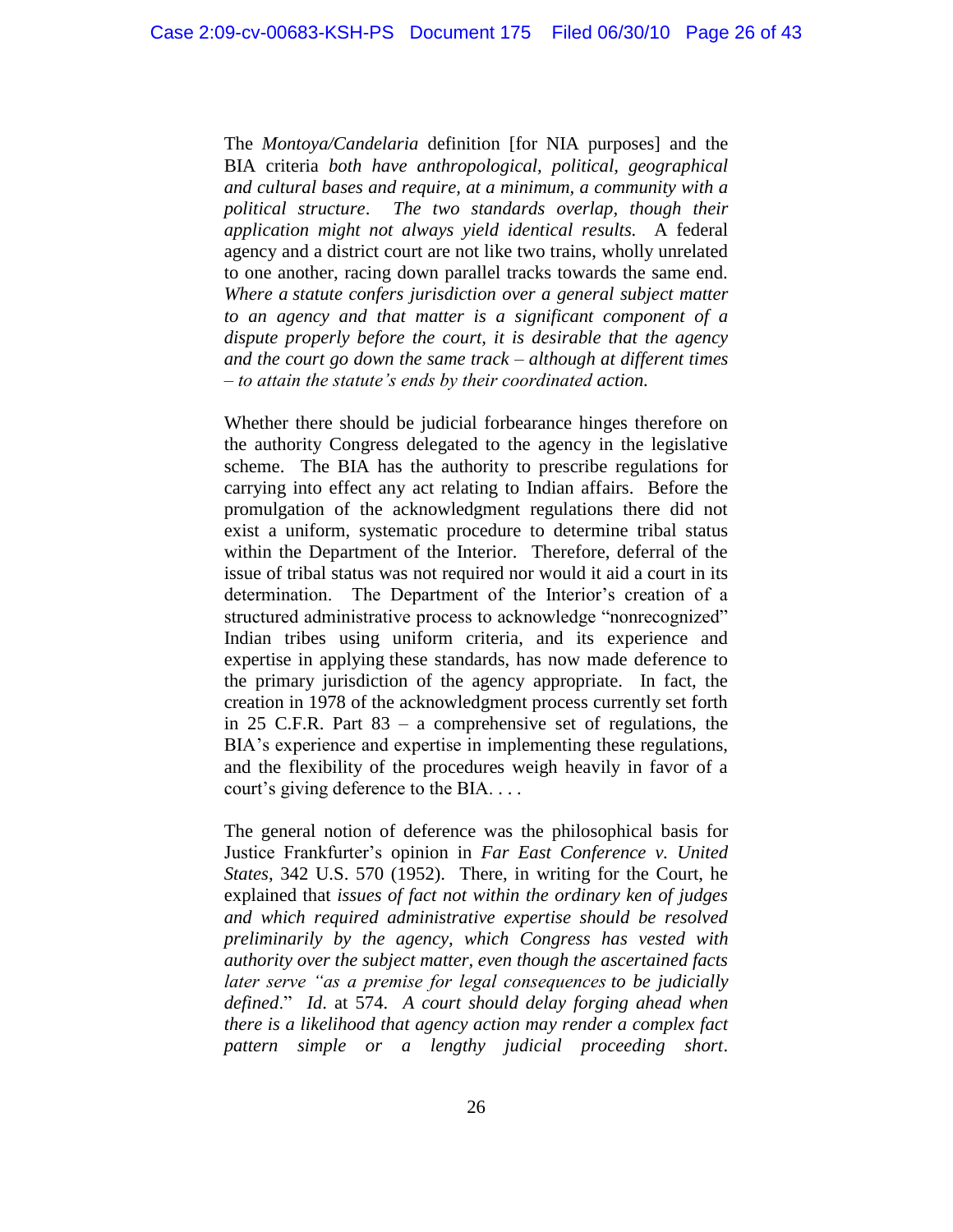Thus, the judicial hand should be stayed pending reference of plaintiff"s claims to the agency for its views. A federal court, of course, retains final authority to rule on a federal statute, but should avail itself of the agency's aid in gathering facts and marshalling them into a meaningful pattern. As a consequence, under the present circumstances, the BIA is better qualified by virtue of its knowledge and experience to determine at the outset whether Golden Hill meets the criteria for tribal status. This is a question at the heart of the task assigned by Congress to the BIA and should be answered in the first instance by that agency. The BIA's resolution of these factual issues regarding tribal status will be of considerable assistance to the district court in ultimately deciding Golden Hill"s Nonintercourse Act claims.

*Id.* at 59-60 (emphasis added, some internal citations omitted).<sup>21</sup>

 $\overline{\phantom{a}}$ 

And so it is here. This Court is ill-equipped to assess the anthropological, political, geographical, genealogical, and cultural minutiae necessary to determine whether the plaintiff Sand Hill Band qualifies as a tribe under the NIA, whether it deserves federal acknowledgment, and whether the plaintiffs are in fact the rightful successors of the Brotherton Indians. This is especially true where, as here, the veracity of plaintiffs" claim of tribal ancestry has been called into question by the State Defendants and third parties. *See Unalachtigo Band of the Nanticoke Lenni Lenape Nation v. New Jersey*, 867 A.2d 1222, 1231 (N.J. Super. Ct. App. Div. 2005) (dismissing for lack of subject-matter jurisdiction NIA claim challenging the same land transaction challenged here, and strongly suggesting that the plaintiffs "first obtain a determination from the BIA that the Unalachtigo Band constitutes an Indian tribe directly descendant from the tribe of Indians who lived on the Brotherton Reservation"). And, as noted, still other groups have laid claim to the land now at issue. *See generally id.*; *Unalachtigo Band of the Nanticoke Lenni Lenape Nation v. Corzine*, No. 05-5710, 2008 U.S. Dist. LEXIS 108393

<sup>21</sup> *Cf. also Shawnee Indians*, 253 F.3d at 550-51 (affirming dismissal of suit seeking federal recognition, and requiring exhaustion of administrative efforts in the BIA before federal adjudication becomes appropriate); *James v. U.S. Dep't of Health & Human Services*, 824 F.2d 1132, 1138 (D.C. Cir. 1987) (same).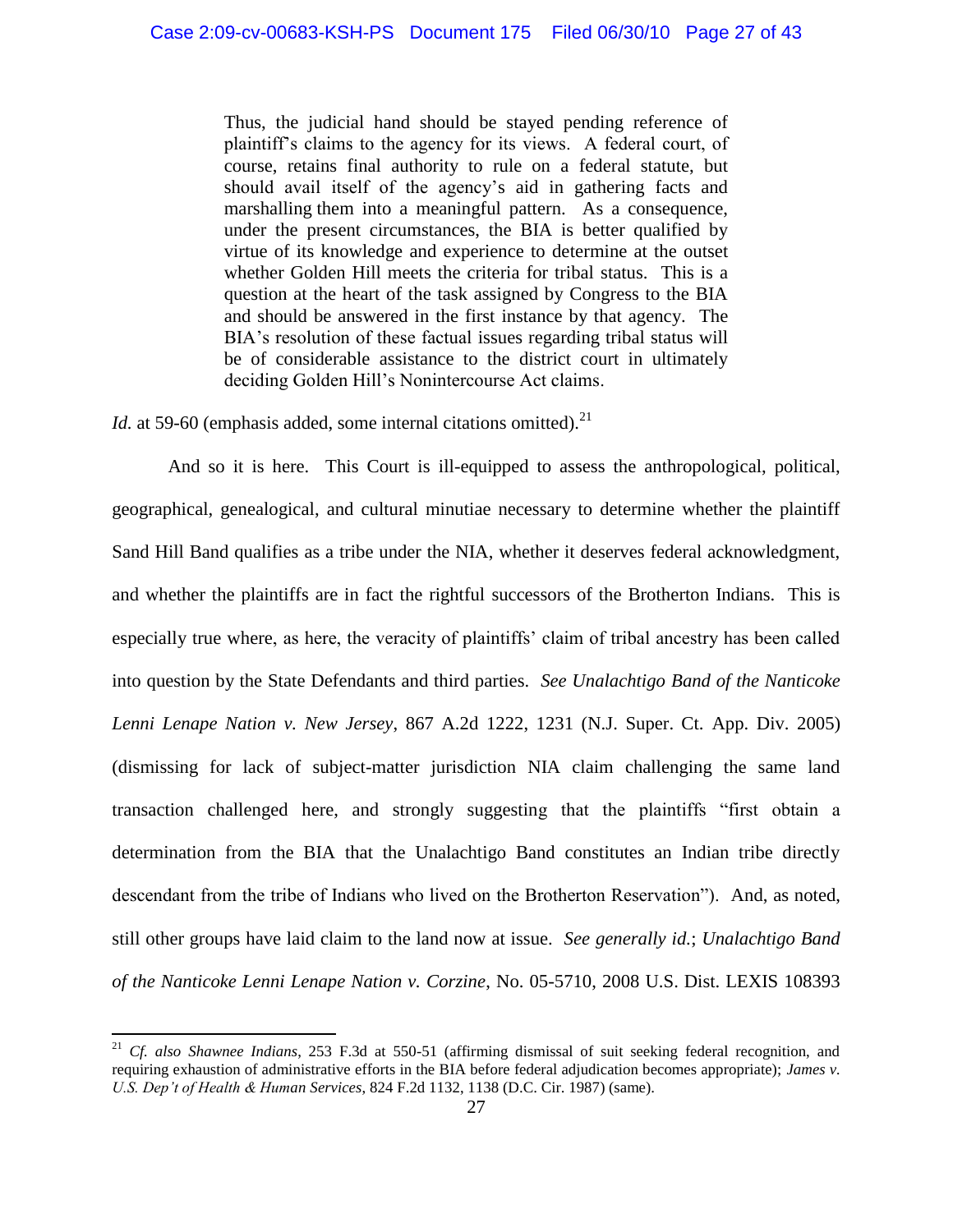## Case 2:09-cv-00683-KSH-PS Document 175 Filed 06/30/10 Page 28 of 43

(D.N.J. May 20, 2008); *supra* note 4. The competing land claims and the competing claims to rightful membership in the Sand Hill Band relegate this Court"s institutional expertise far behind that of the executive agency established precisely to make these types of determinations.

And therefore, even had the Court rejected the State Defendants" claim to immunity secured by the Eleventh Amendment (which it has not), it would dismiss the SAC"s claims under the Nonintercourse Act based upon these disputed ancestral issues, whose resolution would first be required before a proper analysis of the NIA claims could be undertaken. Because two coordinate branches of government have promulgated a well-developed scheme for answering these difficult questions, it behooves this Court not to volunteer answers in the first instance.<sup>22</sup>

## **C. Title VI**

 $\overline{\phantom{a}}$ 

In Counts 3 and 9, the plaintiffs allege that the individual State Defendants, in their personal capacities, have violated their civil rights secured by Title VI of the Civil Rights Act of 1964. The plaintiffs claim in Count 3 that the State Defendants "have failed to ensure a nondiscriminatory process by which all Indian Nations can be given an opportunity to compete for a position on [the New Jersey Commission on American Indian Affairs], and be represented by that body directly." SAC ¶ 143. They claim in Count 9 that the State Defendants have "selectively discriminated against [them] by their arbitrary and capricious selection process" to the Commission. SAC  $\P$  187. The plaintiffs seek, in addition to damages, injunctive relief

 $22$  Normally a court's invocation of the doctrine of primary jurisdiction compels referral of the matter to the executive agency. *See CSX*, 502 F.3d at 253; *Golden Hill Paugussett Tribe*, 39 F.3d at 59-60. And had the Court rejected the sovereign immunity arguments discussed above, it would indeed have referred the matter to the BIA for a threshold resolution of these issues. *See Global Naps*, 287 F. Supp. 2d at 549-50 (after holding that it had no subject-matter jurisdiction over two particular claims, stating that even if it did it would defer under the primary jurisdiction doctrine and refer the matter to the appropriate agency). Given the Court"s Eleventh Amendment holding, however, it makes no referral to the BIA in this case. The Court's primary jurisdiction discussion here serves only as an additional, independent reason why the NIA claims are not properly before this Court.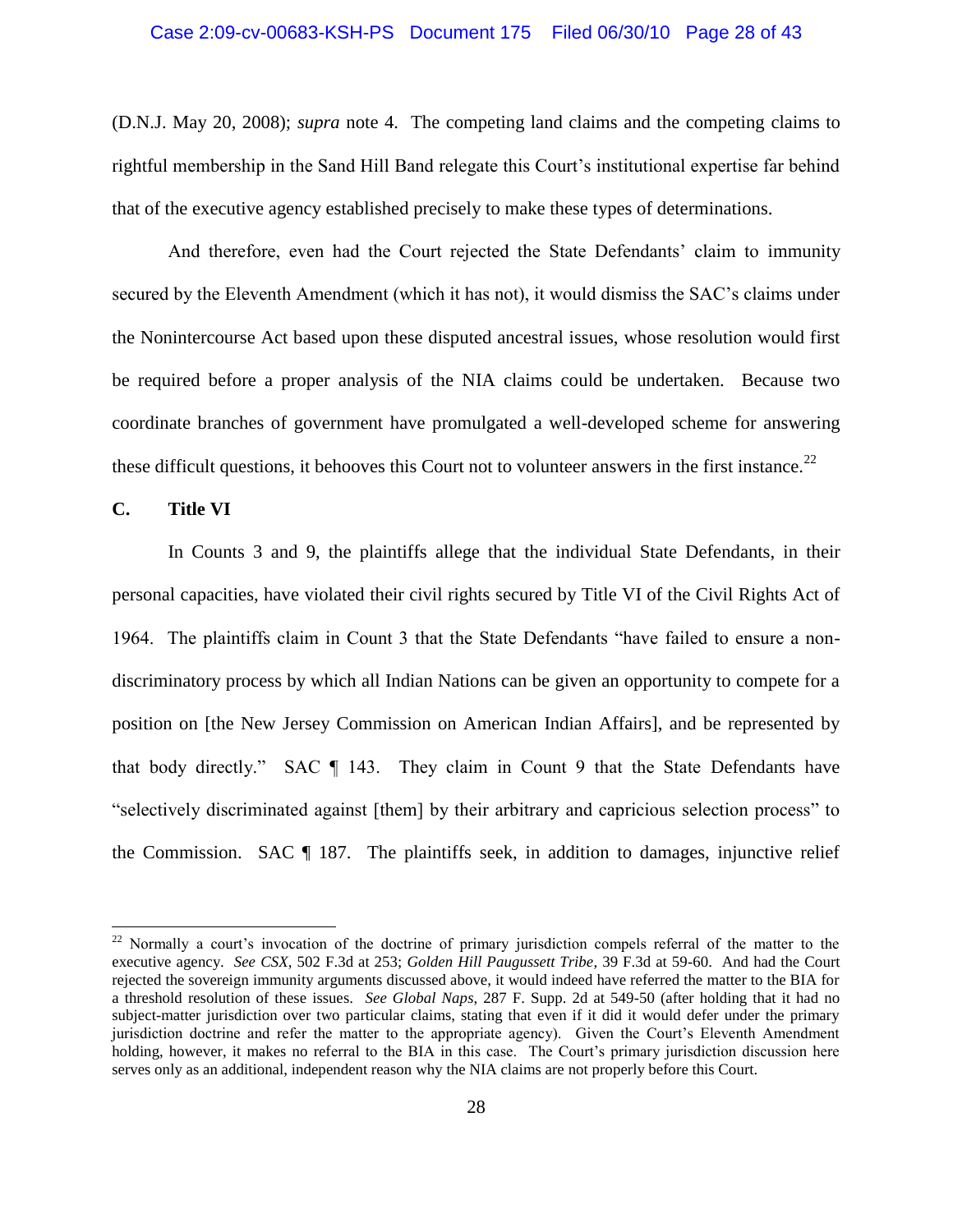#### Case 2:09-cv-00683-KSH-PS Document 175 Filed 06/30/10 Page 29 of 43

requiring removal of all representatives currently sitting on the Commission and immediate appointment in their favor. *Id.*  $\P$  190.<sup>23</sup>

Relevant here, Title VI provides that "[n]o person in the United States shall, on the ground of race, color, or national origin, be excluded from participation in, be denied the benefits of, or be subjected to discrimination under any program or activity receiving Federal financial assistance*.*" 42 U.S.C. § 2000d. The statute "provides for federal funding to be terminated if an entity receiving assistance fails to comply with its requirements." *A.W. v. Jersey City Pub. Sch.*, 486 F.3d 791, 804 (3d Cir. 2007) (en banc); 42 U.S.C. § 2000d-1. Additionally, though it contains no express private right of action, the Supreme Court has found in the statute an implied private right of action. *See id.* (citing *Barnes v. Gorman*, 536 U.S. 181, 185 (2002)). To establish a *prima facie* Title VI violation, the plaintiff must plead sufficiently (1) that there is racial or national origin discrimination and (2) that the entity engaging in discrimination is receiving federal financial assistance. *Baker v. Bd. of Regents of State of Kan.*, 991 F.2d 628, 631 (10th Cir. 1993)

The State Defendants argue that the plaintiffs improperly sued them in their individual capacities, because Title VI claims may only be brought against organizations. While the Third Circuit has not squarely addressed the issue in a precedential decision,  $24$  the Sixth and Eleventh

<sup>&</sup>lt;sup>23</sup> The SAC cites *Ex Parte Young* in seeking injunctive relief. SAC ¶ 186, 189. As the State Defendants correctly point out, however, resort to *Young* is unnecessary here, for Congress has abrogated Eleventh Amendment immunity in Title VI cases. *See Three Rivers Ctr. for Indep. Living, Inc. v. Hous. Auth. of the City of Pittsburgh*, 382 F.3d 412, 426 n. 14 (3d Cir. 2004) (quoting *Franklin v. Gwinnett County Pub. Sch.*, 503 U.S. 60, 72 (1992)); 42 U.S.C. § 2000d-7.

<sup>&</sup>lt;sup>24</sup> *But see Shannon v. Lardizzone*, 334 F. App'x 506, 508 (3d Cir. (2009) (per curiam) (not precedential) ("Courts have held that, because Title VI forbids discrimination only by recipients of federal funding, individuals cannot be held liable under Title VI. We agree with this reasoning.") (internal citations omitted); *cf. Emerson v. Thiel College*, 296 F.3d 184, 190 (3d Cir. 2002) (noting that there is no individual liability under Title IX of the Education Amendments Act of 1972, which is substantially similar to Title VI).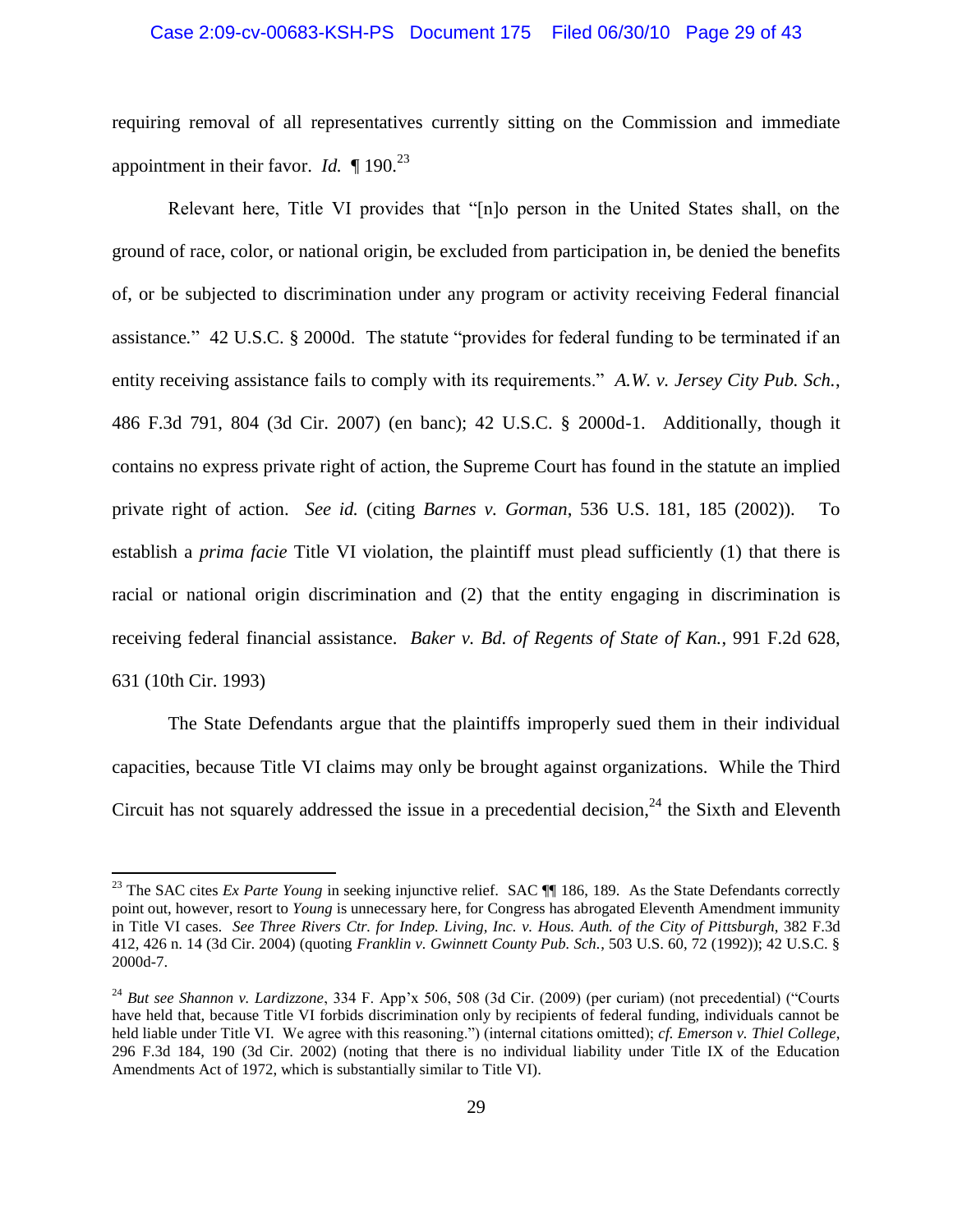#### Case 2:09-cv-00683-KSH-PS Document 175 Filed 06/30/10 Page 30 of 43

Circuits have held that individual defendants are not proper defendants under Title VI, because they are not "program[s] or activit[ies]" receiving federal financial assistance. *See Shotz v. City of Plantation*, 344 F.3d 1161, 1169 (11th Cir. 2003); *Buchanan v. City of Bolivar*, 99 F.3d 1352, 1356 (6th Cir. 1996), *superseded by statute on other grounds*, *see Hernandez v. Attisha*, No. 09- 2257, 2010 U.S. Dist. LEXIS 20235, at  $*8$  (S.D. Cal. Mar. 5, 2010).<sup>25</sup> The Court agrees that individuals are not the proper defendants in a Title VI case. To the extent Counts 3 and 9 seek relief against individual state officials for violations of Title VI, therefore, the claims will be dismissed because those defendants do not fall within the statute's scope.<sup>26</sup>

 To the extent Counts 3 and 9 can be liberally construed as claims against the proper defendants – the State of New Jersey or the Commission itself (and to the extent the SAC properly seeks injunctive relief against the individual state officers) – they fail as well. The plaintiffs have not "plead[ed] factual content that allows the court to draw the reasonable inference that the [State Defendants are] liable for the misconduct alleged." *Iqbal*, 129 S. Ct. at 1949. Instead, Counts 3 and 9 (*see* SAC ¶¶ 141-46, 185-90), along with the SAC"s background

 $\overline{a}$ 

<sup>25</sup> *Accord Taylor v. Altoona Area Sch. Dist.*, 513 F. Supp. 2d 540, 558 (W.D. Pa. 2007); *Folkes v. N.Y. Coll. of Osteopathic Med. of N.Y. Inst. of Tech*., 214 F. Supp. 2d 273, 292 (E.D.N.Y. 2002); *Steel v. Alma Pub. Sch. Dist.*, 162 F. Supp. 2d 1083, 1085 (W.D. Ark. 2001); *Powers v. CSX Transp., Inc.*, 105 F. Supp. 2d 1295, 1311-12 (S.D. Ala. 2000); *Wright v. Butts*, 953 F. Supp. 1343, 1350 (M.D. Ala. 1996); *Jackson v. Katy Indep. Sch. Dist.*, 951 F. Supp. 1293, 1298 (S.D. Tex. 1996).

<sup>&</sup>lt;sup>26</sup> The State Defendants also argue that the Title VI claims fail because the New Jersey Commission on American Indian Affairs does not receive or distribute federal funding, a necessary prerequisite for a Title VI claim. The SAC specifically alleges that the Commission receives federal funding, *see, e.g.*, SAC ¶ 145, and the plaintiffs have submitted documentation from the State demonstrating that the Commission obtains *revenues* in the amount of \$150,000. *See* D.E. # 128-8. But the documentation plainly does not establish that the Commission receives funds from the federal government. Other publicly available information suggests quite the opposite. *See* Table, Office of Management & Budget, New Jersey Department of the Treasury, *Federal Funds Appropriations*, FY 2008-2009, at D-12-13 (listing no federal funds appropriations to the Commission of American Indian Affairs), *available at http://www.state.nj.us/treasury/omb/publications/09budget/index.shtml* (last visited June 29, 2010). Furthermore, the State Defendants have offered to certify that the Commission receives no federal funding. Def. Rep. Br. at 20. Given the Court's resolution herein, and the present procedural posture, such a certification is unnecessary. The Court will not address the funding issue in greater detail at this time. The Court mentions it, however, for completeness.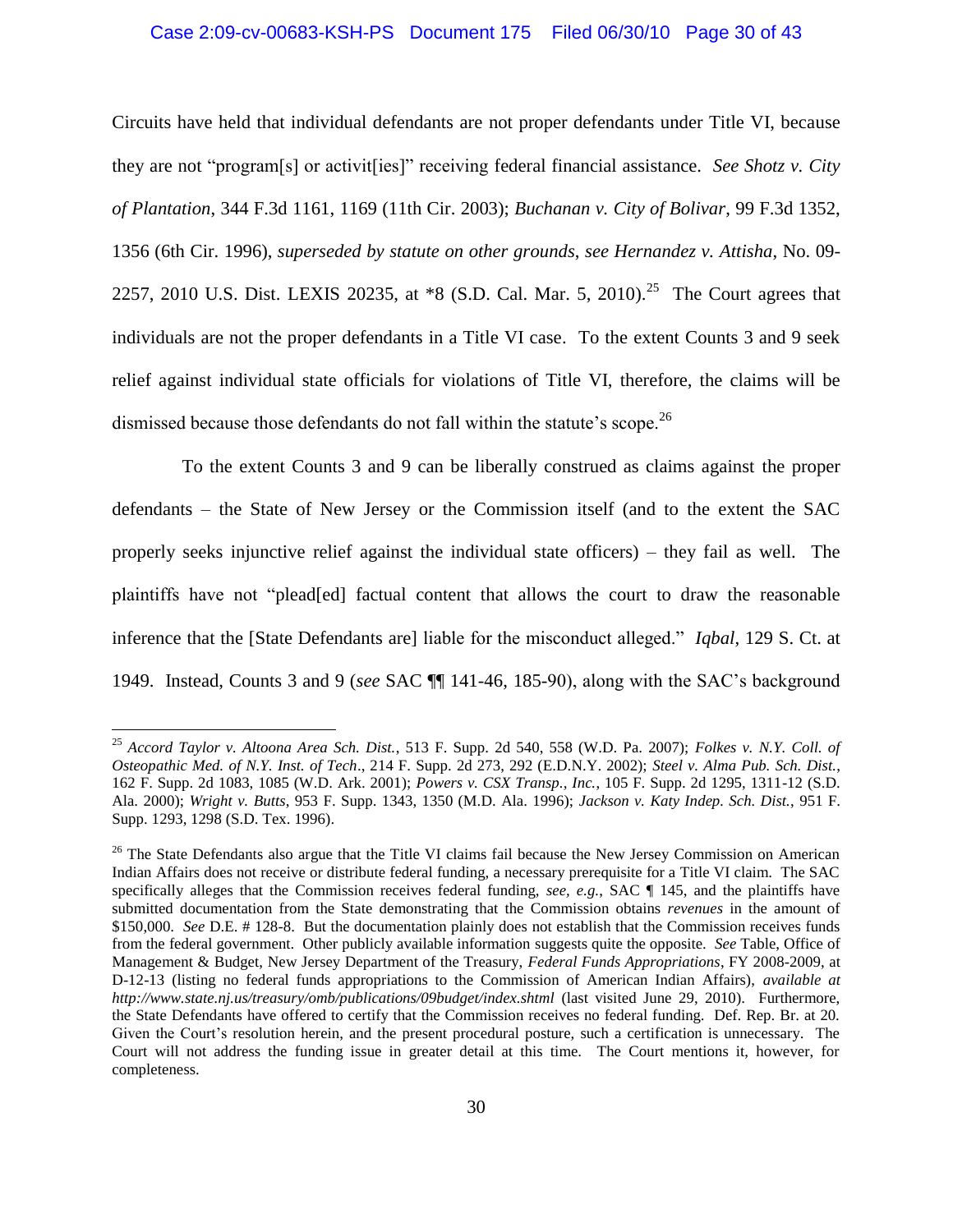#### Case 2:09-cv-00683-KSH-PS Document 175 Filed 06/30/10 Page 31 of 43

allegations (*see* SAC ¶¶ 10-11, 15, 112-17), do little more than assert in conclusory and threadbare fashion that the defendants have, for instance, "colluded with the [Commission] and the Indian entities represented therein, to keep the plaintiff[s] from being given representation on that body[.]" *Id.* ¶ 10.

The plaintiffs suggest that the Commission selection process is discriminatory and arbitrary because the defendants "have reserved appointment power to themselves," SAC ¶ 144, and because the defendants have failed to "insure [sic] institution of a codified standard by which all Indian Nations can be selected for representation." *Id.* But it is the very statute creating the Commission that accords such appointment powers to the Governor. *See* N.J. Stat. Ann. § 52:16A-53. Specifically, the statute prescribes that the Commission be comprised of nine members: the Secretary of State (*ex officio*) and eight tribal members. *Id.* Six of the members must be appointed from the following three tribes (two members per tribe): the Nanticoke Lenni Lenape Indians, the Ramapough Mountain Indians, and the Powhatan Renape Nation. *Id.* These members are to be recommended by their respective tribes, and are "appointed by the Governor . . . with the advice and consent of the Senate." *Id.* The other two members must be members of the "Intertribal People," that is, "American Indians who reside in New Jersey and are not members of the Nanticoke Lenni Lenape Indians, the Ramapough Mountain Indians, or the Powhatan Renape Nation, but are enrolled members of another tribe recognized by another state or the federal government." *Id.* 

The complaint fails to allege why or how the State Defendants have violated the federal statutory rights of the plaintiffs by appointing, pursuant to the Commission selection scheme – persons other than the plaintiffs. If the plaintiffs believe that the Intertribal allotment and the favored appointments of the three tribes specified by § 52:16A-53 is ill-advised or bad policy,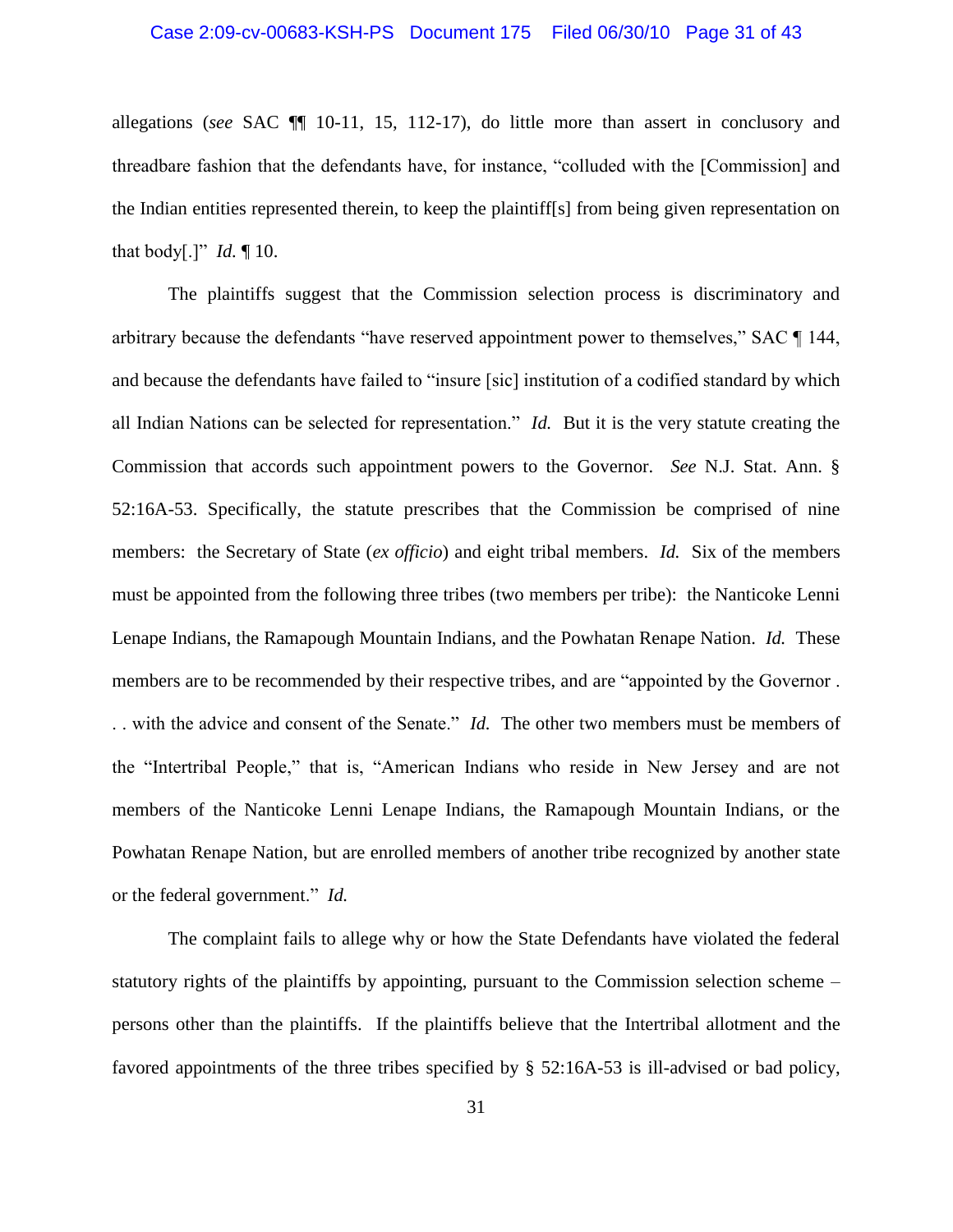#### Case 2:09-cv-00683-KSH-PS Document 175 Filed 06/30/10 Page 32 of 43

their remedy is with the Legislature. But such a belief does not in itself establish discriminatory conduct actionable under Title  $VI^{27}$ 

Vague allegations that the individual defendants "arbitrarily select members to the . . . Commission . . . with no regard for fairness," SAC ¶ 116, that the selection process is "arbitrary and capricious," *id.*, and that the defendants have "selectively discriminated against the [p]laintiff[s], *id.* ¶ 111, "will not do." *Twombly*, 550 U.S. at 555. This Court is not obliged to accept as fact a complaint's conclusory legal assertions where specific factual allegations do not rise above the speculative level. *Fowler*, 578 F.3d at 210-11. The complaint here does not explain what it is that the State Defendants have done to "selectively discriminate" against the plaintiffs (except that they have not, to date, appointed to the Commission a person from the plaintiff"s group), nor does the SAC provide any detail why or how the selection process under the statute is irrational. Rather, the allegations of discriminatory conduct fundamentally are "unadorned, the-defendant[s]-unlawfully-harmed-me accusation[s]." *Iqbal*, 129 S. Ct. at 1949. Accordingly, they fail on their face to state actionable Title VI claims.

Finally (and related to the point above), the complaint fails to set forth the manner in which the plaintiffs have been subjected to discrimination "*on the ground* of race, color, or national origin." 42 U.S.C. § 2000d-1 (emphasis added). Instead, the plaintiffs complain only that their members have not yet been chosen for representation on the Commission. That fact alone, however, is not discrimination *based on* a protected characteristic. The plaintiffs take umbrage not at the *reasons* the defendants have thus far failed to secure them representation on the Commission. Their challenge, instead, is to the end result in itself. Indeed, the plaintiffs"

<sup>&</sup>lt;sup>27</sup> The plaintiffs intimate in their brief that the statute itself "is discriminatory on its face." Pl. Opp. to State Br. at 28. To the extent that the plaintiffs challenge the validity of the statute itself, the Court does not consider the claim, as it appears nowhere in the SAC. The SAC seeks relief for the defendants" conduct, not the invalidity of the statute.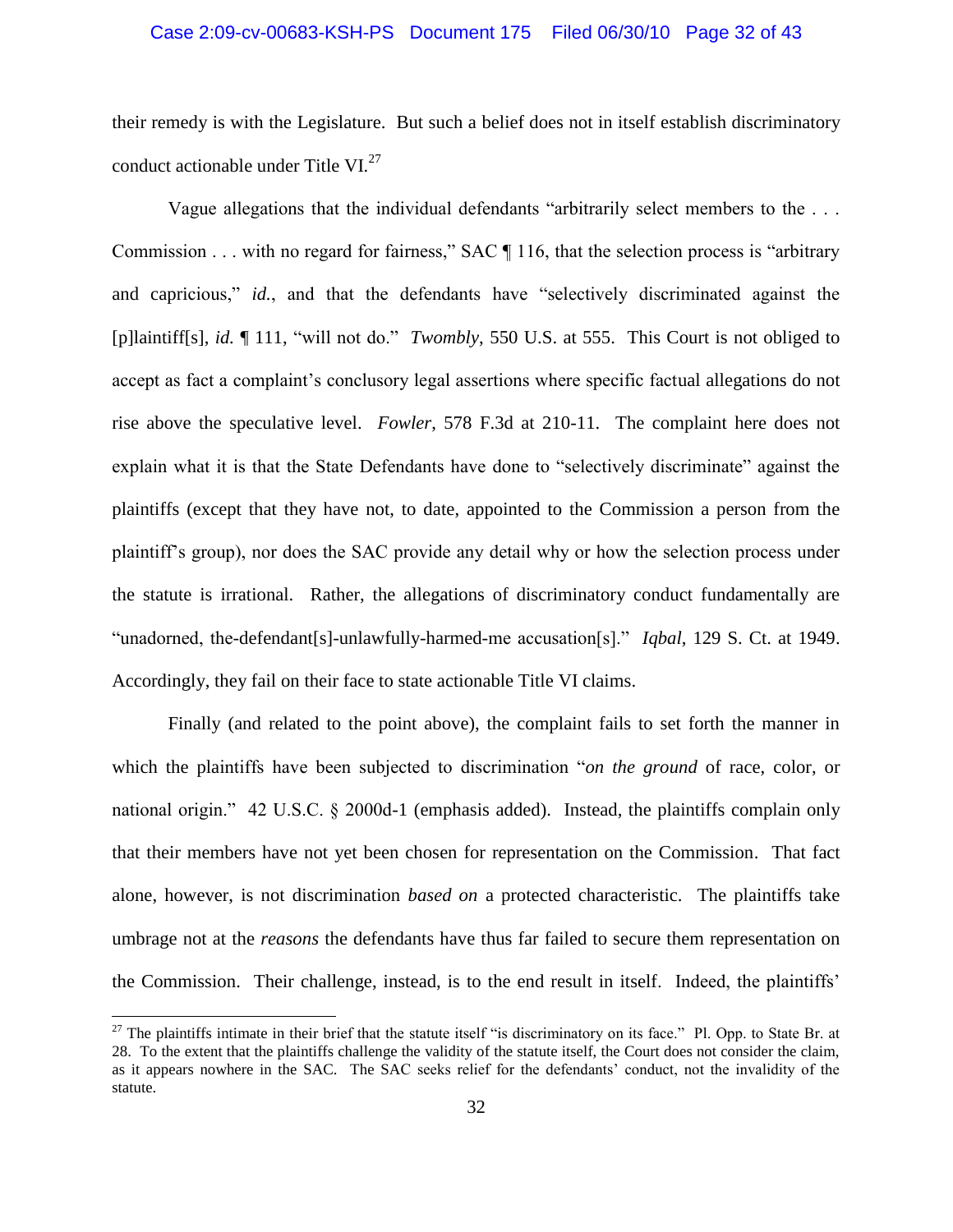#### Case 2:09-cv-00683-KSH-PS Document 175 Filed 06/30/10 Page 33 of 43

opposition brief says so expressly: "[T]he State individuals/officials . . . failed to designate plaintiffs as a tribe despite plaintiffs["] repeated requests for consideration." Pl. Opp. to State Br. at 28. This does not meet the *Twombly/Iqbal* burden of alleging specific facts warranting a plausible inference of discriminatory treatment.

Counts 3 and 9 will be dismissed.<sup>28</sup>

#### **D. Section 1983 and 1985 Claims**

 $\overline{\phantom{a}}$ 

The Court has already dismissed Count 2 insofar as it asserts claims under 42 U.S.C. §§ 1983 and 1985 against the State of New Jersey, the New Jersey Commission on American Indian Affairs, and the individual State Defendants sued in their official capacities. It now dismisses the remainder of Count 2, i.e., to the extent asserted against the individual State Defendants in their personal capacities.

At the outset, Count 2 fails to allege any specific facts that would permit a plausible inference that any individual State Defendant conspired with one or more of the other individual State Defendants to deprive the plaintiffs of any constitutional protection. *See Lake v. Arnold*, 112 F.3d 682, 685 (3d Cir. 1997) ("[T]he reach of section 1985(3) is limited to private conspiracies predicated on "racial, or perhaps otherwise class based, invidiously discriminatory animus."" (quoting *Griffin v. Breckenridge*, 403 U.S. 88, 102 (1971))); *Romero-Barcelo v. Hernandez-Agosto*, 75 F.3d 23, 34 (3d Cir. 1996) ("An actionable section 1985(3) claim must

<sup>28</sup> The plaintiffs suggest in their brief that the alleged Title VI violation is also actionable under § 1983. *See* Pl. Opp. Br. at 15. The Court disagrees. *See A.W. v. Jersey City Pub. Sch.*, 486 F.3d 791, 804-05 (3d Cir. 2007) (en banc) (holding that claims under § 504 of the Rehabilitation Act, which "adopts the schemes, rights and remedies" of Title VI, are not also cognizable under § 1983); *M.M.R.-Z. v. Commw. of Puerto Rico*, 528 F.3d 9, 13 n.3 (1st Cir. 2008) ("Section 1983 cannot be used as a vehicle for . . . statutory claims that provide their own frameworks for damages."); *Alexander v. Chicago Park Dist.*, 773 F.2d 850, 856 (7th Cir. 1985) (holding that that the remedial scheme in Title VI is comprehensive, and that Congress consequently did not intend to allow violations of Title VI to be remedied through § 1983); *Bruneau v. S. Kortright Cent. Sch. Dist.*, 163 F.3d 749, 756 (2d Cir. 1998) (holding that Title IX, which is almost identical to Title VI, is similarly comprehensive and does not support claims under § 1983).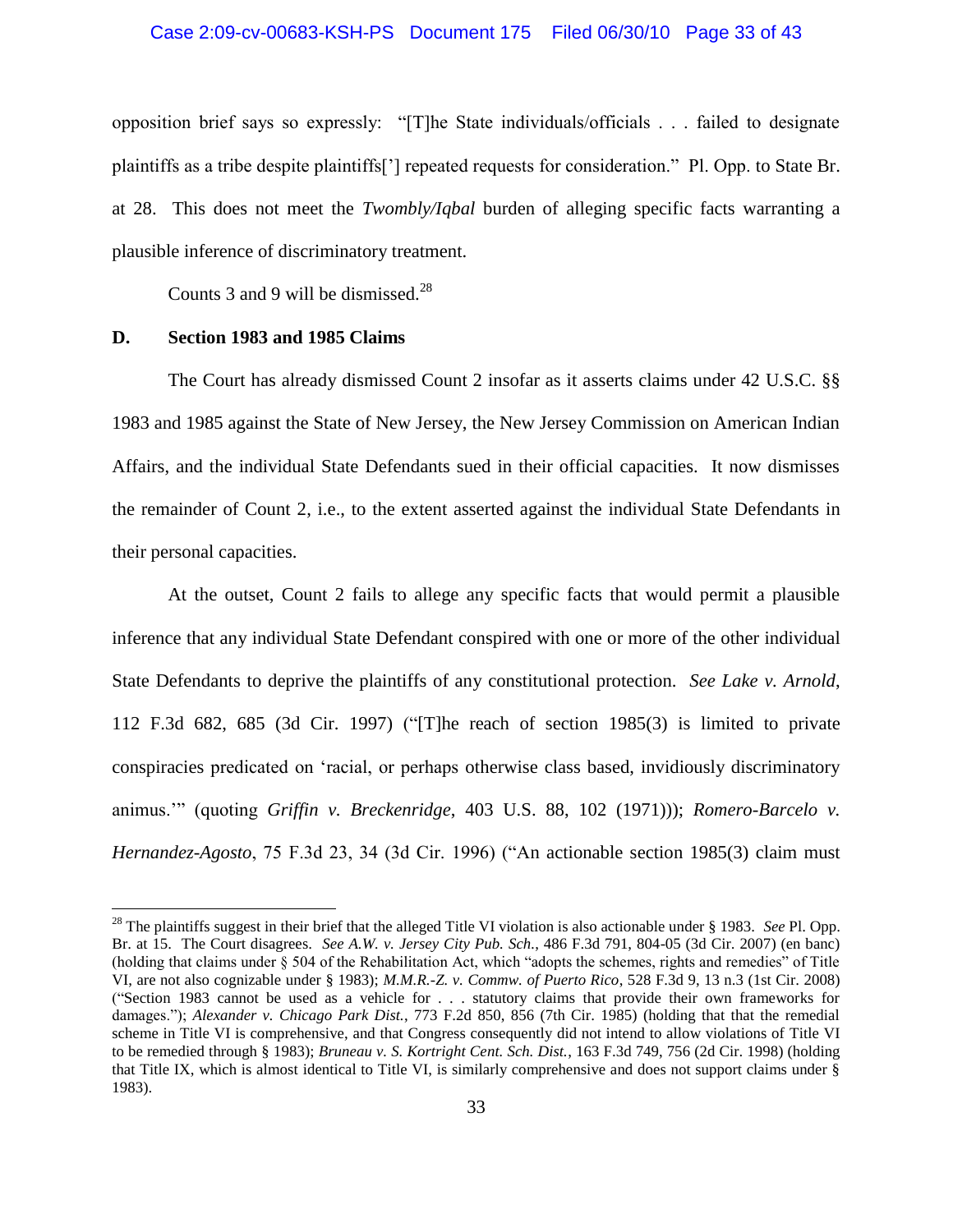#### Case 2:09-cv-00683-KSH-PS Document 175 Filed 06/30/10 Page 34 of 43

allege that (i) the alleged conspirators possessed some racial, or perhaps otherwise class-based, invidiously discriminatory animus, and (ii) their alleged conspiracy was aimed at interfering with rights . . . protected against private, as well as official, encroachment.") (internal citations and quotation marks omitted). A complaint asserting a § 1985(3) claim will not withstand a Rule 12(b)(6) motion by claiming only that multiple defendants have conspired against the plaintiff. *See Romero-Barcelo*, 75 F.3d at 34 ("The conspiracy allegation must identify an overt act."); *accord Slotnick* v. *Staviskey*, 560 F.2d 31, 33 (1st Cir. 1977) ("Complaints cannot survive a motion to dismiss if they contain conclusory allegations of conspiracy but do not support their claims with references to material facts.").And Count 2 does nothing more than that. *See, e.g.*, SAC ¶ 137. To the extent that the SAC presses a cause of action under 42 U.S.C § 1985(3), therefore, it will be dismissed.

For reasons identical to its dismissal of the plaintiffs" Title VI claim, *supra*, the Court further holds that Count 2 fails to allege a violation of Due Process. Insofar as the plaintiffs allege that the State Defendants have violated their Fourteenth Amendment rights by refusing to appoint one of their own to the Commission, the plaintiffs have failed to allege what process they were due in the selection of Commission members, and how the defendants withheld the same.

Finally, to the extent the plaintiffs assert a Due Process challenge to the 1802 sale of the Brotherton Reservation, that claim appears to be little more than a recapitulation of the plaintiffs' Nonintercourse Act claim. *See* SAC ¶ 134 ("American Indians enjoy protected property right[s,] especially in regard to reservation lands. *At a minimum this includes the right to have the sale or transfer of title to such reservation land reviewed by the Federal Government for sufficiency*.") (emphasis added); *id.* ¶ 139 ("The [defendants] had (and have) fair warning that the confiscation, sale, or disposal of protected Indian lands lies in the sole jurisdiction of the United States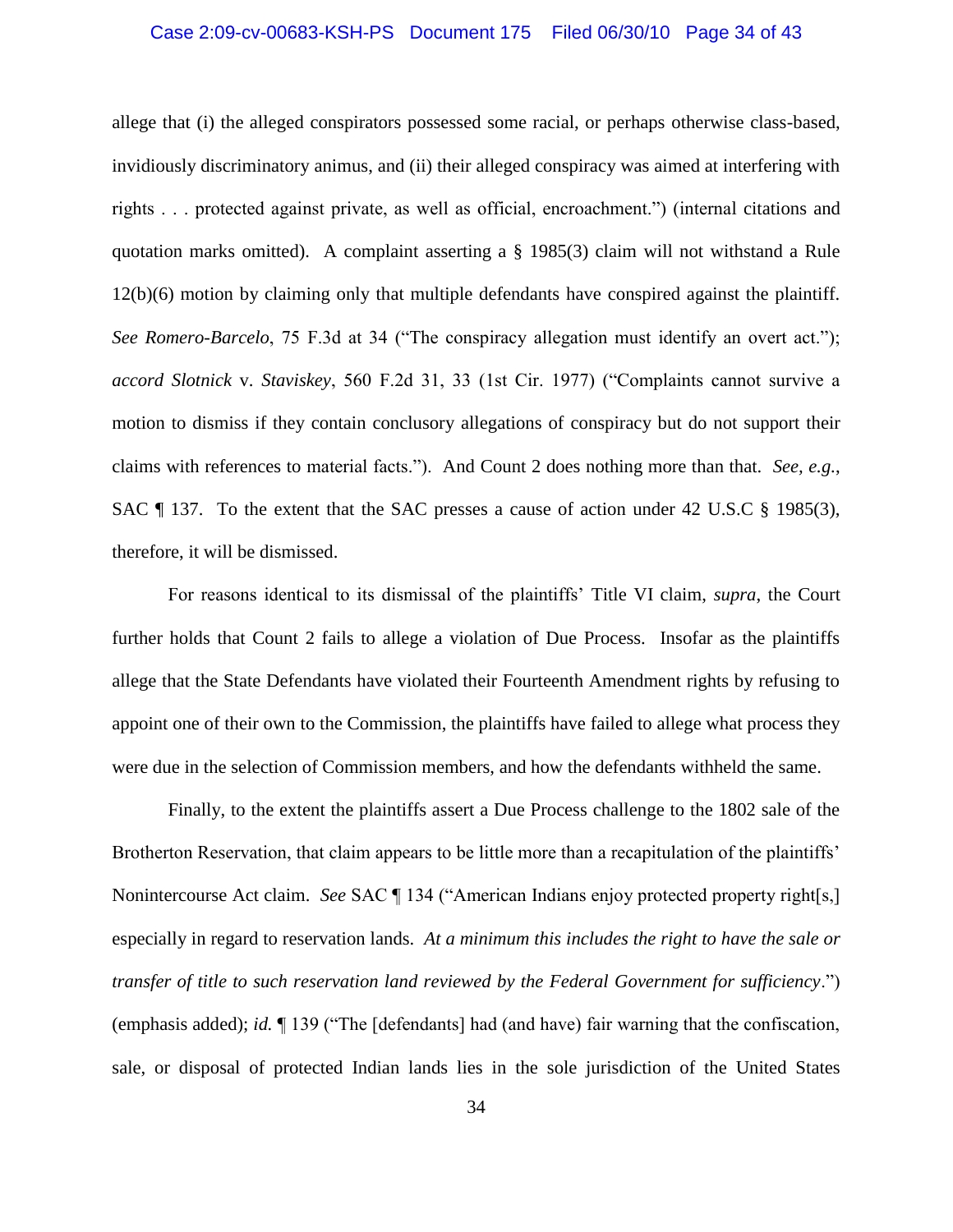#### Case 2:09-cv-00683-KSH-PS Document 175 Filed 06/30/10 Page 35 of 43

government for congressional due process review . . . .") Alleged violations of a congressional act, however, may not be recast as constitutional transgressions so easily. The Court has already rejected the NIA claims.

In any event, the individual State Defendants are not liable under § 1983 for a simpler, yet more fundamental reason – the challenged land sale occurred in 1802, two centuries before the defendants" governmental affiliation. As the Third Circuit has explained:

> A defendant in a civil rights action must have personal involvement in the alleged wrongs; liability cannot be predicated solely on the operation of *respondeat superior.* Personal involvement can be shown through allegations of personal direction or of actual knowledge and acquiescence. Allegations of participation or actual knowledge and acquiescence, however, must be made with appropriate particularity.

*Rode v. Dellarciprete*, 845 F.2d 1195, 1207 (3d Cir. 1986); *accord Evancho v. Fisher,* 423 F.3d

347, 353 (3d Cir. 2005) (affirming dismissal of § 1983 claim for failing to allege with any detail the defendant"s personal involvement in the challenged actions). Because the defendants could not possibly have had anything to do with an early 19th-century land transaction, they cannot be held personally liable under § 1983 for it.

The SAC fails to establish an actionable § 1983 claim. Count 2 will therefore be dismissed.<sup>29</sup>

## **E. Claim Under the Native American Graves Protection and Repatriation Act**

 $\overline{\phantom{a}}$ 

The plaintiffs claim in Count 6 that the State and County Defendants have violated the NAGPRA. Enacted in 1990, "[t]he NAGPRA establishes rights of tribes and lineal descendants to obtain repatriation of human remains and cultural items from federal agencies and museums,

<sup>&</sup>lt;sup>29</sup> Count 11 asserts a direct constitutional claim under Articles I and II of the Constitution. SAC  $\P$  196-201. This claim assails the defendants" role in the procurement of and transacting in the profits on the land formerly constituting the Brotherton Reservation. Because this claim is derivative of, and therefore necessarily depends on, the legitimacy of the claims challenging the 1802 land sale, it fails too. Count 11 is dismissed.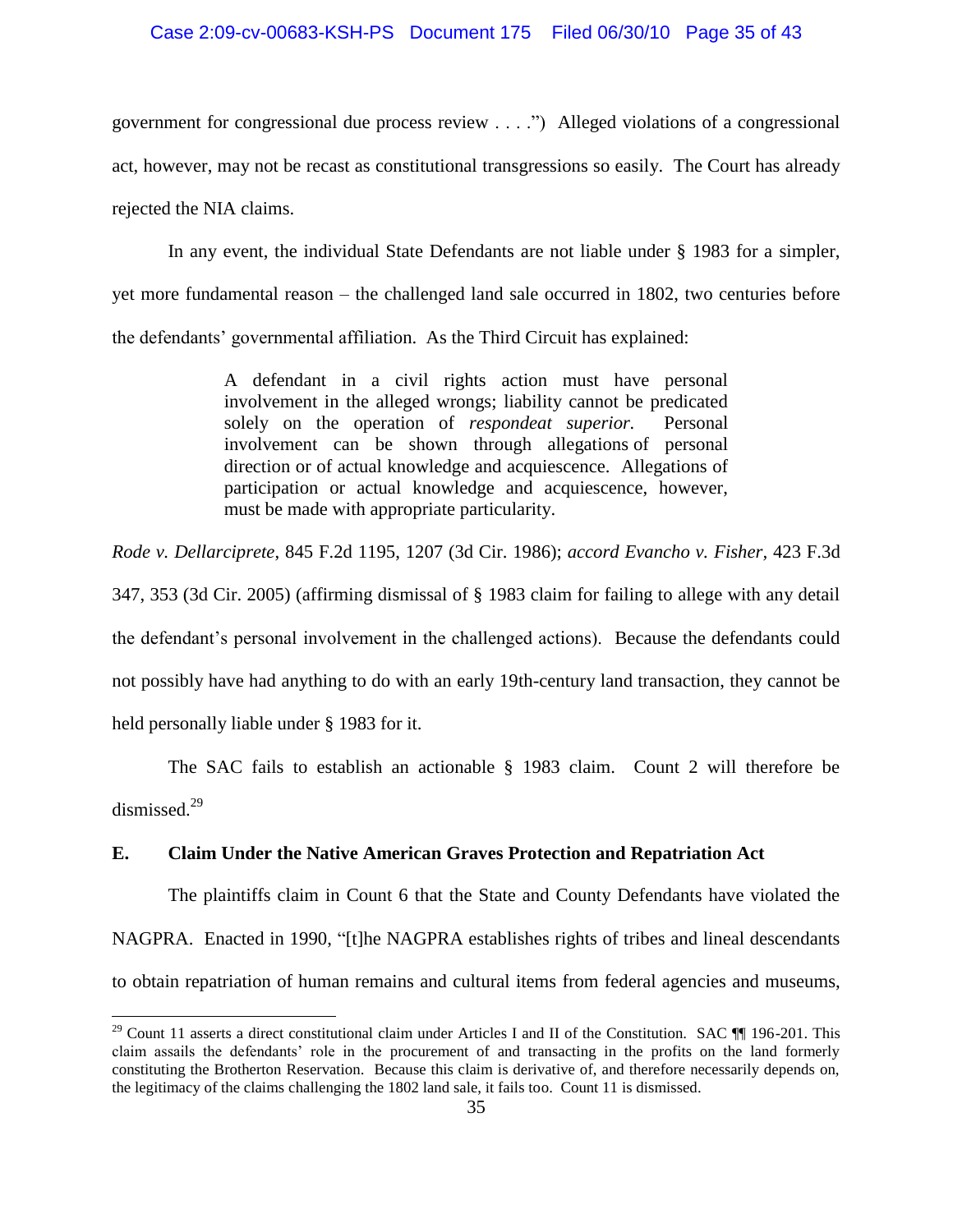#### Case 2:09-cv-00683-KSH-PS Document 175 Filed 06/30/10 Page 36 of 43

and protects human remains and cultural items found in federal public lands and tribal lands." *Romero v. Becken*, 256 F.3d 349, 354 (5th Cir. 2001); 25 U.S.C. § 3002-3005.

Count 6 avers that the plaintiffs" "unique position as the successor heir of the Delaware, Raritan, and Unami Indians entitles them to all the [r]ights, privileges, benefits[,] and protections of the [NAGPRA]," SAC ¶ 159, and that the defendants "have not complied with this act and its provisions" by "retaining, disturbing, possessing, and refusing to return valuable ancestral remains and cultural artifacts." *Id.* ¶¶ 160-61. Similarly, the SAC"s background allegations state only that the County Defendants "are in possession of burial land and artifacts belonging to [them,] in violation of . . . the [NAGPRA]," SAC  $\P$  7, and that the County Defendants have "sold, purchased, and acquired lands, burial artifacts[,] and other protected items that belong to [them,] in violation of the [NAGPRA]." SAC ¶ 18. This is insufficient. The SAC provides no specific facts drawing a plausible picture as to what artifacts or remains the defendants have unlawfully disturbed, confiscated, or retained, where such artifacts or remains were discovered, or the manner in which the defendants have violated the acts. Once again, the conclusory allegation that "the defendants have not complied with the Act" does not pass muster.

Additionally, the NAGPRA grants district courts the "authority to issue such orders as may be necessary to enforce [its] provisions," *id.* § 3013, but the statute's reach is limited to "federal or tribal land." *Id.* § 3002(a); *see also Romero*, 256 F.3d at 354. "Federal land" is defined as "any land other than tribal lands which are controlled or owned by the United States[.]" 25 U.S.C. § 3001(5). "Tribal land," in turn, "means . . . (A) all lands within the exterior boundaries of any Indian reservation; (B) all dependent Indian communities; and (C) any lands administered for the benefit of Native Hawaiians pursuant to the Hawaiian Homes Commission Act[.]" 25 U.S.C. § 3001(15). Accordingly, a claim under the NAGPRA fails when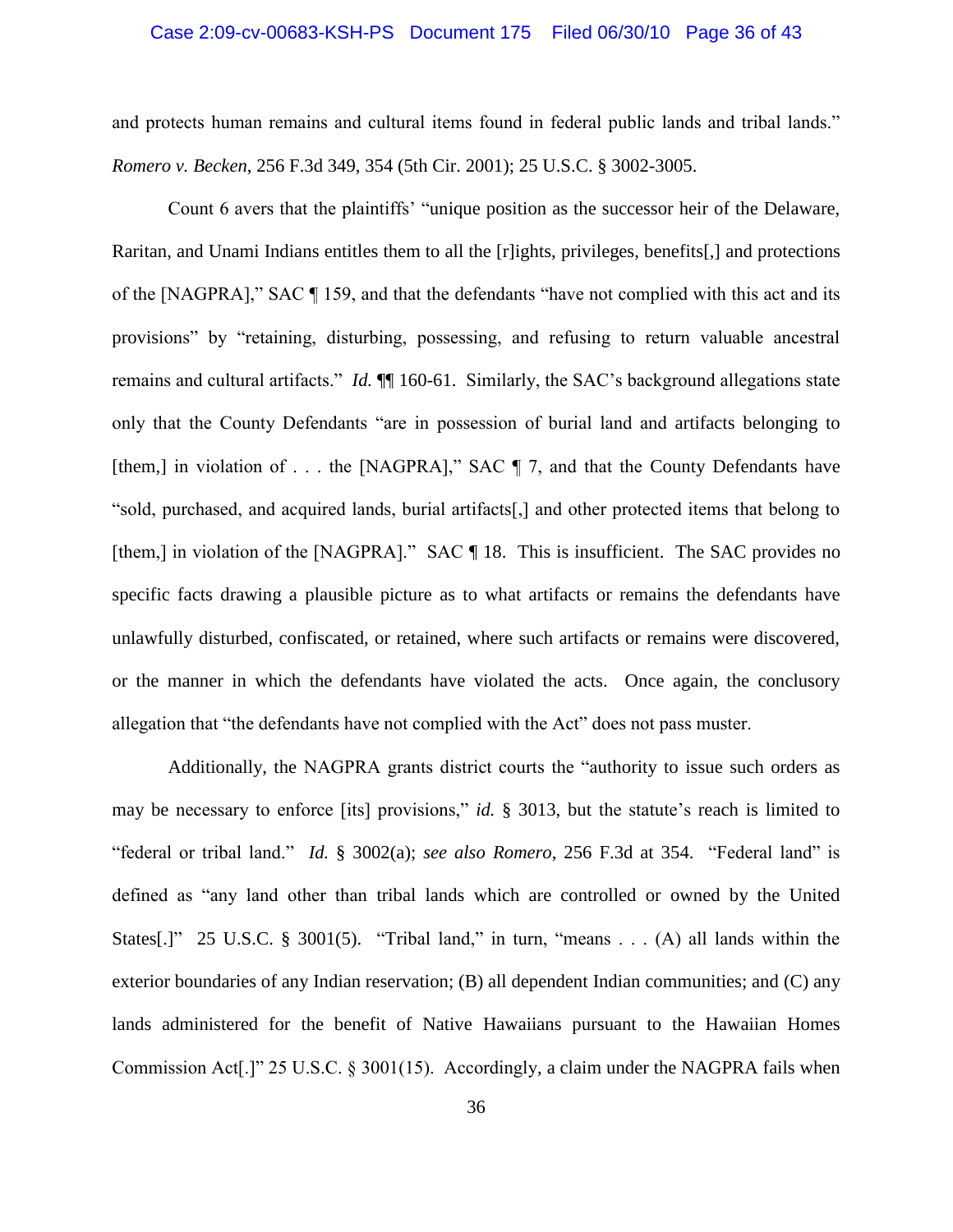#### Case 2:09-cv-00683-KSH-PS Document 175 Filed 06/30/10 Page 37 of 43

the land from which specified remains or artifacts are uncovered is not federal or tribal land. In *Romero*, the Court of Appeals for the Fifth Circuit affirmed a Rule 12(b)(6) dismissal of a NAGPRA claim for this very reason:

> Despite th[e] broad enforcement power [that NAGPRA grants], the district court correctly held that [the plaintiff"s] claims suffer from a fundamental flaw – that the human remains were found on *municipal rather than federal or tribal land*. By its plain terms, the reach of the NAGPRA is limited to "federal or tribal lands." 25 U.S.C. § 3002(a). It is undisputed that the remains in this case were found on the land of the City of Universal City. The fact that the U.S. Army Corps of Engineers, a federal agency, was involved in a supervisory role with the Texas Antiquities Commission does not convert the land into "federal land" within the meaning of the statute.

*Romero*, 256 F.3d at 354 (emphasis added); *see also W. Mohegan Tribe and Nation of N.Y. v. New York*, 100 F. Supp. 2d 122, 125 (N.D.N.Y. 2000) ("NAGPRA governs the disposition of Native American cultural items that are "excavated or discovered on federal or tribal lands." 25 U.S.C. § 3002(a). As this Court [has] concluded . . . , the Island [on which the items were alleged to have been discovered] does not fall within the scope of NAGPRA"s jurisdiction since it is neither federal nor tribal land within the statute"s meaning."), *vacated in part on other grounds*, 246 F.3d 230 (2d Cir. 2001).

Here, the plaintiffs have failed to allege that remains or artifacts were discovered and removed from federal or tribal lands, as defined. As the NAGPRA claim is asserted against every defendant, State and County, it is impossible to divine from the conclusory allegations why or how the land from whence the alleged artifacts came meets those statutorily defined terms. The land that underlay the 1802 land transaction is not federally owned or controlled, does not fall within the exterior boundaries of an Indian reservation, and – so far as the factual allegations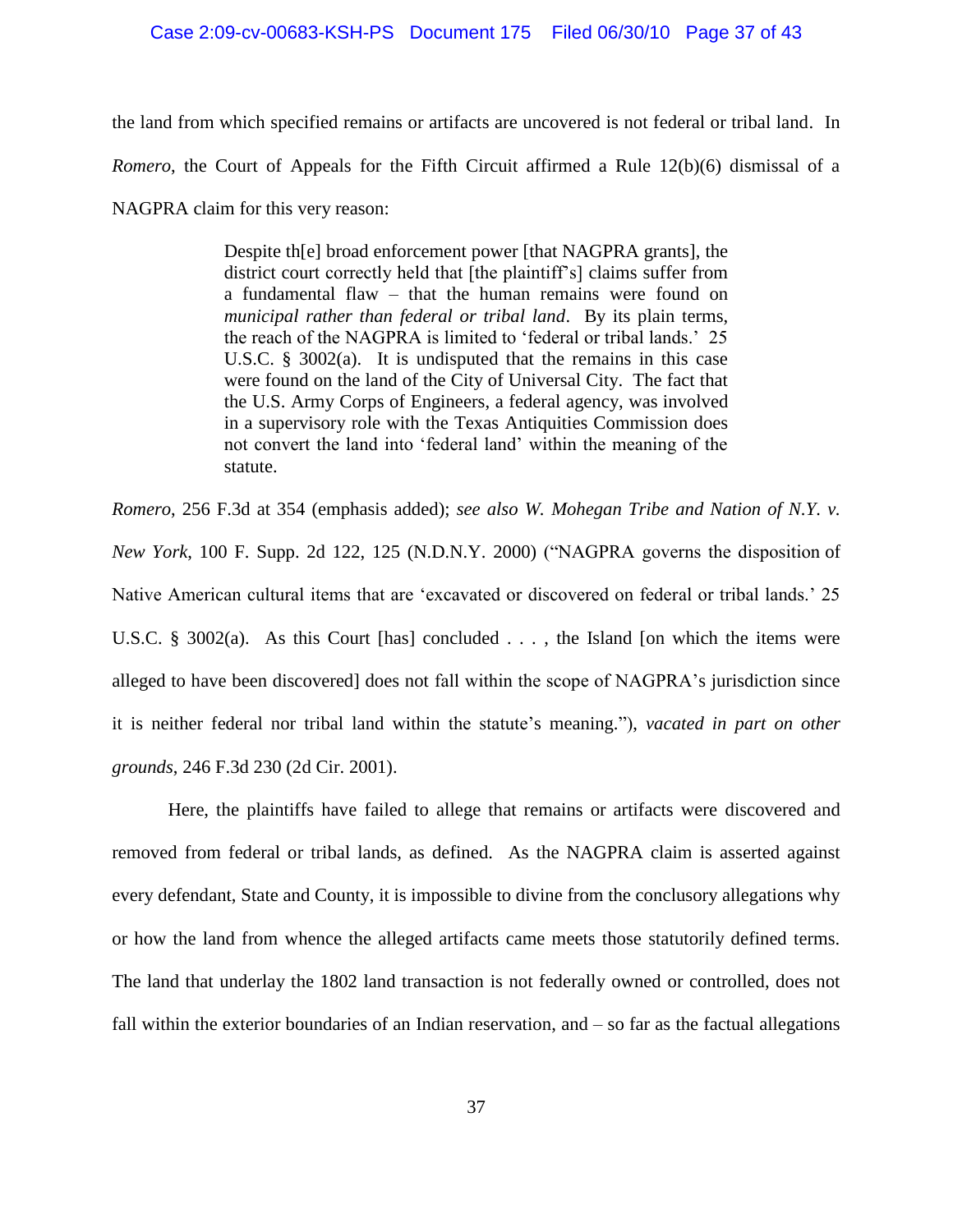#### Case 2:09-cv-00683-KSH-PS Document 175 Filed 06/30/10 Page 38 of 43

in the complaint go – is not a dependant Indian community.<sup>30</sup> Instead, the plaintiffs allege only that the County Defendants "are in possession of burial land and artifacts belonging to the plaintiff" in violation of NAGPRA and that certain County Defendants "have sold, purchased, and acquired lands, burial artifacts and other protected items that belong to the plaintiff in violation" of the statute. Accordingly, because plaintiffs have not pleaded facts properly invoking NAGPRA"s protection, Count 6 is dismissed.

#### **F. 1758 Treaty of Easton**

 $\overline{\phantom{a}}$ 

The claims based on the 1758 Treaty of Easton – asserted in Counts 7, 8, and  $13$  – remain. These claims assert that the defendants have breached the 1758 compact granting the Sand Hill Band plenary authority over the fishing, hunting, and water rights appurtenant to the land formerly constituting the Brotherton Reservation. Whether one accepts as fact the SAC"s historical account of the Treaty of Easton or another version, *see Unalachtigo Band of the Nanticoke Lenni Lenape Nation v. New Jersey*, 867 A.2d 1222, 1224-25 (N.J. Super. Ct. App. Div. 2005) (recounting evolution of the 1758 Treaty of Easton and the 1801 sale of the Brotherton lands), the state-law breach-of-contract claims asserted in Counts 7, 8, and 13 fails for two independent reasons.

First, the Court agrees that the equitable doctrine of laches eviscerates the plaintiffs' right to assert claims under the compact. This case is, as the State Defendants contend, controlled by *City of Sherrill v. Oneida Indian Nation*, 544 U.S. 197 (2005). There, the Oneida Indian Nation sought to reestablish Indian sovereignty over lands that once had been subject to Indian control, then subsequently relinquished, and then many years later reacquired by the tribe. The Supreme

<sup>30</sup> *See* 18 U.S.C. § 1151(b); *United States v. South Dakota*, 665 F.2d 837, 839 (8th Cir. 1981).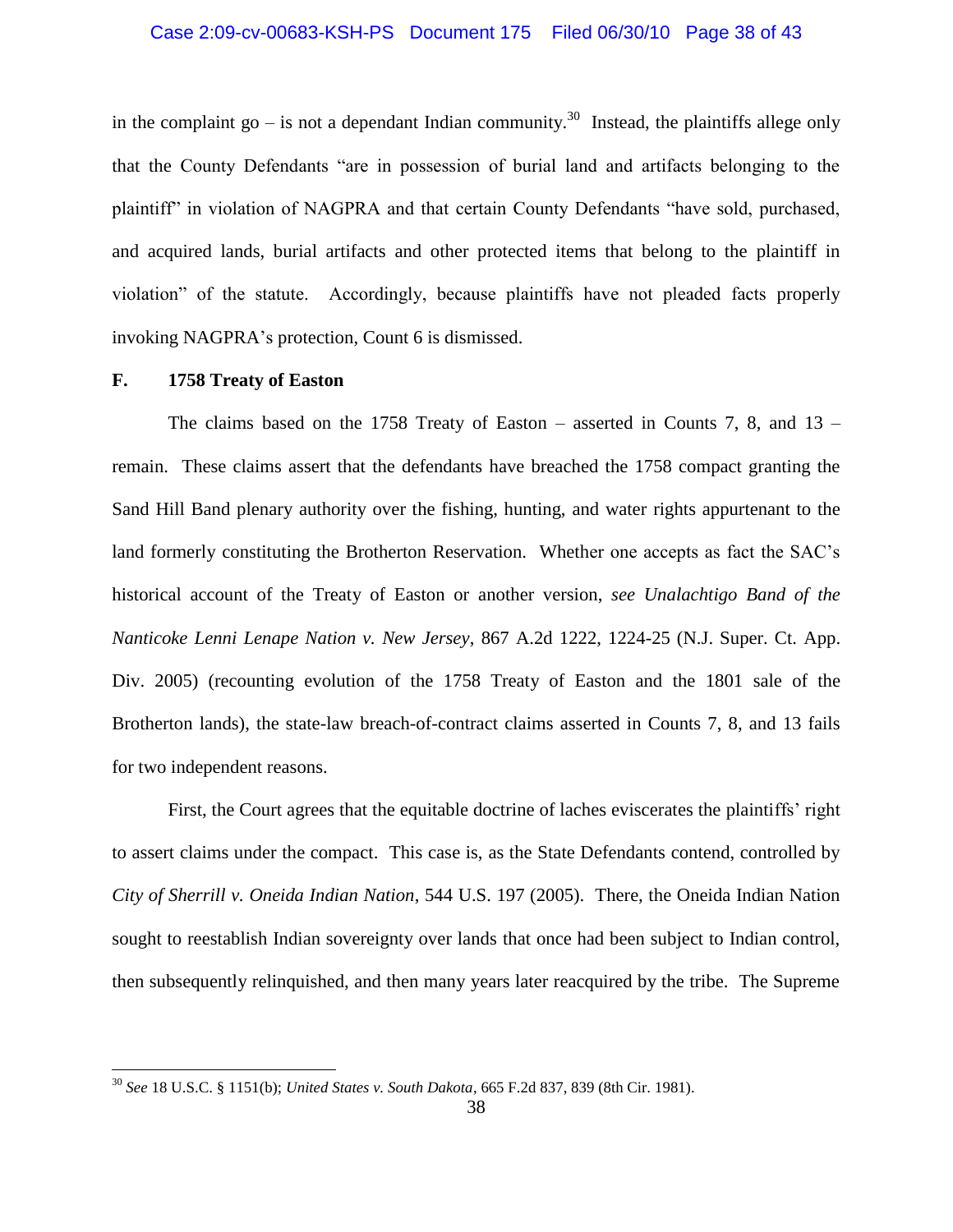#### Case 2:09-cv-00683-KSH-PS Document 175 Filed 06/30/10 Page 39 of 43

Court rejected the tribe"s re-established sovereignty argument, holding that the doctrine of laches

barred it:

The wrongs of which [the tribe] complains in this action occurred during the early years of the Republic. For the past two centuries, New York and its county and municipal units have continuously governed the territory. The Oneidas did not seek to regain possession of their aboriginal lands by court decree until the 1970"s. And not until the 1990"s did [the tribe] acquire the properties in question and assert its unification theory to ground its demand for exemption of the parcels from local taxation. This long lapse of time, during which the Oneidas did not seek to revive their sovereign control through equitable relief in court, and the attendant dramatic changes in the character of the properties, preclude [them] from gaining the disruptive remedy it now seeks.

*Id.* at 216-17; *accord Cayuga Indian Nation v. Pataki*, 413 F.3d 266, 277-78 (2d Cir. 2005).

Here, the plaintiffs seek possessory redress for an alleged contractual violation that ripened, at the latest, 208 years ago. The grant of such relief would be disruptive to say the least. As was the case in *Sherrill* and *Cayuga*, much has happened in the interim. As a result of the plaintiffs" "long delay in seeking equitable relief against New [Jersey] or its local units" and the "developments in [the area] spanning several generations," *Sherrill*, 544 U.S. at 221, the Court holds that the doctrine of laches bars their claims.

Second, the Appellate Division of the New Jersey Superior Court rejected precisely this contract claim in *Unalachtigo Band of the Nanticoke Lenni Lenape Nation v. New Jersey*, 867 A.2d 1222 (N.J. Super. Ct. App. Div. 2005). In that case, the plaintiffs asserted the same NIA claims that the plaintiffs in this case assert (based on the same facts), but the Appellate Division held that the NIA grants exclusive jurisdiction to federal courts. 867 A.2d at 1227-30. It went on, however, to address the contractual claim asserted under the Treaty of Easton. And it rejected the claim. *See id.* at 1229-30. The court held that the voluntary sale of the Brotherton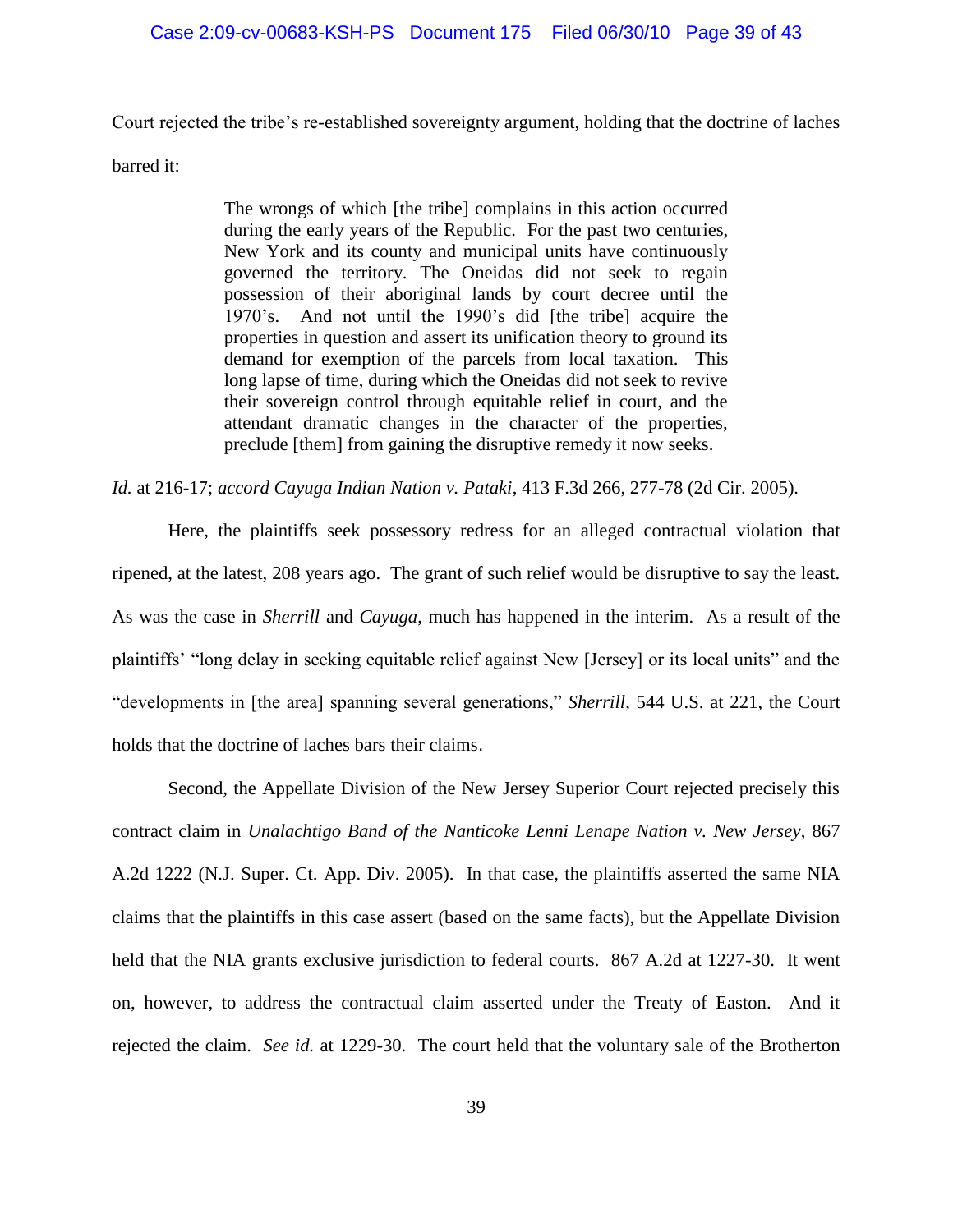Reservation in 1801 (or 1802, according to the plaintiffs) extinguished any contractual rights

arising from the 1758 compact:

In 1801, both parties to the contract agreed, for valuable consideration, to rescind the following two portions of the contract: (1) providing "it shall not be in the power of the said Indians, or their Successors," to sell any part of their interest in the land, and (2) providing that the Commissioners would hold the reservation in trust for the Indians and their successors, forever.

Because the 1758 Act was a contract, under State law the parties may modify, abrogate, or rescind it. Both parties must clearly assent to the change, and consideration is generally required. There is no question here that the Lenni Lenape not only assented to the sale of their land, but requested it, and the record reflects that they received full value, without any deception or overreaching.

When, at the request of the Indians, the land was sold to other parties in fee-simple absolute, the abnormal qualities of Indian tenure were extinguished. The Act of 1801 . . . in effect rescinded the conflicting provisions of the 1758 Act, and modified the land rights associated with the reservation to permit the reservation to be subdivided and sold to non-Indians.

The provisions at issue do not exist any longer; at least under State contract law without considering the impact of the federal Nonintercourse Act. *Only by application of the federal restraint on the 1801 reservation sale, does plaintiffs' specific performance State claim achieve potential viability. In the absence of any federal restraint, plaintiffs would not be entitled to specific performance of the 1758 Act*.

*Id.* at 1231 (emphasis added; internal citations and quotation marks omitted).

The Court has found above that the plaintiffs" NIA claims are not actionable. Accordingly, no "federal restraint" exists to undermine the Appellate Division's contractual analysis of the Treaty of Easton. Whether or not the Appellate Division"s holding is binding on this Court, *see* State Def. Br. at 40, the Court agrees with it. Accordingly, the claims based on the Treaty of Easton fail.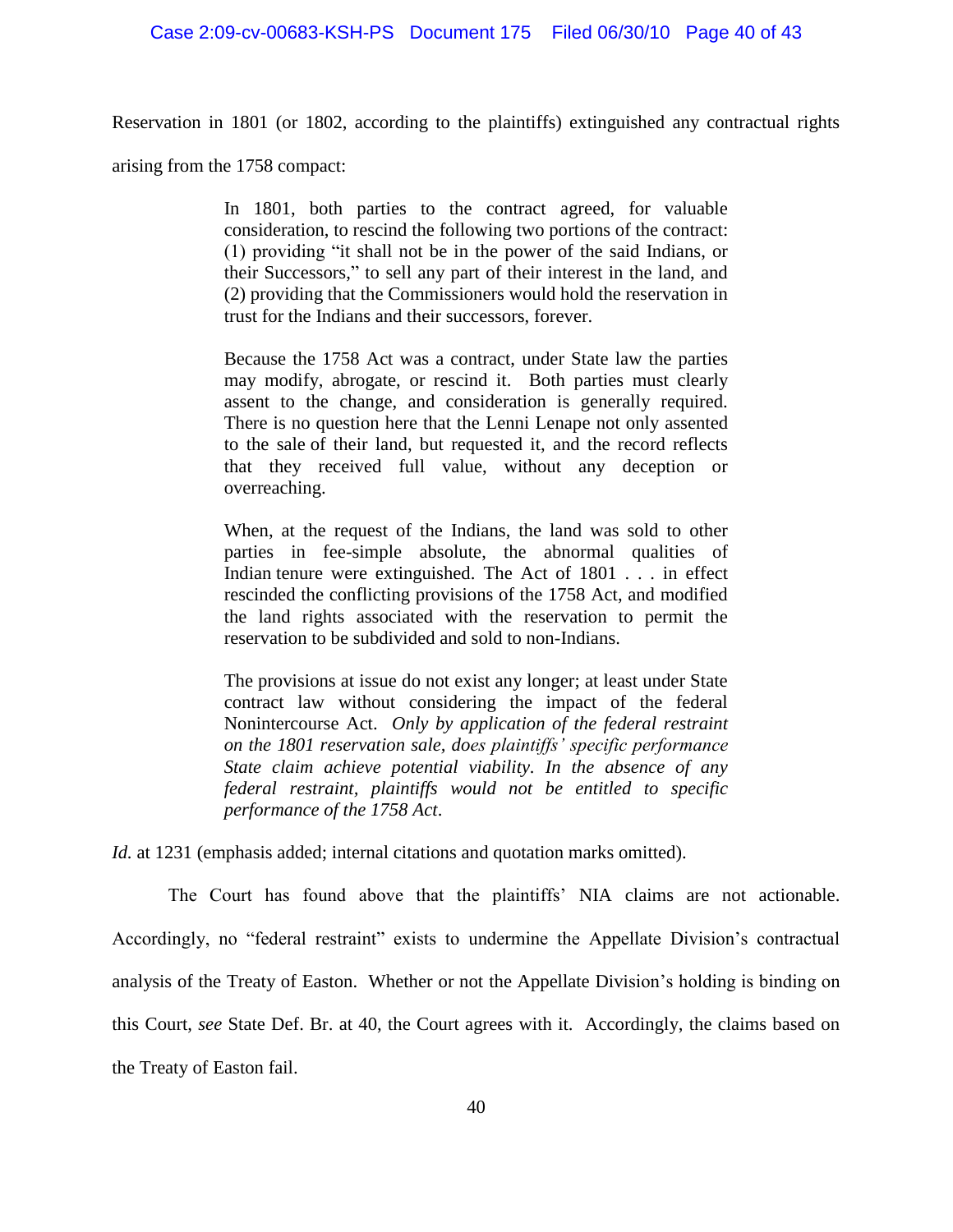## **G. Summary**

The following is a summary of the Court's disposition. Counts 1 and  $4$  – asserting claims arising directly out of the Constitution – have been dismissed because § 1983 is the exclusive vehicle for achieving redress against a state officer for constitutional deprivations. (Alternatively, those counts are subsumed by Count 2, and fail on their merits.) Count 2 – asserting claims under §§ 1983 and 1985 – has been dismissed for two essential reasons: (1) to the extent it is asserted against the State of New Jersey, the New Jersey Commission on American Indian Affairs, and the individual State Defendants in their official capacities, those defendants are not "persons" under the statute and cannot be held liable; and (2) to the extent it is asserted against the individual State Defendants in their personal capacities, Count 2 fails to set forth sufficient factual allegations permitting a plausible inference that the defendants have violated the plaintiffs" federal constitutional or statutory rights. Counts 3 and 9 – asserting claims under Title VI – fail for similar reasons, and also because individual persons cannot be held liable under the statute.

Counts 5, 7, 8, 11, 14, and 15 assert claims and seek relief under the Nonintercourse Act, challenging the 1802 sale of the land formerly constituting the Brotherton Reservation. Those counts assert claims against the State of New Jersey and one of its agencies, and are accordingly barred by the Eleventh Amendment. Alternatively, even if they were not barred, the Court would defer to the primary jurisdiction of the Bureau of Indian Affairs to make complex determinations regarding the plaintiffs' ancestral lineage.

Count 6, asserted against all defendants, fails because the SAC does not set forth sufficient factual matter to permit a plausible inference that the defendants have violated the NAGPRA. The remaining portion of Count 6 has been withdrawn by the plaintiffs.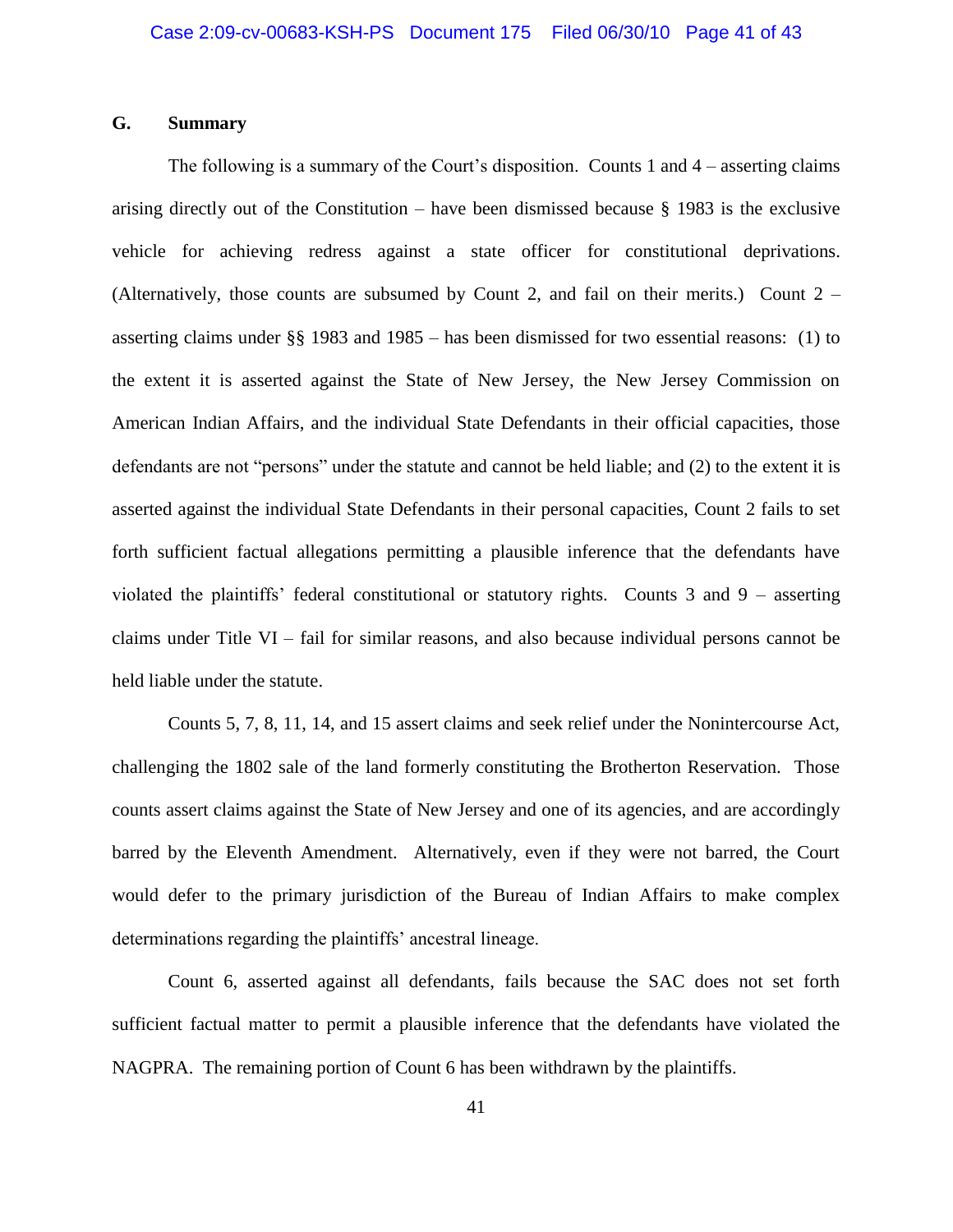#### Case 2:09-cv-00683-KSH-PS Document 175 Filed 06/30/10 Page 42 of 43

Counts 10 and 12 have been withdrawn by the plaintiffs. Finally, Counts 7, 8, and  $13$ asserting contract claims under the Treaty of Easton – are dismissed under the equitable doctrine of laches and on their merits.

#### **H. Housekeeping**

Two issues remain. First, the SAC makes reference to alleged violations of the New Jersey Constitution, although it does not allege them as independent counts. *See, e.g.*, SAC ¶ 118. This Court has dismissed all claims underlying its original federal-question jurisdiction, and has addressed one state-law claim, as it is intertwined with the federal claims. To the extent that the SAC can be read to assert independent state-law claims arising under the New Jersey Constitution, however, the Court will decline to exercise supplemental jurisdiction over them. *See* 28 U.S.C. § 1367(c); *Carlsbad Tech., Inc. v. HIF Bio, Inc.*, 129 S. Ct. 1862, 1866 (2009) ("With respect to supplemental jurisdiction . . . , a federal court has subject-matter jurisdiction over specified state-law claims, which it may (or may not) choose to exercise. A district court"s decision whether to exercise that jurisdiction after dismissing every claim over which it had original jurisdiction is purely discretionary.") (internal citation omitted).

Second, on June 16, 2010, the plaintiffs filed a motion [D.E. 168] to amend the complaint, seeking to file a Third Amended Complaint. Pursuant to her earlier case management order [D.E. 165], Magistrate Judge Shwartz terminated the motion to amend without prejudice pending the disposition of the motions to dismiss [D.E. 173]. Pursuant to that order, and in accord with Fed. R. Civ. P.  $15(a)(2)$ , the plaintiffs will be permitted to re-file their motion to amend. The parties are directed to confer with Judge Shwartz no later than July 9, 2010 for specific instructions regarding motion practice.